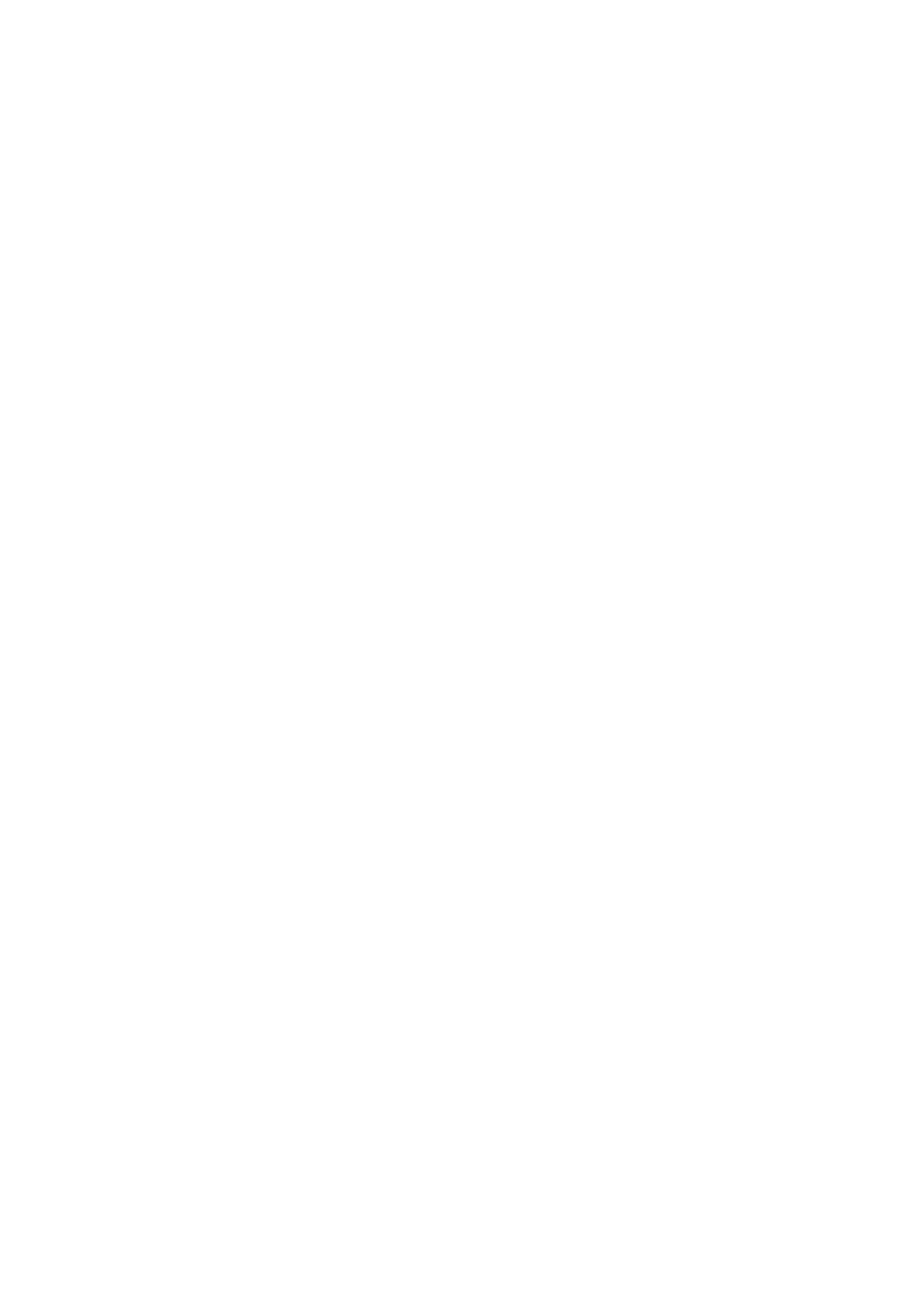# Toric geometry of path signature varieties

Laura Colmenarejo\*, Francesco Galuppi<sup>†</sup>, Mateusz Michałek<sup>‡§</sup>

March 12, 2019

#### Abstract

In stochastic analysis, a standard method to study a path is to work with its signature. This is a sequence of tensors of different order that encode information of the path in a compact form. When the path varies, such signatures parametrize an algebraic variety in the tensor space. The study of these signature varieties builds a bridge between algebraic geometry and stochastics, and allows a fruitful exchange of techniques, ideas, conjectures and solutions.

In this paper we study the signature varieties of two very different classes of paths. The class of rough paths is a natural extension of the class of piecewise smooth paths. It plays a central role in stochastics, and its signature variety is toric. The class of axis-parallel paths has a peculiar combinatoric flavour, and we prove that it is toric in many cases.

### 1 Introduction

A path is a continuous map  $X: [0,1] \to \mathbb{R}^d$ . This very simple mathematical object can be used to interpret a wide range of situations. From a physical transformation to a meteorological model, from a medical experiment to the stock market, everything that involves parameters changing with time can be described by a path. This makes paths priceless tools in many branches of mathematics, as well as in a number of applied sciences. The downside is that, being a continuous object, explicit computations on a path are not easy to handle. A typical way to overcome this problem is to find invariants that are simpler to understand and can provide us enough information.

For paths, this problem was faced in  $[Che54]$ . Assume that X is piecewise smooth, and fix  $k \in \mathbb{N}$ . Let  $X_i$  be the composition of X with the projection to the *i*-th coordinate. Chen defined the k-th signature of X to be the order k tensor  $\sigma^{(k)}(X)$  whose  $(i_1 \ldots i_k)$ -th entry is

$$
\int_0^1 \int_0^{t_k} \cdots \int_0^{t_3} \int_0^{t_2} \dot{X}_{i_1}(t_1) \cdot \cdots \cdot \dot{X}_{i_k}(t_k) dt_1 \ldots dt_k.
$$

By convention,  $\sigma^{(0)}(X) = 1$ . The sequence

$$
\sigma(X) := (\sigma^{(k)}(X) \mid k \in \mathbb{N})
$$

<sup>∗</sup>Laura Colmenarejo, University of Massachusetts at Amherst (Amherst, US), and Max Planck Institute for Mathematics in the Sciences (Leipzig, Germany)

<sup>†</sup>Francesco Galuppi, Max Planck Institute for Mathematics in the Sciences (Leipzig, Germany), galuppi@mis.mpg.de

<sup>‡</sup>Mateusz Michałek, Max Planck Institute for Mathematics in the Sciences (Leipzig, Germany), michalek@mis.mpg.de, and Polish Academy of Sciences, Institute of Mathematics (Warsaw, Poland), and Aalto University (Aalto, Finland). MM was supported by the Polish National Science Center Project 2013/08/A/ST1/00804 affiliated at the University of Warsaw.

<sup>§</sup>The authors would like to thank Lara Bossinger for the discussion in the early stage of this project, Avinash Kulkarni for the helpful suggestions and Joscha Diehl for his feedback.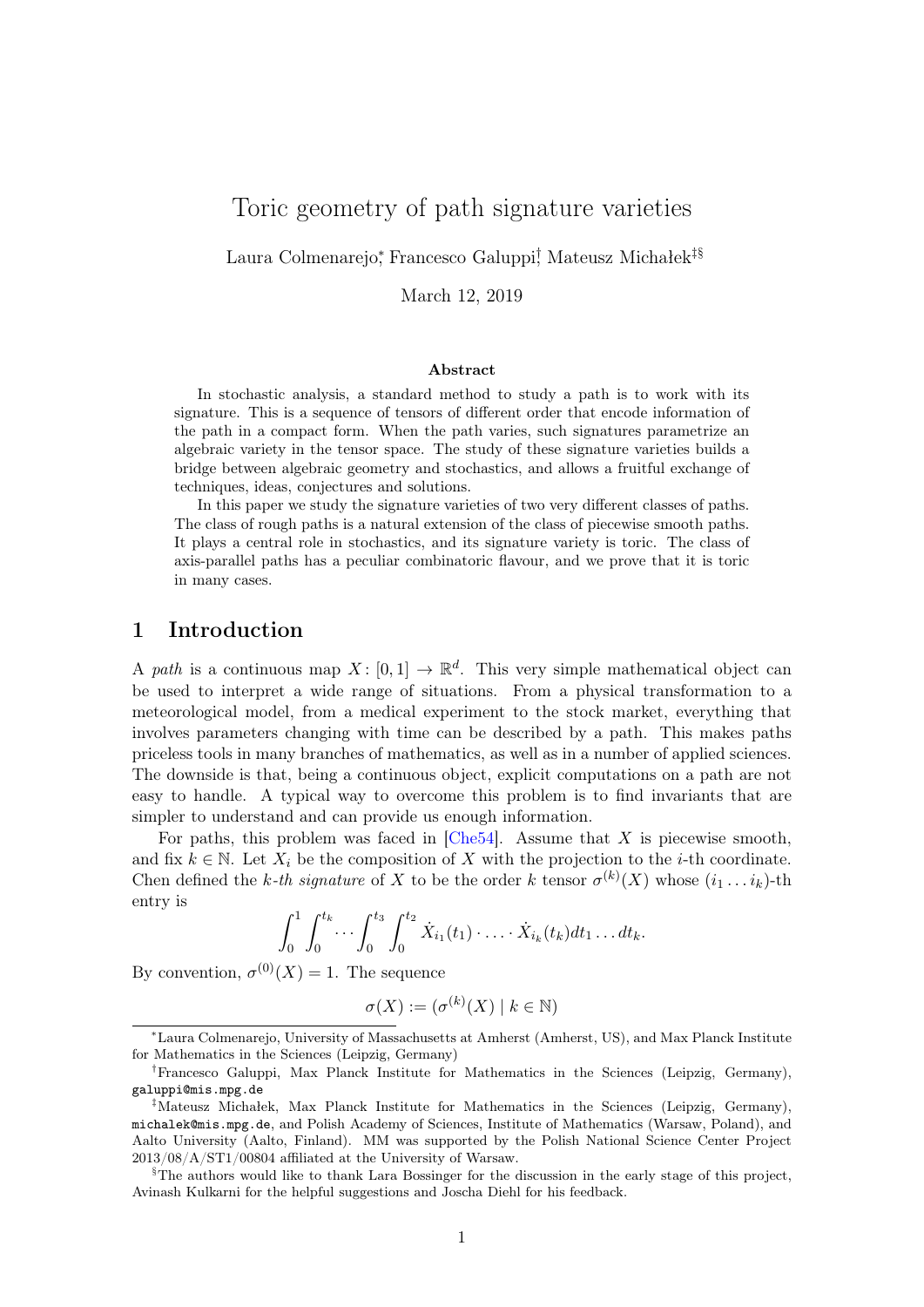is called the *signature* of  $X$ . Sometimes it is also convenient to consider a truncated signature  $\sigma^{\leq m}(X) := (\sigma^{(k)}(X) \mid k \in \{0, \ldots, m\})$ . In this context, it is natural to ask how much these tensors tell us about X. In  $[Che58, Theorem 4.1]$  $[Che58, Theorem 4.1]$  Chen proved that, up to a mild equivalence relation, the signature allows to uniquely recover a piecewise smooth path.

Signatures are appreciated not only in stochastics, but also in topological data analysis, financial mathematics or machine learning among others (see [\[GLKF13,](#page-30-0) [CK16,](#page-29-2) [CNO18,](#page-29-3) [CO18\]](#page-29-4)). Chen's iterated integrals have deep connections with de Rham homotopy theory, as shown in [\[Hai02\]](#page-30-1). In this paper we are interested in the geometric side, illustrated in Section [1.2.](#page-6-0) We study the so-called *signature varieties* – roughly speaking the geometric locus of all possible signatures. In Section [2](#page-6-1) we consider the variety  $\mathcal{R}_{d,k,m}$  of signatures of rough paths. Our results often rely on toric geometry, which allows us to answer several questions about their equations and singularities:

- Answering a question raised in [\[AFS18\]](#page-29-5) and [\[Gal18\]](#page-30-2), we show that the ideal of  $\mathcal{R}_{d,k,m}$ may be generated in arbitrary high degree - Proposition [2.9.](#page-9-0) However, we prove that quadratic polynomials define a (possibly reducible) variety, of which  $\mathcal{R}_{d,k,m}$  is an irreducible component - Proposition [2.11.](#page-11-0)
- We characterize the cases in which  $\mathcal{R}_{d,k,m}$  is an embedding of the weighted projective space. We find conditions that make it (projectively) normal and examples when it is not - Subsection [2.3.](#page-12-0)
- We study the asymptotic behavior of the degree of  $\mathcal{R}_{d,k,m}$  and we give explicit formulas for some special cases - Subsection [2.4.](#page-15-0)

In Section [3](#page-17-0) we study the geometry of the signature variety  $\mathcal{A}_{\nu,k}$  of axis parallel paths:

- We provide an easy, combinatorial parametrization of the variety Lemma [3.3.](#page-18-0)
- We apply the above description to prove that  $\mathcal{A}_{\nu,k}$  is toric in several cases Section [3.1.](#page-19-0) We study the dimension of  $\mathcal{A}_{\nu,k}$  exhibiting defective cases - Section [3.2.](#page-21-0)

Finally, we use our knowledge of axis paths to prove a general formula for the determinant of the signature matrix of any path, Theorem [3.19](#page-23-0) and Corollary [3.23.](#page-24-0)

In order to present those results we need to recall the algebraic background.

#### 1.1 The tensor algebra

The k-th signature of a path X belongs to  $(\mathbb{R}^d)^{\otimes k}$ . We now introduce an ambient space for the whole signature  $\sigma(X)$ .

**Definition 1.1.** The tensor algebra over  $\mathbb{R}^d$  is the graded  $\mathbb{R}$ -vector space

$$
T((\mathbb{R}^d)) := \mathbb{R} \times \mathbb{R}^d \times (\mathbb{R}^d)^{\otimes 2} \times \dots
$$

of formal power series in the non-commuting variables  $x_1, \ldots, x_d$ . It is an R-algebra with respect to the tensor product. The algebraic dual of  $T((\mathbb{R}^d))$  is the graded free  $\mathbb{R}$ -algebra

$$
T(\mathbb{R}^d) = \mathbb{R}\langle x_1, \dots, x_d \rangle
$$

of polynomials in the non-commuting variables  $x_1, \ldots, x_d$ .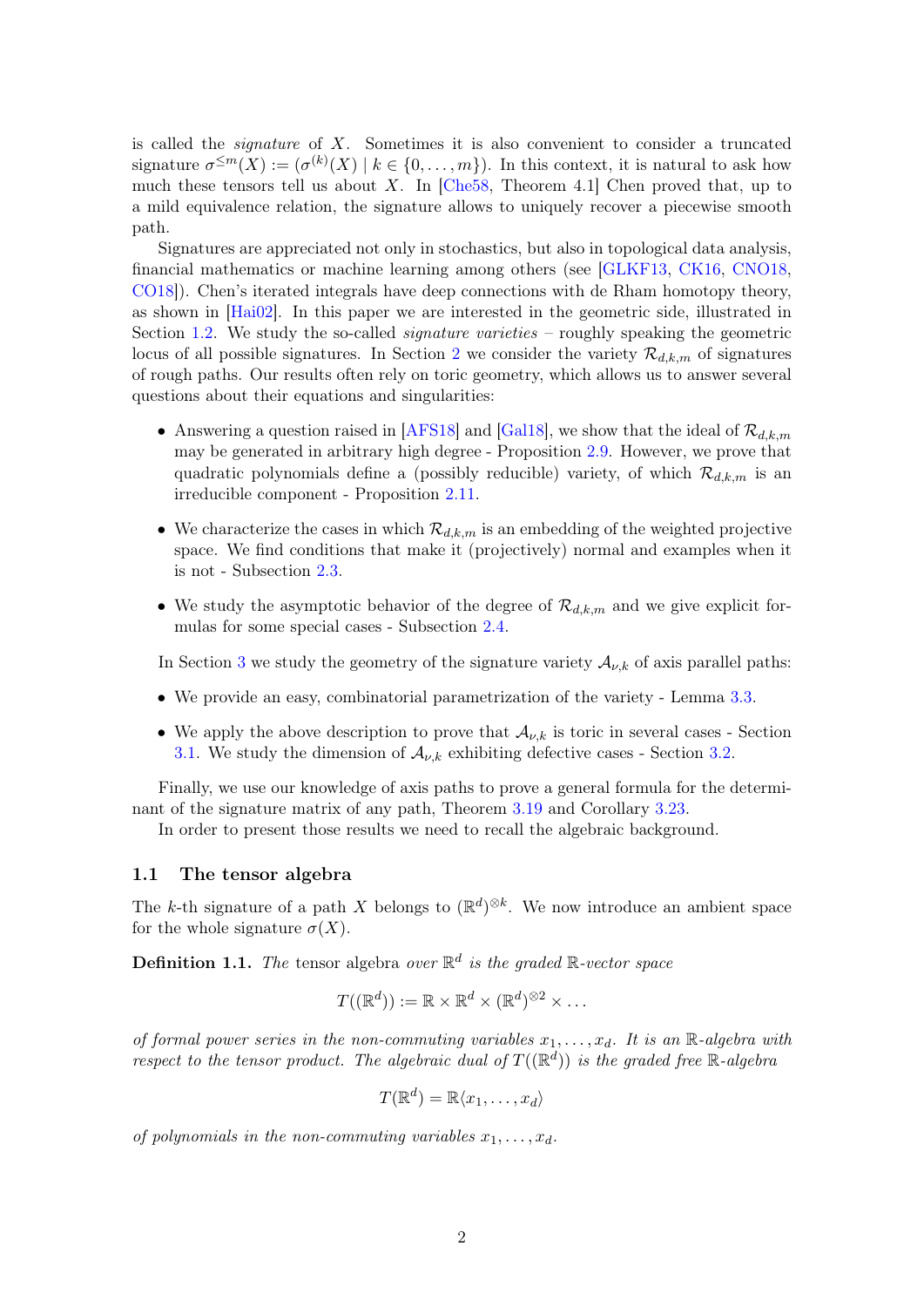These spaces and their rich algebraic structures are well studied. In this section we recall the features we need, and we refer to [\[Reu93\]](#page-30-3) for a detailed treatment. Next result, proven in [\[Che57,](#page-29-6) Section 2], gives a first taste of the correlation between the tensor algebra and signatures of paths. Recall that the *concatenation* of two paths  $X$  and  $Y$  is the path  $X \sqcup Y : [0, 1] \longrightarrow \mathbb{R}^d$  given by

$$
(X \sqcup Y)(t) = \begin{cases} X(2t) & \text{if } t \in [0, \frac{1}{2}], \\ X(1) + Y(2t - 1) & \text{if } t \in [\frac{1}{2}, 1]. \end{cases}
$$

**Lemma 1.2** (Chen's identity). If  $X, Y$ : [0,1]  $\rightarrow \mathbb{R}^d$  are piecewise smooth paths, then  $\sigma(X \sqcup Y) = \sigma(X) \otimes \sigma(Y)$  as formal power series in  $T((\mathbb{R}^d))$ .

We now introduce a useful notation.

**Notation 1.3.** For  $T \in T((\mathbb{R}^d))$ , denote by  $T_{i_1...i_k}$  the  $(i_1...i_k)$ -th entry of the order k element of T. For  $y \in \mathbb{R}$ , we set  $T_y(\mathbb{R}^d) := \{T \in T((\mathbb{R}^d)) \mid T_0 = y\}$  to be the space of tensor sequence with constant entry 0. Moreover, we will identify a degree k monomial  $x_{i_1} \cdot \ldots \cdot x_{i_k}$  with the word  $w = i_1 \ldots i_k$  in the alphabet  $\{1, \ldots, d\}$ . The number k is called the length of w and it is denoted by  $\ell(w)$ . The degree 0 monomial corresponds to the empty word e. In this way, the tensor product of the two monomials corresponding to the words v and w is the word obtained by writing v followed by w, and it is called the concatenation product. The natural duality pairing

$$
\langle -, - \rangle \colon T((\mathbb{R}^d)) \times T(\mathbb{R}^d) \to \mathbb{R}
$$

is given by  $\langle T, i_1 \dots i_k \rangle = T_{i_1 \dots i_k}$ , and extended by linearity.

Besides the concatenation of words, there is another product on  $T(\mathbb{R}^d)$ . It has a strong combinatoric flavour, but it will also allow us to define very interesting algebraic objects.

Definition 1.4. We define the shuffle product of two words recursively by

 $e \sqcup w = w \sqcup e = w$ , and  $(w_1 \otimes a) \sqcup (w_2 \otimes b) = (w_1 \sqcup (w_2 \otimes b)) \otimes a + ((w_1 \otimes a) \sqcup w_2) \otimes b.$ 

Less formally,  $v \sqcup w$  is the sum of all order-preserving interleavings of v and w.

For instance,  $1 \sqcup 23 = 123 + 213 + 231$ . Despite its apparently complicated definition, the shuffle product enjoys good properties. For instance,  $(T(\mathbb{R}^d), \sqcup, e)$  is a commutative algebra. Moreover next Lemma, proven in [\[Reu93,](#page-30-3) Proof of Corollary 3.5], shows that the shuffle product behaves nicely with respect to the signatures.

<span id="page-4-0"></span>**Lemma 1.5** (Shuffle identity). If X is a piecewise smooth path, then

$$
\langle \sigma(X), v \rangle \cdot \langle \sigma(X), w \rangle = \langle \sigma(X), v \sqcup w \rangle
$$

for all words  $v, w \in T(\mathbb{R}^d)$ .

It follows that signatures do not fill the tensor space  $T((\mathbb{R}^d))$ , but rather they live in a subset. In order to make this observation precise, we introduce an important subspace of the tensor algebra.

**Definition 1.6.** Consider the Lie bracketing  $[T, S] = TS - ST$  on  $T((\mathbb{R}^d))$ . We define  $\text{Lie}(\mathbb{R}^d) \subset T_0((\mathbb{R}^d))$  to be the free Lie algebra generated by  $x_1, \ldots, x_d$ , that is, the smallest vector subspace of  $T((\mathbb{R}^d))$  that contains  $x_1, \ldots, x_d$  and is closed with respect to the bracketing.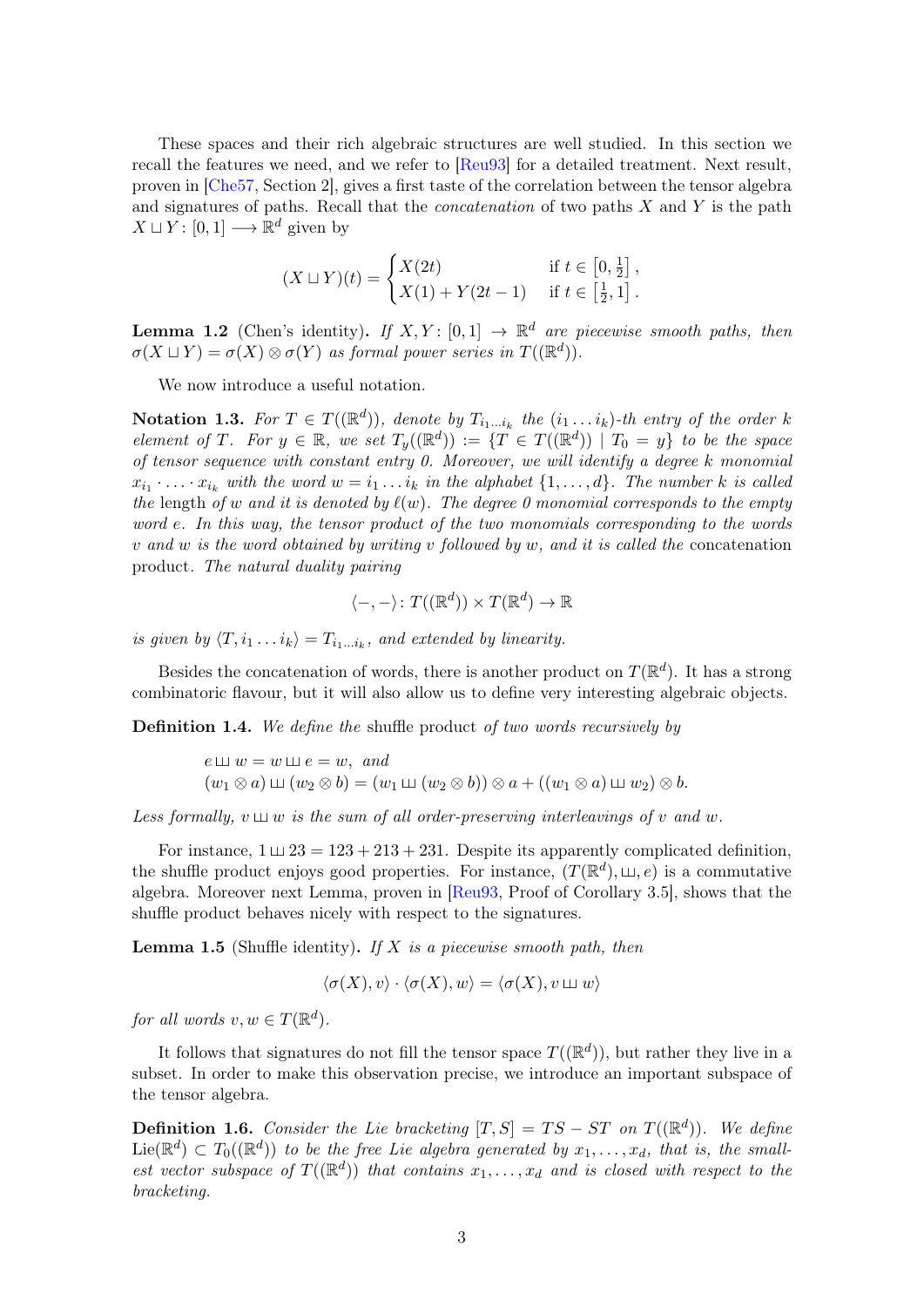The Lie group associated to Lie( $\mathbb{R}^d$ ) is an important object. One way to define it is as the image of  $\text{Lie}(\mathbb{R}^d)$  under the exponential map.

**Definition 1.7.** Define  $\exp: T_0((\mathbb{R}^d)) \to T_1((\mathbb{R}^d))$  by the formal power series

$$
\exp(T) := \sum_{n=0}^{\infty} \frac{T^{\otimes n}}{n!}.
$$

We denote  $\mathcal{G}(\mathbb{R}^d) := \exp(\mathrm{Lie}(\mathbb{R}^d)).$ 

By construction,  $(\mathcal{G}(\mathbb{R}^d), \otimes, e)$  is a group. However, there is another way to characterize it in terms of shuffle product. By [\[Reu93,](#page-30-3) Theorem 3.2],

$$
\mathcal{G}(\mathbb{R}^d) = \{ T \in T_1((\mathbb{R}^d)) \mid \langle T, v \rangle \cdot \langle T, w \rangle = \langle T, v \sqcup w \rangle \text{ for all words } v, w \in T(\mathbb{R}^d) \}.
$$

Now we see the first clear connection with the signatures. By the shuffle identity,  $\mathcal{G}(\mathbb{R}^d)$ contains the signatures of all piecewise smooth paths.

For our purposes, we need to point out that every definition we recalled has a truncated version. Namely, one can fix  $m \in \mathbb{N}$  and consider

$$
T^m(\mathbb{R}^d) := \bigoplus_{k=0}^m (\mathbb{R}^d)^{\otimes k},
$$

where tensors of order greater than m are set to zero. Inside  $T^m(\mathbb{R}^d)$  there are  $\mathcal{G}^m(\mathbb{R}^d)$ and Lie<sup>m</sup>( $\mathbb{R}^d$ ). The restriction of the map exp is defined in the same way, and we will write  $\exp^{(m)}$  to denote the map  $T_0^m((\mathbb{R}^d)) \to T_1^m((\mathbb{R}^d))$ .

Another feature of the group  $\mathcal{G}(\mathbb{R}^d)$  is that, for every  $m \in \mathbb{N}$ ,  $\mathcal{G}^m(\mathbb{R}^d)$  not only contains, but actually coincides with the set of all truncated signatures of smooth paths (see [\[AFS18,](#page-29-5) Theorem 4.4]) and it is a Lie group (see [\[FV10,](#page-30-4) Theorem 7.30]). Moreover, it is defined by finitely many polynomials - namely, the shuffle relations with words of length at most  $m$ . hence it is an algebraic variety. It is irreducible by [\[AFS18,](#page-29-5) Theorem 4.10]. On the other hand, Lie<sup>m</sup>( $\mathbb{R}^d$ ) is a finite dimensional vector space. In order to provide it with a basis, it is time to introduce another powerful combinatoric concept.

**Definition 1.8.** A non-empty word w is Lyndon if, whenever we write  $w = pq$  as the concatenation of two nonempty words, we have  $w < q$  in the lexicographic order. In this case there is a unique pair  $(p,q)$  of nonempty words such that  $w = pq$  and q is minimal with respect to lexicographic order. The bracketing of w is  $[p, q] = pq - qp$ .

As shown in [\[Reu93,](#page-30-3) Corolllary 4.14] and [\[AFS18,](#page-29-5) Proposition 4.7], the bracketings of all Lyndon words of length at most m form a basis for Lie<sup>m</sup>( $\mathbb{R}^d$ ). Therefore, in order to compute its dimension - and thus the dimension of the variety  $\mathcal{G}^m(\mathbb{R}^d)$  - it is enough to count Lyndon words. First, recall that the Möbius function  $\mu : \mathbb{N} \to \mathbb{N}$  sends a natural number  $t$  to

> $\mu(t) =$  $\sqrt{ }$  $\int$  $\overline{\mathcal{L}}$ 0 if  $t$  is divisible by the square of a prime, 1 if  $t$  is the product of an even number of distinct primes, −1 if t is the product of an odd number of distinct primes.

Then the number of Lyndon words of length l in the alphabet  $\{1, \ldots, d\}$  is  $\sum_{t|l}$  $\mu(t)$  $\frac{(t)}{l}d^{\frac{l}{t}},$  and therefore

dim Lie<sup>m</sup>(
$$
\mathbb{R}^d
$$
) =  $\sum_{l=1}^m \sum_{t|l} \frac{\mu(t)}{l} d^{\frac{l}{t}}$ .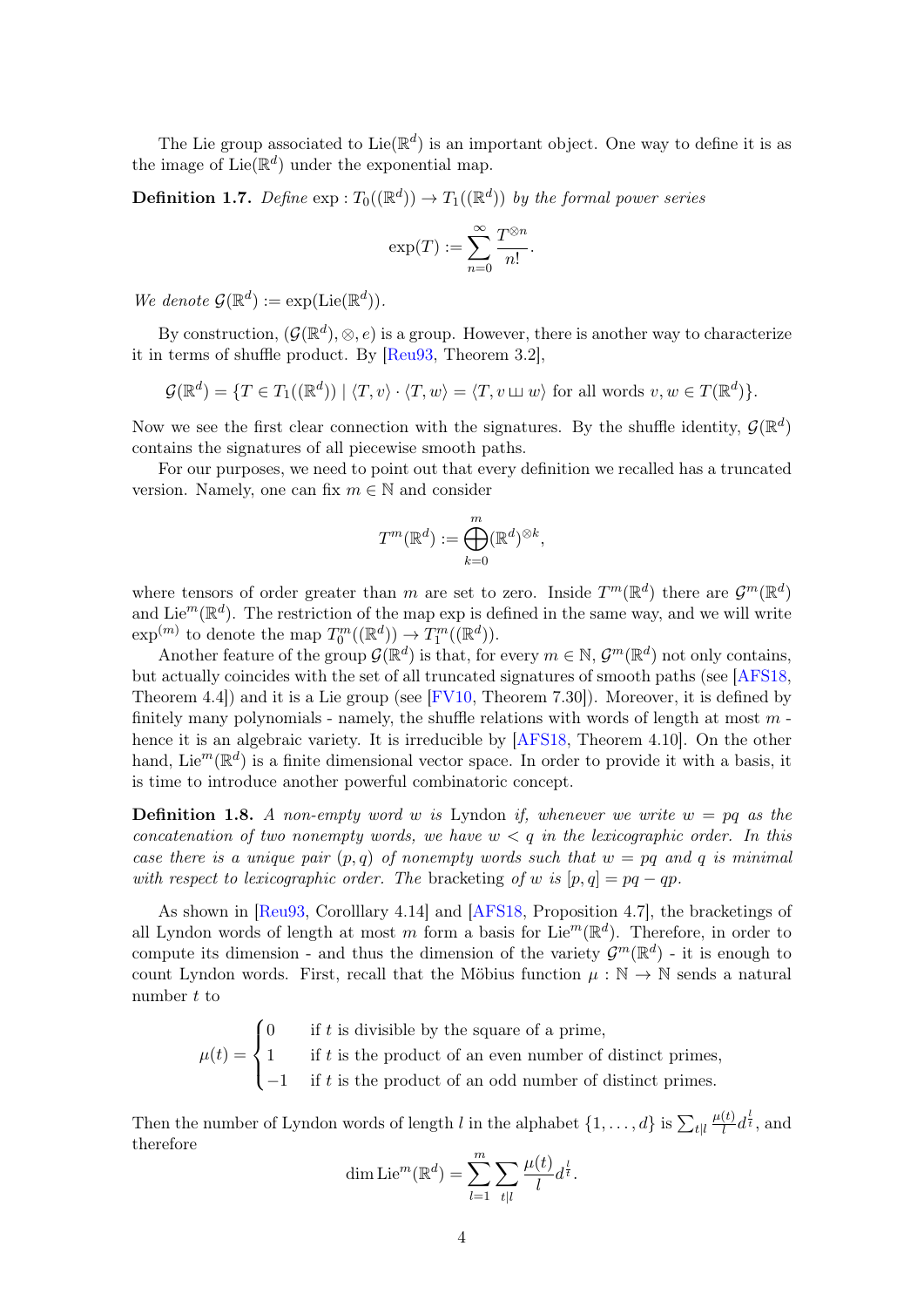#### <span id="page-6-0"></span>1.2 Signatures from a geometric viewpoint

Chen's theorem assumes the knowledge of the k-th signature for every  $k \in \mathbb{N}$ . What happens when we know only one of them? In [\[AFS18\]](#page-29-5), the authors consider the problem from an algebraic geometry perspective. If we fix a certain class of paths and the order k of the tensors, then the k-th signature  $\sigma^{(k)}$  is an algebraic map into  $(\mathbb{R}^d)^{\otimes k}$ . The closure of the image of  $\sigma^{(k)}$  is called the *k*-signature variety. We get a first example by considering the class of all smooth paths in  $\mathbb{R}^d$ . If X is smooth, then the k-th signature of X is just the k-th entry of  $\sigma(X) \in \mathcal{G}(\mathbb{R}^d)$ . This leads to the following definition.

**Definition 1.9.** The universal variety  $\mathcal{U}_{d,k} \subset (\mathbb{R}^d)^{\otimes k}$  is the projection of  $\mathcal{G}(\mathbb{R}^d)$  onto the k-th factor. It is the closure of the set of all k-th signatures of smooth paths.

Since every  $\mathcal{G}^m(\mathbb{R}^d)$  is an irreducible variety,  $\mathcal{U}_{d,k}$  is irreducible as well. By [\[AFS18,](#page-29-5) Theorem 6.1, its dimension coincides with dim  $\mathcal{G}^k(\mathbb{R}^d)$ . Equivalently, we can compute it as the dimension of the vector space Lie<sup>k</sup>( $\mathbb{R}^d$ ), that is the number of Lyndon words of length at most k in the alphabet  $\{1, \ldots, d\}$ .

This geometric approach provides a way to translate questions about paths into questions about the signature variety. For instance, the crucial problem of reconstructing uniquely the path from its k-signature translates into the injectivity of  $\sigma^{(k)}$ . This leads to study the fibers of  $\sigma^{(k)}$  and therefore the dimension of the signature variety. Provided that a preimage can be reconstructed, such computation consists in solving a system of polynomial equations, and we can get an idea of how difficult that is by looking at the degree of the variety or at the degrees of the generators of its ideal. Taking a step further, the singular locus can point out that some signatures are different from the others, so we have a meaningful way to distinguish special paths in our class.

There are many interesting questions when it comes to study a signature variety, and we do not hope to give full answers to all of them. Path recovery from the third signature is the main goal of [\[PSS18\]](#page-30-5). Further interplay between the tensor algebra and the signatures is explored in [\[CP18\]](#page-29-7). Our contribution to this topic is a detailed study of the rough paths signature variety, presented in Section [2,](#page-6-1) as well as the analysis of the axis parallel signature variety, which we describe in Section [3.](#page-17-0) Both varieties present several geometric subtleties. When dealing with them, we could take advantage of a surprisingly rich combinatorial structure, that allows us to integrate a projective geometric approach with more computational techniques.

### <span id="page-6-1"></span>2 The rough Veronese variety

Researchers in stochastic analysis usually work with paths that are not piecewise smooth, and therefore do not have a signature in the sense of Chen's definition. One of the most important examples is the class of rough paths. The interest in rough paths is quickly growing. Applications include the study of controlled ODEs and stochastic PDEs (see [\[LCL07\]](#page-30-6)) as well as sound compression (see [\[LS05\]](#page-30-7)), not to mention mathematical physics (see [\[FGL15\]](#page-29-8)). The main references on rough paths are [\[FV10\]](#page-30-4) and [\[FH14\]](#page-29-9). In this section we recall what the signature of a rough path is, and study the corresponding signature variety.

The signature variety of all rough paths is the whole universal variety. In the same way as polynomial paths are an interesting subclass of smooth paths, in [\[AFS18,](#page-29-5) Section 5.4 the authors consider a nice subclass of rough paths, parametrized by Lie<sup>m</sup>( $\mathbb{R}^d$ ). Their signature variety  $\mathcal{R}_{d,k,m}$  exhibits similarities with the classical Veronese variety and it was therefore named the *rough Veronese variety* - see Definition [2.3.](#page-7-0) Another reason to study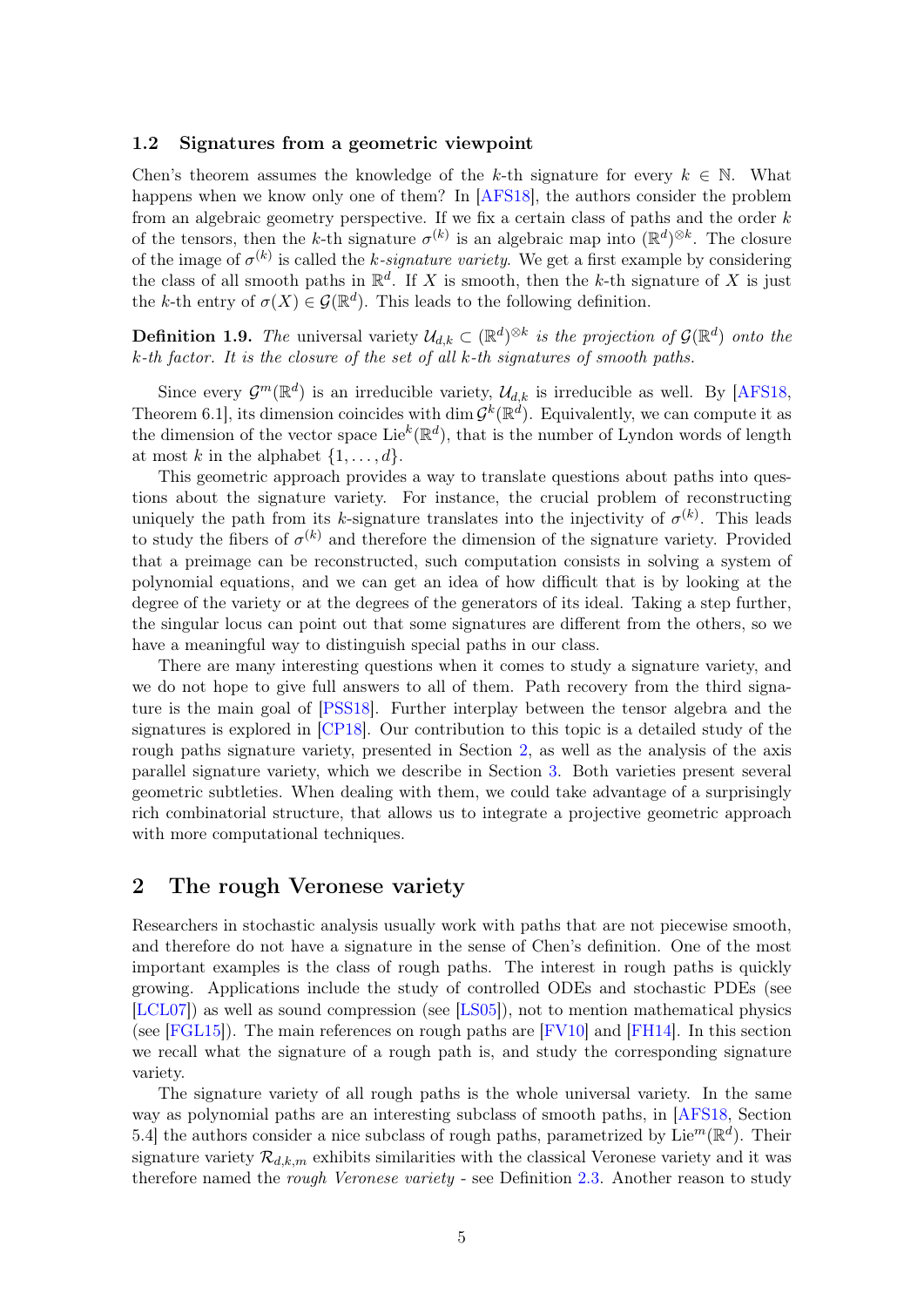$\mathcal{R}_{d,k,m}$  is that we can deduce many properties of the universal varieties from it. Indeed,  $\mathcal{U}_{d,k} = \mathcal{R}_{d,k,m}$  for every  $m \geq k$  and moreover,  $\mathcal{U}_{d,k} = \mathcal{R}_{d,k,k}$  is a cone over  $\mathcal{R}_{d,k,k-1}$  (see [\[Gal18,](#page-30-2) Proposition 24]).

#### 2.1 Preliminaries

One purpose of the definition of a rough path is to generalize the concept of smooth path. We consider then a smooth path X, and without loss of generality we assume  $X(0) = 0$ . Fix  $t \in [0, 1]$ . In the definition of k-th signature we can replace the integral on [0, 1] with an integral on  $[0, t]$ . This is the same as restricting X to  $[0, t]$ , hence we will denote such integral by  $\sigma^{(k)}(X_{|[0,t]})$ . For every k, we notice that  $\sigma^{(k)}(X_{|[0,t]})$ , as a function of t, is a path  $[0,1] \to (\mathbb{R}^d)^{\otimes k}$ . If we look at the full signature  $\sigma(X_{|[0,t[}),$  we get a path  $[0,1] \to \mathcal{G}(\mathbb{R}^d)$ . Notice that the signature of  $X$  is the endpoint of such path. By [\[Gal18,](#page-30-2) Lemma 9], this  $\mathcal{G}(\mathbb{R}^d)$ -valued path satisfies the Hölder-like inequality

<span id="page-7-1"></span>
$$
\left|\sigma^{(k)}(X_{|[s,t]})\right| \lesssim |t-s|^k,\tag{1}
$$

where  $f(x) \leq q(x)$  means that there is a constant c such that  $f(x) \leq c \cdot q(x)$  for every x. Summing up, a smooth path  $X: [0,1] \to \mathbb{R}^d$  induces a path  $\sigma(X_{|[0,1]}) : [0,1] \to \mathcal{G}(\mathbb{R}^d)$ satisfying inequality  $(1)$ . If we want a rough path to be a generalization of a smooth path, we can use this property, also allowing different exponents. Let  $p_k: T((\mathbb{R}^d)) \to (\mathbb{R}^d)^{\otimes k}$  be the projection.

**Definition 2.1.** A rough path of order m is a path  $\mathbf{X}$ :  $[0,1] \to \mathcal{G}^m(\mathbb{R}^d)$  such that  $|p_k(\mathbf{X}(s)^{-1} \otimes$  $|\mathbf{X}(t)| \lesssim |t-s|^{\frac{k}{m}}$  for every  $k \in \{1, \ldots, m\}$  and every  $s, t \in [0, 1]$ . The inverse is taken in the group  $\mathcal{G}^m(\mathbb{R}^d)$ .

As we anticipated, we will focus on a special subclass of rough paths of order  $m$ , indexed by elements  $L \in \mathrm{Lie}^m(\mathbb{R}^d)$ .

**Definition 2.2.** For  $L \in \text{Lie}^m(\mathbb{R}^d)$ , consider the path  $\mathbf{X}_L : [0,1] \to \mathcal{G}^m(\mathbb{R}^d)$  sending t to  $\exp^{(m)}(tL)$ . By [\[FV10,](#page-30-4) Exercise 9.17], this is indeed an order m rough path, and we define its signature to be its endpoint  $\sigma(\mathbf{X}_L) := \exp(L) \in \mathcal{G}(\mathbb{R}^d)$ .

We want to parametrize the variety containing all  $\sigma^{(k)}(\mathbf{X}_L)$  when L ranges in Lie<sup>m</sup>( $\mathbb{R}^d$ ), so we are interested in the image of  $p_k \circ \exp : \mathrm{Lie}^m(\mathbb{R}^d) \to (\mathbb{R}^d)^{\otimes k}$ . While  $\exp$  is not an algebraic map,  $p_k \circ \exp$  is. In general, the image of an algebraic map is only a semialgebraic subset of the real affine space  $(\mathbb{R}^d)^{\otimes k}$ . However, it is simpler to work with complex projective varieties, so we will follow a common approach in applied algebraic geometry and consider the Zariski closure of the image, take the complexification and pass to the projectivization.

<span id="page-7-0"></span>**Definition 2.3.** The rough Veronese variety  $\mathcal{R}_{d,k,m}$  is the closure of the image of the composition

$$
f_{d,k,m}\colon \operatorname{Lie}^m(\mathbb{R}^d)\xrightarrow{\exp} \mathcal{G}(\mathbb{R}^d)\xrightarrow{p_k} (\mathbb{R}^d)^{\otimes k} \to (\mathbb{R}^d)^{\otimes k}\otimes \mathbb{C} = (\mathbb{C}^d)^{\otimes k} \dashrightarrow \mathbb{P}^{d^k-1}.
$$

In general it is not easy to work out all the invariants of a given variety. Luckily, we will shortly see that the rough Veronese variety is toric. In other words it is the closure of the image of a monomial map. There are a lot of tools and techniques that make toric varieties accessible and easy to work with. Classical references on toric varieties are [\[CLS11,](#page-29-10) [Stu96\]](#page-30-8). First, we fix some notation.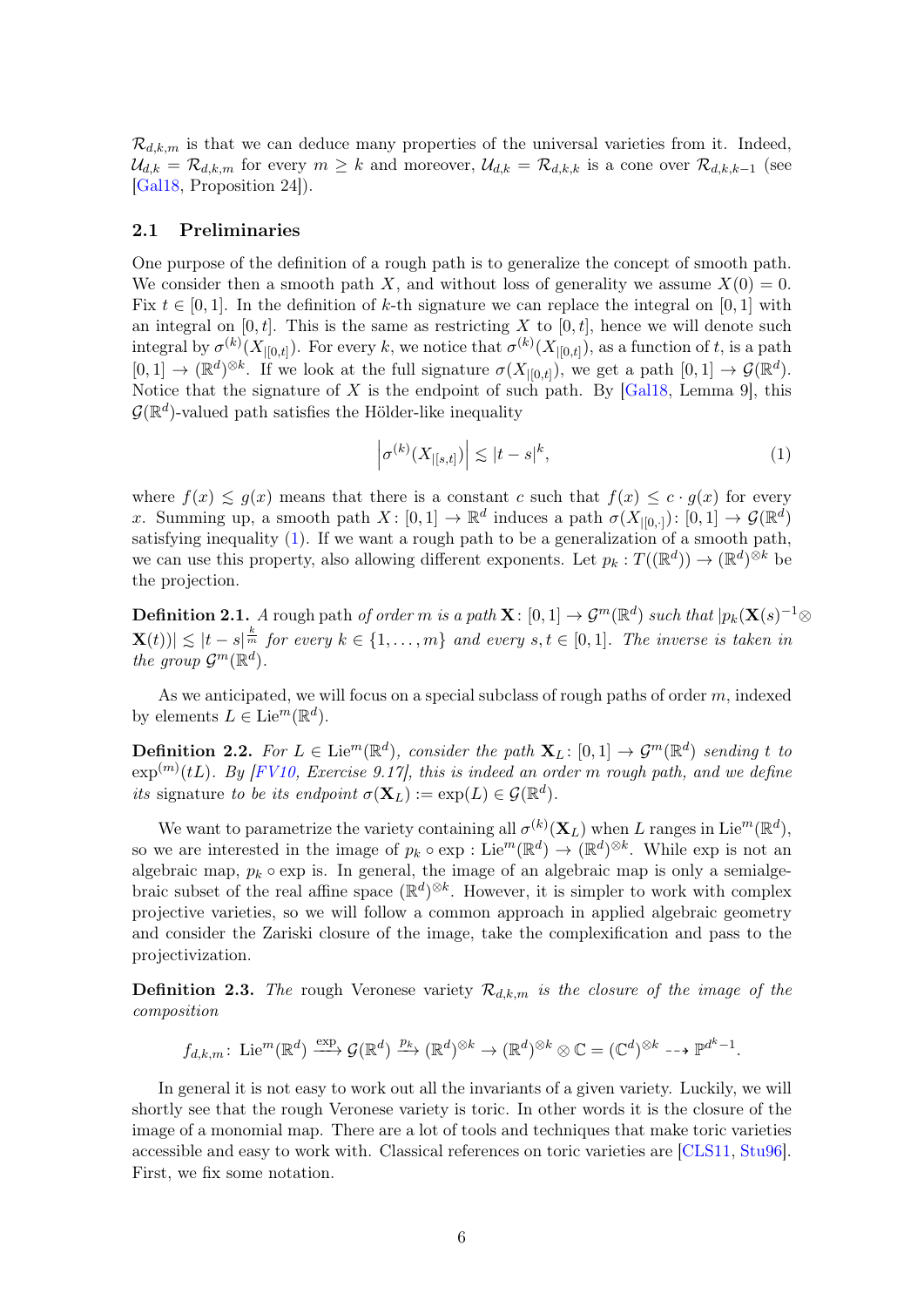<span id="page-8-2"></span>Notation 2.4. For every  $d \geq 2$ , let  $W_{d,m}$  be the set of Lyndon words of length at most m in the alphabet with d letters. Let  $S_{d,m} := \mathbb{C}[x_w \mid w \in W_{d,m}]$  be a polynomial ring with as many variables as Lyndon words. On this algebra we define a grading by setting the weight of  $x_w$  to be the length of w.

Let A be the set of all monomials in  $\mathbb{C}[x_w \mid w \in W_{d,m}]$  of weighted degree k. Define another polynomial ring  $R_{d,k} := \mathbb{C}[y_\alpha \mid \alpha \in A]$  with as many variables as elements of A, and the usual polynomial grading.

Our starting point will be the following result, proven in [\[Gal18,](#page-30-2) Proposition 18]. Not only we know that  $\mathcal{R}_{d,k,m}$  is toric, but we also know what are the monomials parametrizing it.

<span id="page-8-0"></span>**Theorem 2.5.** Up to projectivization,  $\mathcal{R}_{d,k,m}$  is isomorphic to the closure of the image of the map  $Spec S_{d,m} \to Spec R_{d,k}$  given by all monomials of weighted degree k. That is, the kernel of the map  $R_{d,k} \to S_{d,m}$  is the homogeneous prime ideal defining  $\mathcal{R}_{d,k,m}$ .

More precisely, it is the image of a weighted projective space by the map given by all sections of  $\mathcal{O}(k)$ , i.e. all monomials of (weighted) degree k. Such a map does not have to be an embedding. In fact,  $\mathcal{O}(k)$  does not need to be a Cartier divisor.

**Remark 2.6.** The classical k-Veronese variety is the image of the map given by all degree k monomials in the usual grading. Theorem [2.5](#page-8-0) shows that  $\mathcal{R}_{d,k,m}$  can be seen as a weighted version of the Veronese variety, thereby justifying its name.

Theorem [2.5](#page-8-0) allows us to investigate  $\mathcal{R}_{d,k,m}$  with the tools of toric geometry. In some of our combinatoric arguments, we will find it convenient to use the following notation.

**Notation 2.7.** For any integers a, b we denote by  $(a^b)$  a sequence or multiset of b elements equal to a. For example  $(1^3, 2^2) = (1, 1, 1, 2, 2)$ .

We start by describing the ideal of this variety, i.e. the polynomials that vanish on it.

#### 2.2 Polynomials defining the rough Veronese variety

The classical Veronese variety is defined by quadrics, so it is natural to ask whether  $\mathcal{R}_{d,k,m}$ enjoys the same property. Despite holding in many examples (see [\[AFS18,](#page-29-5) Section 4.3] and the computations in [\[Gal18\]](#page-30-2)), the conjecture that  $\mathcal{R}_{d,k,m}$  is always defined by quadrics is false. In [\[Gal18,](#page-30-2) Proposition 26] we see that the ideal  $\mathcal{R}_{2,20,14}$  has a cubic generator. One could still hope to bound the degree of the generators. Surprisingly no such bound exists, as we will shortly prove. First we need the following lemma from linear algebra.

<span id="page-8-1"></span>**Lemma 2.8.** For every  $n \geq 3$ , there exist  $k_n \in \mathbb{N}$  and an  $n \times n$  matrix  $M_n$  with positive integer entries satisfying the following properties:

- 1. the sum of the entries of each row and each column of  $M_n$  equals  $k_n$ ,
- 2. the only way to decompose the multiset of entries of  $M_n$  into n-tuples summing to  $k_n$ is by rows or by columns,
- 3. each column, as a multiset, is distinct from each row.

We refer to the matrix  $M_n$  as a rigid  $k_n$ -square matrix.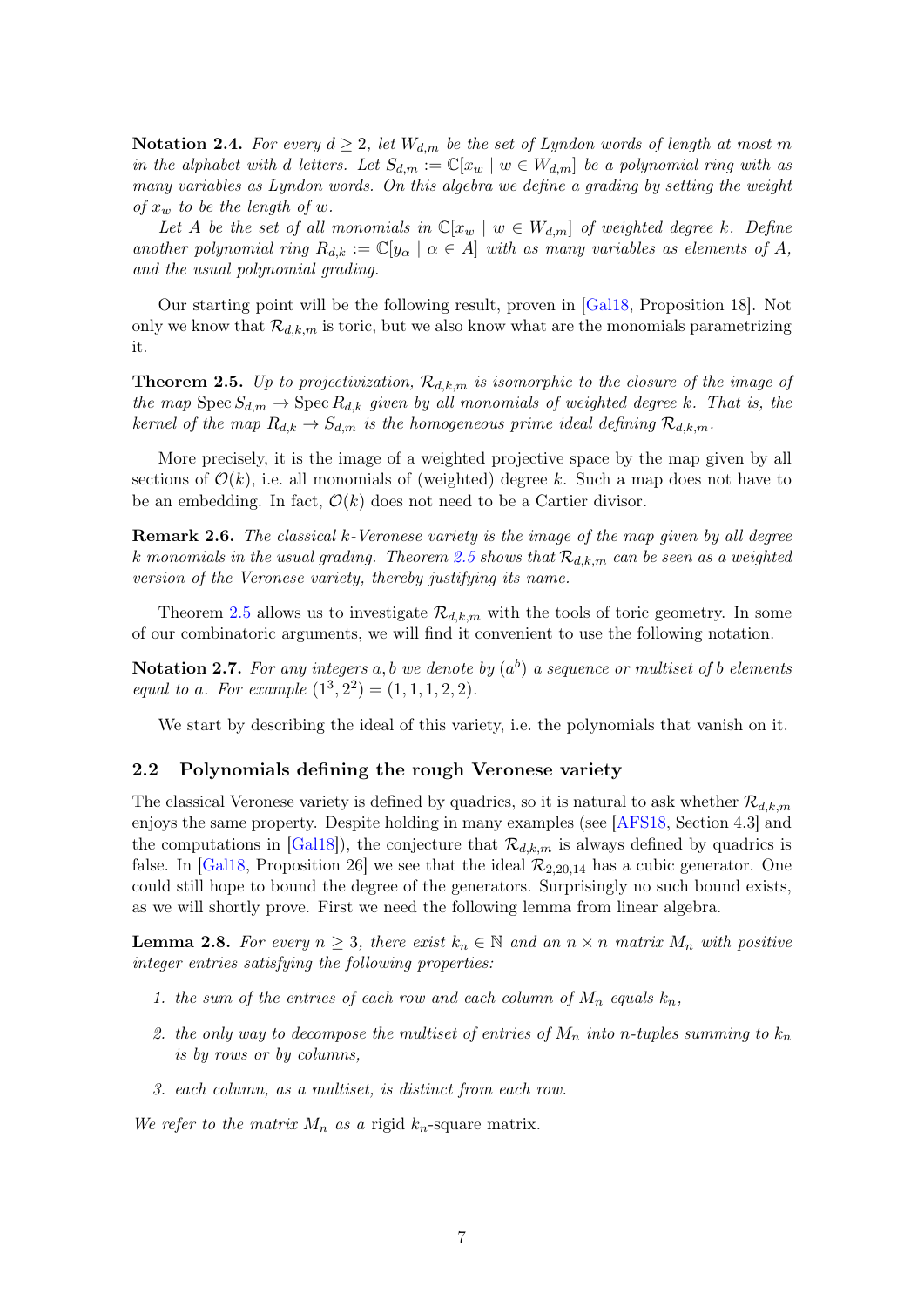*Proof.* We proceed by induction on n. If  $n = 3$ , we take  $k_3 = 12$  and

$$
M_3 = \begin{pmatrix} 4 & 5 & 3 \\ 6 & 5 & 1 \\ 2 & 2 & 8 \end{pmatrix}.
$$

Assume the statement holds for n and let us prove it for  $n + 1$ . By induction hypothesis, there exist  $k_n \in \mathbb{N}$  and an  $n \times n$  matrix  $M_n$  with the required properties. Let  $\lambda > n^2 + 1$ be a natural number and define  $k_{n+1} = \lambda k_n + n+1$ . Moreover, define the  $(n+1) \times (n+1)$ matrices

$$
A = \begin{pmatrix} \lambda M_n & 0 \\ 0 & \lambda M_n & \vdots \\ \hline 0 & \dots & 0 & 0 \end{pmatrix} \text{ and } B = \begin{pmatrix} 0 & 0 & \dots & 0 & n+1 \\ \vdots & \vdots & & \vdots & \vdots & \vdots \\ 0 & 0 & \dots & 0 & n+1 \\ \hline 1 & 1 & \dots & 1 & 1 \\ n & n & \dots & n & -n^2 + n + 1 \end{pmatrix}.
$$

Then we take  $M_{n+1} := A + B$ . Since  $M_n$  has positive entries, the same holds for  $M_{n+1}$ . Moreover, the sum of the entries of each row and each column of  $M_{n+1}$  equals  $k_{n+1}$ . Fix a partition of the entries of  $M_{n+1}$  into  $n+1$  multisets  $\{r_{i,1},\ldots,r_{i,n+1}\}$ , for  $1 \leq i \leq n+1$ , each summing up to  $k_{n+1}$ . Without loss of generality, we assume that  $r_{1,1} = M_{n+1,n+1}$  $\lambda k_n - n^2 + n + 1$ . None of the other  $r_{1,j}$ 's can be larger than or equal to  $\lambda$ , otherwise their sum would exceed  $M_{n+1,n+1} + \lambda > \lambda k_n + n+1 = k_{n+1}$ , which is a contradiction. Therefore the only possible choices for the other  $r_{1,j}$ 's are either from the  $(n+1)$ -st row or the  $(n+1)$ -st column of  $M_{n+1}$ . If  $r_{1,j_0} = 1$  for some  $j_0$ , then  $r_{1,j} = n+1$  for  $j \in \{2, ..., j_0, ..., n\}$ , hence  ${r_{1,j}}_j$  must be the last column of  $M_{n+1}$ . Otherwise, we have  $r_{1,j} \ge n$  for all  $2 \le j \le n+1$ , and as  $\sum_{j=1}^{n+1} r_{1,j} = k_{n+1}$  we must have  $r_{1,j} = n$  for  $2 \le j \le n+1$ . In this case,  $\{r_{1,j}\}_j$ must be the last row of  $M_{n+1}$ . We now consider the other multisets  $r_{i,j}$ , for  $i > 1$ . By the previous argument, they induce a partition of either the first n columns or rows of  $M_{n+1}$ . We first consider the induced partition on A, i.e. the partition of  $\lambda M_n$ . We claim that, restricted to that matrix, each part must sum up to  $\lambda k_n$ . Otherwise, one part would need to have a smaller sum, and by divisibility by  $\lambda$ , it would be at most  $\lambda k_n - \lambda$ . However, none of the  $n+1$  entries in the first n columns or first n rows in B sums up to  $\lambda + n + 1$ . This would contradict the fact that the multiset sums up to  $k_{n+1}$ .

We notice that at this point we are not allowed to use the inductive assumption on  $M_n$ . Indeed, although we know that the induced partition of  $\lambda M_n$  has correct sum, we do not know that each induced multiset has exactly  $n$  elements. However, we know that the multisets induced on B must sum up exactly to  $n + 1$ . This implies that each of the first n elements of the last column (if  $\{r_{1,j}\}\,$  was the last row) or last row (if  $\{r_{1,j}\}\,$  was the last column) must belong to a different multiset  $\{r_{i,j}\}_j$ . Hence, there is precisely one such element in each such multiset. It follows that in each  ${r_{i,j}}_j$  there are precisely n elements from the upper left  $n \times n$  submatrix of  $M_{n+1}$ . Hence, by induction, the induced partition of  $\lambda M_n$  is the same as a partition by columns or by rows. Suppose it is a partition by columns. It is only compatible with a partition of  $M_{n+1}$  by extending it by n. Further, looking at  $B$ , each partition must contain exactly one  $n$  and one 1. Thus, the considered partition is the same as the one given by columns. The argument for a row partition is similar.  $\Box$ 

Thanks to Lemma [2.8,](#page-8-1) we are now able to produce instances of  $\mathcal{R}_{d,k,m}$  generated in arbitrarily high degree.

<span id="page-9-0"></span>**Proposition 2.9.** For every  $n \geq 3$  and every  $d \geq 2$ , there exist  $k, m \in \mathbb{N}$  such that  $k \geq m$ and the ideal of  $\mathcal{R}_{d,k,m}$  is not generated in degree n.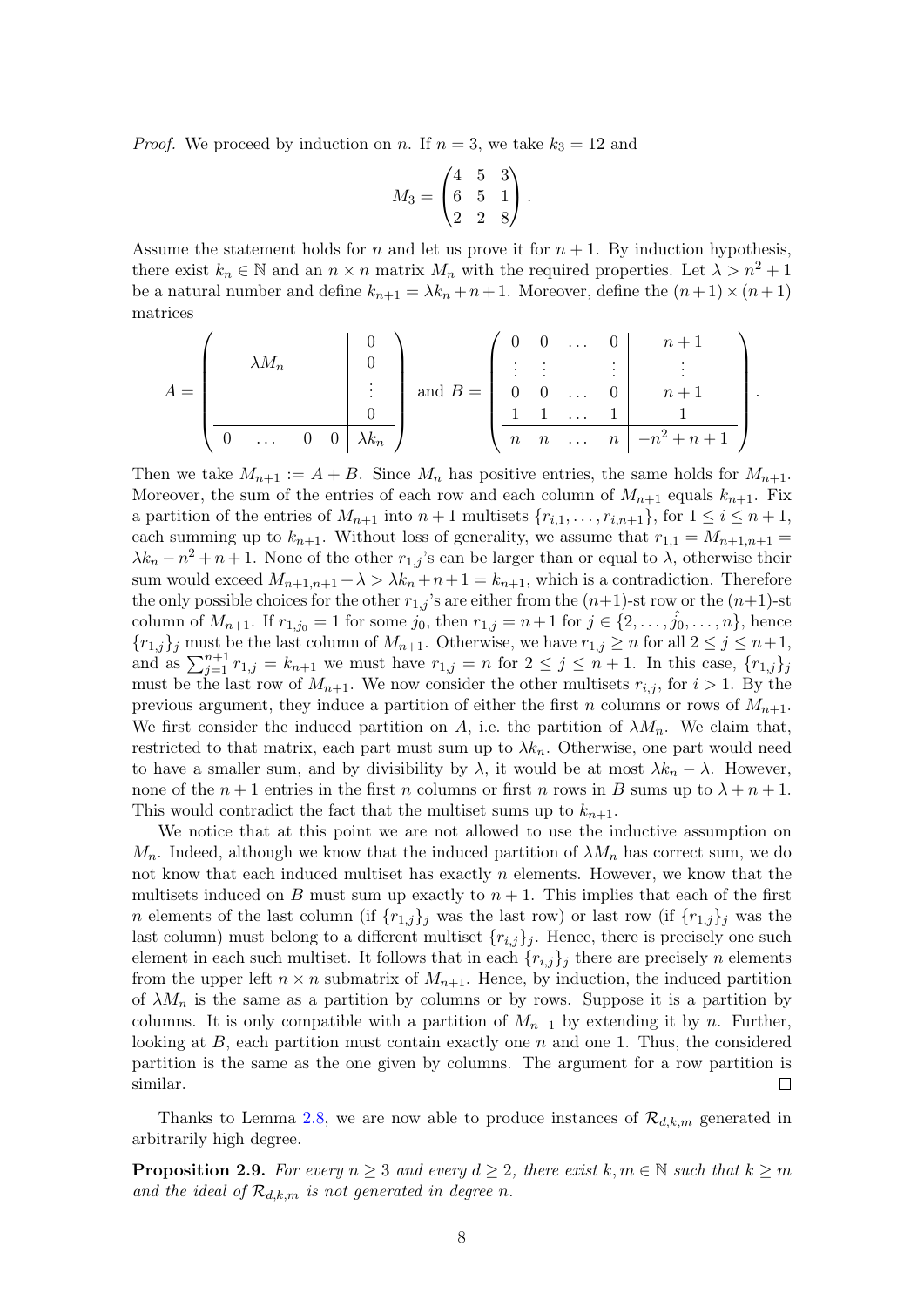*Proof.* By Lemma [2.8,](#page-8-1) there exists  $k \in \mathbb{N}$  and a rigid k-square matrix M of size  $(n + 1) \times$  $(n+1)$ . Let m be the largest entry of M. By Theorem [2.5,](#page-8-0) the ideal I of  $\mathcal{R}_{d,k,m}$  is the kernel of the ring homomorphism

$$
\varphi : \mathbb{C}[y_\alpha \mid \alpha \in A] \to \mathbb{C}[x_w \mid w \in W_{d,m}]
$$

sending  $y_{\alpha}$  to the weighted monomial  $\alpha$ .

For every  $i \in \{1, \ldots, m\}$ , fix once and for all a variable of weight i. This means that we fix a length i Lyndon word w and we associate to i the variable  $x_w$ . For every  $j \in \{1, \ldots, n+1\}$ , consider the monomial  $\alpha_j$  defined by the product of  $n+1$  variables  $x_w$ whose weights are the entries of the j-th row of  $M$ . By construction, this monomial has weighted degree k and therefore  $\alpha_1, \ldots, \alpha_{n+1} \in A$ . In a similar way, we can consider the monomials  $\beta_1, \ldots, \beta_{n+1}$  defined by the columns of M. We define

$$
f := y_{\alpha_1} \cdot \ldots \cdot y_{\alpha_{n+1}} - y_{\beta_1} \cdot \ldots \cdot y_{\beta_{n+1}}.
$$

This is a degree  $n + 1$  element of  $\mathbb{C}[y_\alpha \mid \alpha \in A]$ . Moreover, since the degrees appearing in the rows of M are the same as the degrees appearing in the columns,  $f \in \text{ker}(\varphi) = I$ . Let us show that f is not generated by degree n elements. Let  $q_1, \ldots, q_r$  be the polynomials spanning the degree n part of I. Since  $\mathcal{R}_{d,k,m}$  is toric, we can assume these are binomials [\[CLS11,](#page-29-10) Proposition 1.1.9]. Hence,  $q_i = g_i - h_i$ , where each  $g_i$  and each  $h_i$  is a degree n monomial. Suppose by contradiction that f can be generated by  $q_1, \ldots, q_r$ . Then there exist variables  $l_1, \ldots, l_r$  such that f is the sum

$$
f = l_1(g_1 - h_1) + \cdots + l_r(g_r - h_r).
$$

Without loss of generality, assume that  $y_{\alpha_1} \cdot \ldots \cdot y_{\alpha_{n+1}} = l_1 g_1$ . Since  $l_1 g_1 - l_1 h_1 \in I$ , we know that  $\varphi(l_1h_1) = \varphi(l_1g_1)$ . As a multiset, the variables in  $\varphi(l_1h_1)$  are the entries of the matrix M. Furthermore, the variables of  $l_1h_1$  provide a partition into  $n+1$  sets of cardinality  $n+1$ , each with sum k. Since  $h_1 \neq g_1$ , by assumption on M, this partition must correspond to the column partition of M. Hence,  $l_1(h_1 - g_1) = f$ . This is a contradiction, because no variable divides  $f$  by construction.  $\Box$ 

In applications, sometimes one has a signature coming from experiments and wants to know whether it belongs to a path of a certain class. In other words, we have a point in  $\mathcal{U}_{d,k}$  and we want to understand if it belongs to a given signature subvariety. From this viewpoint Proposition [2.9](#page-9-0) may seem disappointing. In order to check whether a given point belongs to  $\mathcal{R}_{d,k,m}$ , we might have to evaluate polynomials of very high degree. The good news is that in most cases it is enough to only evaluate quadrics. More precisely,  $\mathcal{R}_{d,k,m}$ is always defined by quadrics outside of a coordinate linear subspace of large codimension. In order to prove that, we recall a classical lemma from toric geometry.

<span id="page-10-0"></span>**Lemma 2.10.** Let  $s \in \mathbb{N}$  and let I be the homogeneous toric ideal associated to a set of lattice points  $A \subset \mathbb{Z}^n$ . Let g be a binomial which we write as  $p_1 + \ldots + p_t - (p'_1 + \ldots + p'_t)$ , where  $p_i, p'_j \in A$ . Then  $g \in I(s)$  if and only if starting from the multiset  $\{p_i\}$  we can reach the multiset  $\{p'_j\}$  in finitely many steps of the following form. In each step we replace  $p_{i_1}, \ldots, p_{i_s}$  with some other  $r_{i_1}, \ldots, r_{i_s} \in A$  such that  $p_{i_1} + \ldots + p_{i_s} = r_{i_1} + \ldots + r_{i_s}$ .

*Proof.* A toric ideal is known to be binomial. Thus,  $f \in I(s)$  if and only if:

$$
f = \sum_{i=1}^{k} m_i b_i,
$$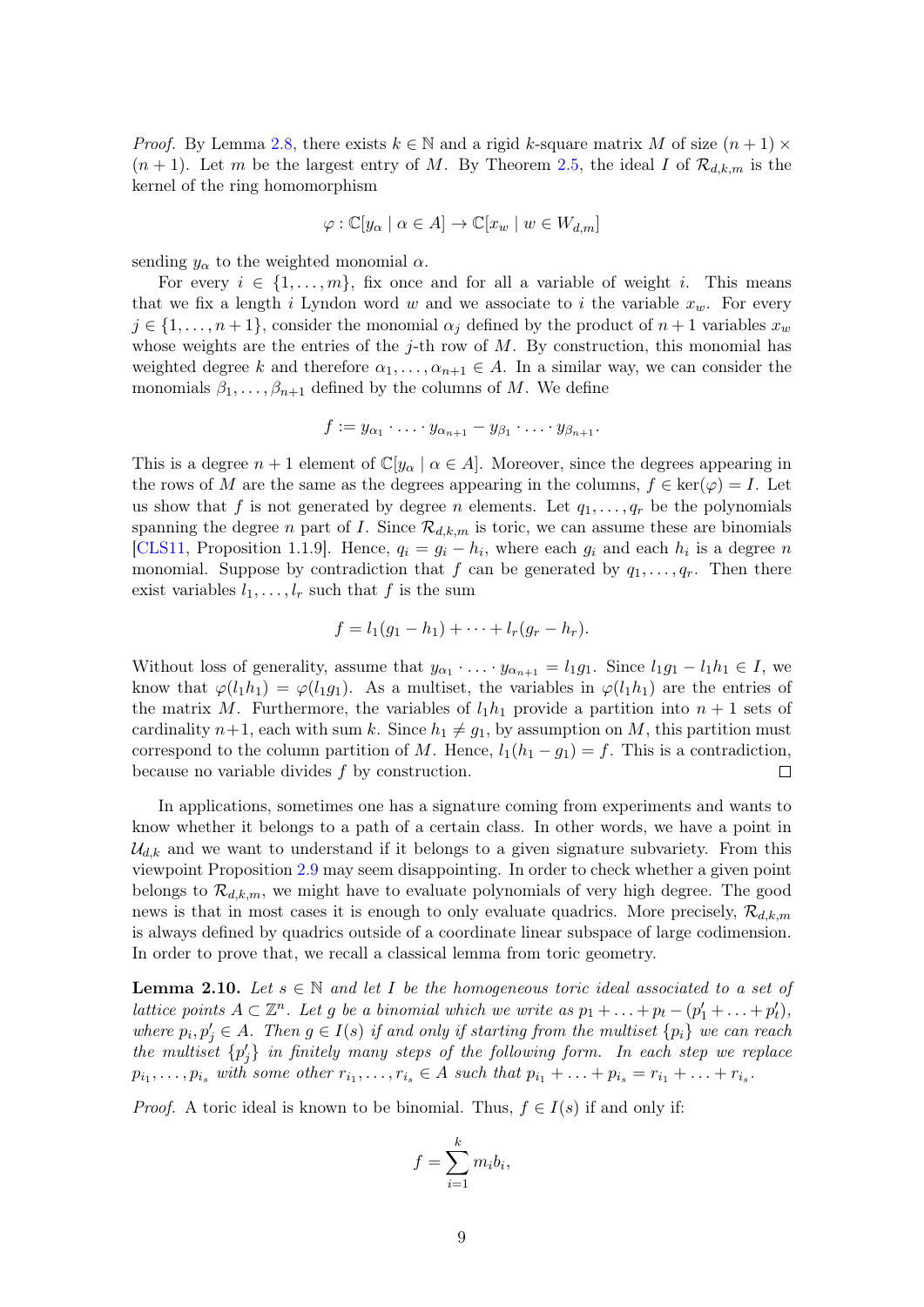where  $m_i$  are monomials and  $b_i \in I$  are binomials of degree at most s. The proof is by induction on k. The monomial of f corresponding to  $p_1 + \cdots + p_t$  must appear on the right hand side, say in  $m_1b_1$ . Then  $f - m_1b_1$  is obtained by applying one step of the procedure described in the lemma. We conclude by induction.  $\Box$ 

<span id="page-11-0"></span>**Proposition 2.11.** Fix  $R = R_{d,k}$  as in Notation [2.4.](#page-8-2) Let  $I \subset R$  be the ideal of  $\mathcal{R}_{d,k,m}$ and let  $I(2)$  ⊂ I be the vector subspace of degree two forms. Let  $V \subset \mathbb{P}^{d^k-1}$  be the variety defined by  $I(2)$ . Then  $\mathcal{R}_{d,k,m}$  is an irreducible component of V.

*Proof.* Since  $I(2) \subset I$ , it is clear that  $\mathcal{R}_{d,k,m} \subset V$ . We want to find a polynomial  $f \in R \setminus I$ such that  $(I(2) : f^{\infty}) = I$ . This implies that I and  $I(2)$  coincide in the localization  $R_f$  and therefore V and  $\mathcal{R}_{d,k,m}$  coincide in the affine open subset  $(f \neq 0)$ . In particular,  $\mathcal{R}_{d,k,m}$  is an irreducible component of  $V$ .

Let  $\mu = \dim \mathrm{Lie}^m(\mathbb{R}^d)$  and let  $A \subset \mathbb{N}^\mu$  be the set of lattice points associated to the monomials defining the toric variety  $\mathcal{R}_{d,k,m}$ . By Theorem [2.5,](#page-8-0) points of A are of the form

$$
(w_{1,1},\ldots,w_{1,a_1},w_{2,1},\ldots,w_{2,a_2},\ldots,w_{m,1},\ldots,w_{m,a_m})
$$
 where  $\sum_{i=1}^m\sum_{j=1}^{a_i}iw_{i,j}=k$ .

By  $[CLS11,$  Proposition 1.1.9], there exists a set of binomial generators of I. Each of such binomials corresponds to an integral relation  $p_1 + \ldots + p_t = p'_1 + \ldots + p'_t$ , where all  $p_i$  and  $p'_i$  are in A (the sum of points corresponds to the product of variables). Our task is to find  $f \notin I$  such that  $f^n g \in I(2)$  for every generator  $g = p_1 + \ldots + p_t - p'_1 - \ldots - p'_t$  of I for some n. We will define f to be a variable. In toric words, f corresponds to a lattice point  $p \in A$ . By Lemma [2.10,](#page-10-0) we want to find  $p \in A$  such that  $p + \ldots + p + p_1 + \ldots + p_t$  can be turned in  $p + \ldots + p + p'_1 + \ldots + p'_t$  by repeatedly replacing a pair of summands with another pair having the same sum. Let

$$
f=p:=(k,0,\ldots,0)
$$

and  $p_1 = (w_{1,1}, \ldots, w_{1,a_1}, w_{2,1}, \ldots, w_{2,a_2}, \ldots, w_{m,1}, \ldots, w_{m,a_m})$ . Assuming  $w_{2,1} > 0$ , we can replace  $p + p_1$  by

$$
(k-2,0,\ldots,0,1,0,\ldots,0)+(w_{1,1}+2,w_{1,2},\ldots,w_{1,a_1},w_{2,1}-1,w_{2,2}\ldots,w_{2,a_2},\ldots,w_{m,a_m}),
$$

i.e. we replace two on the first coordinate with one on the coordinate corresponding to  $w_{2,1}$ . By iterating this process, we add more copies of p so that we can replace  $p + \ldots$  $p + p_1$  by points for which at most one coordinate  $w_{i,j}$  is nonzero for  $(i, j) \neq (1, 1)$ , and that coordinate is equal to one. We do the same to  $p_2, \ldots, p_t$ , so that we can replace  $p + \ldots + p + p_1 + \ldots + p_t$  by a sum of points for which at most one coordinate  $w_{i,j}$  is nonzero for  $(i, j) \neq (1, 1)$ , and that coordinate is equal to one. We apply the same process to  $p'_1 + \ldots + p'_t$ . Since now both sides are broken into this kind of simple pieces, and since the condition of having weighted sum  $k$  is always preserved, the only possibility is that the summands are pairwise the same.  $\Box$ 

**Remark 2.12.** In the proof of Proposition [2.11](#page-11-0) we could have chosen the point  $p$  to be any point with coordinates  $w_{i,j} = 0$  for  $i > 1$ . This proves that  $I(2)$  and I define the same scheme (in particular, the quadrics define the correct set) outside of the locus where all these coordinates vanish. Therefore the components of the variety defined  $I(2)$  (embedded or not) must be supported on a coordinate subspace of large codimension.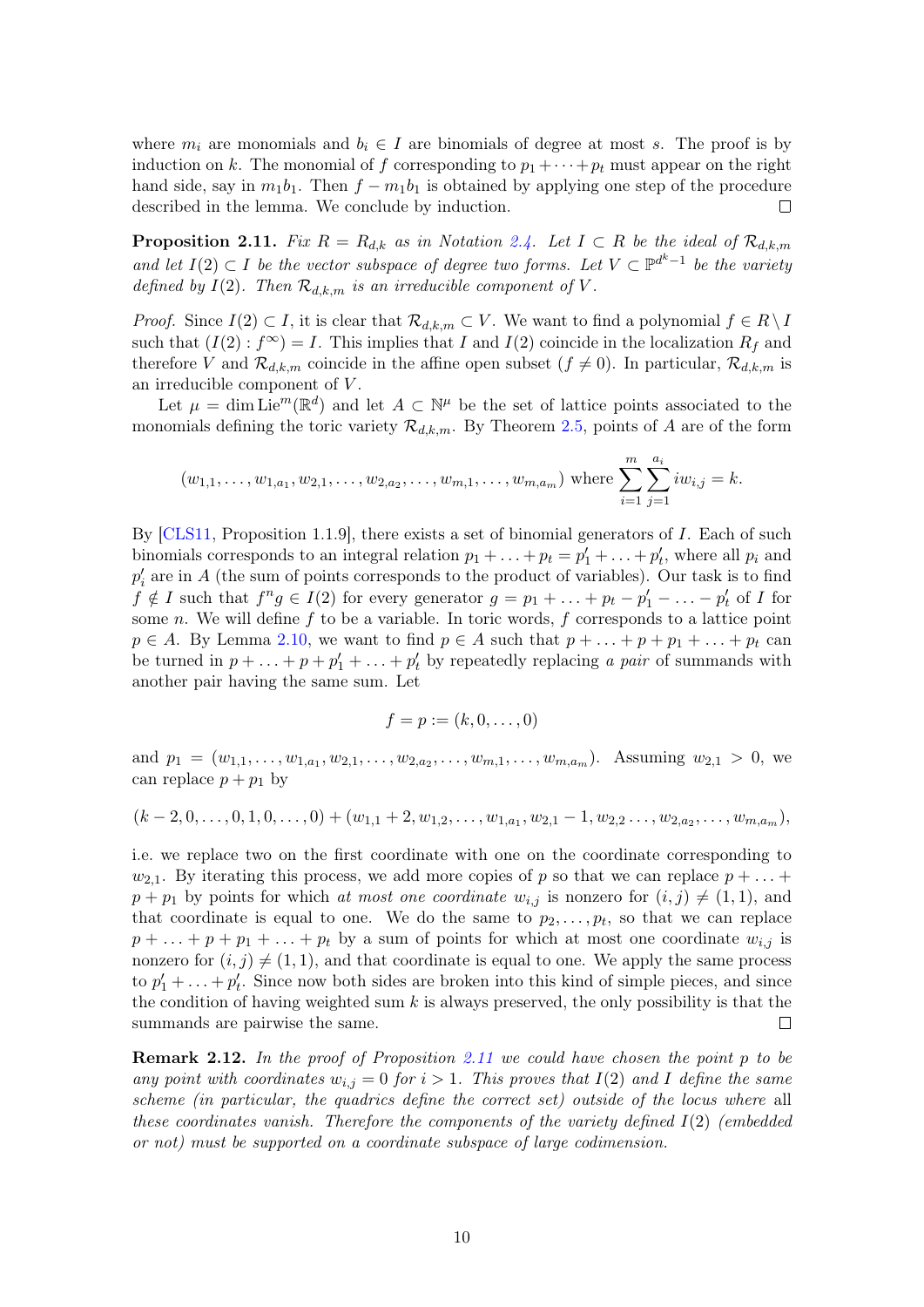#### <span id="page-12-0"></span>2.3 Normality of the rough Veronese Variety

A classical approach to study geometry of a projective toric variety is to look at the associated lattice polytope [\[CLS11,](#page-29-10) [Stu96,](#page-30-8) [Ful93\]](#page-29-11). In our case the central object is presented in the following definition.

**Definition 2.13.** For  $k \in \mathbb{N}$  and  $w = (w_1, \ldots, w_r) \in \mathbb{N}^r$ , we define the lattice polytope  $P(w, k)$  as the convex hull of

$$
\left\{ (t_1, \ldots, t_r) \in \mathbb{N}^r \mid \sum_{i=1}^r w_i t_i = k \right\}.
$$

In this notation, the polytope associated to  $\mathcal{R}_{d,k,m}$  is  $P((1^{a_1}, 2^{a_2}, \ldots, m^{a_m}), k)$ , where  $a_i$  is the number of Lyndon words of length i in the alphabet  $\{1, \ldots, d\}$ . Many authors, like [\[CLS11,](#page-29-10) [Ful93\]](#page-29-11), require a toric variety to be *normal*. This is equivalent to the fact that the toric variety may be represented by a fan. Hence, the first important task is to decide when  $\mathcal{R}_{d,k,m}$  is normal. One advantage is that normality can be checked on the polytope.

<span id="page-12-1"></span>**Lemma 2.14.** A polytope P is normal if and only if kP is normal for every  $k \in \mathbb{N}$ . Moreover, if  $X_P$  is the associated toric variety, then

- 1.  $X_P$  is normal if and only if P is very ample,
- 2.  $X_P$  is projectively normal (i.e. the affine cone over it is normal) if and only if P is normal.

Proof. This results are proven in [\[CLS11,](#page-29-10) Chapter 2], together with many other features of normal polytopes.  $\Box$ 

Lemma [2.14](#page-12-1) will help us to determine when  $\mathcal{R}_{d,k,m}$  is normal. We start with the following result, that simplifies the problem.

<span id="page-12-2"></span>**Lemma 2.15.**  $P((w_1^{a_1}, w_2^{a_2}, \ldots, w_m^{a_m}), k)$  is normal if and only if  $P((w_1, w_2, \ldots, w_m), k)$ is normal. In particular, the normality of  $\mathcal{R}_{d,k,m}$  does not depend on d.

Proof. By induction, it is enough to check what happens when we add or discard one of the entries. In order to simplify notation, set

$$
P := P((w_1, \ldots, w_{i-1}, w_i, w'_i, w_{i+1}, \ldots, w_m), k),
$$

where  $w_i = w'_i$  and we do not assume that the  $w_j$ 's are distinct. Observe that one of the facets of  $P$  is precisely the polytope

$$
Q:=P((w_1,\ldots,w_i,w_{i+1},\ldots,w_m),k).
$$

Since every face of a normal polytope is normal, the first implication follows.

Assume now that Q is normal. Consider the linear surjection  $\sim P \rightarrow Q$ , defined by the sum of the two entries corresponding to  $w_i$  and  $w'_i$ . If  $t = (t_1, \ldots, t_{i-1}, t_i, t'_i, t_{i+1}, \ldots, t_m) \in$ P, then  $\tilde{t} = (t_1, \ldots, t_{i-1}, t_i + t'_i, t_{i+1}, \ldots, t_m) \in Q$ . Note that  $\sim$  is also surjective on lattice points, that is  $\sim: P \cap \mathbb{N}^r \to Q \cap \mathbb{N}^{r-1}$  is surjective. Let p be a lattice point in some multiple sP of P. We can write  $p = \lambda_1 p_1 + \ldots + \lambda_s p_s$ , where  $p_1, \ldots, p_s \in P$  are lattice points and  $\lambda_1 + \ldots + \lambda_s = s$ . Since  $\tilde{p} \in sQ$ , Q is normal by hypothesis and  $\sim$  is surjective on lattice points, there are  $x_1, \ldots, x_s \in P \cap \mathbb{N}^r$  such that  $\tilde{p} = \lambda_1 \tilde{p}_1 + \ldots + \lambda_s \tilde{p}_s = \tilde{x}_1 + \ldots + \tilde{x}_s$ . Let  $x_i \in P$  be the preimage of  $\tilde{x}_i$  having 0 in the entry corresponding to  $w'_i$ , and let  $x = x_1 + \ldots + x_s$ . Since  $\tilde{p} = \tilde{x}$ , p and x coincide on every coordinate except the ones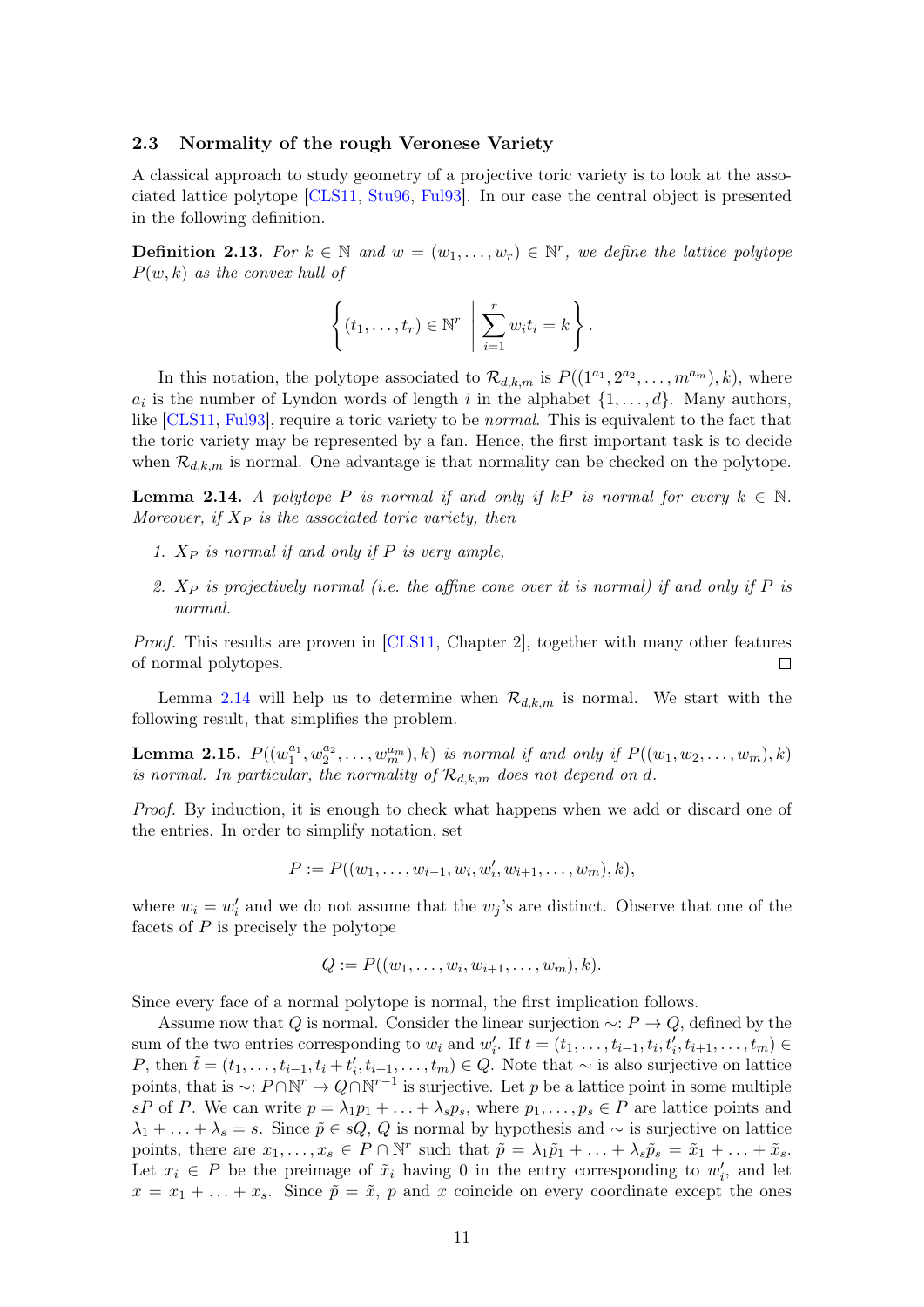corresponding to  $w_i$  and  $w'_i$ . Moreover, these entries have the same sum, and such sum is an integer by construction of  $x$ . Then it is enough to increase the zero entry of some suitable  $x_i$ , keeping such sum untouched, to obtain from  $x_1, \ldots, x_s$  another set of s lattice points of  $P$  whose sum is  $p$ . Therefore  $P$  is normal.  $\Box$ 

In general, the rough Veronese variety does not need to be normal. As we show using the code available online [\[CGM\]](#page-29-12),  $P((1, 2, \ldots, 9), 18)$  is not very ample, so  $\mathcal{R}_{d,18,9}$  is not normal for any  $d > 2$ .

In algebraic geometry, given a map  $f = (f_1, \ldots, f_s)$  defined by homogeneous polynomials of the same degree, it is natural to study the induced *rational map*  $\hat{f}$  between projective spaces. The map  $f$  may be not defined everywhere - the locus where all of the polynomials  $f_i$  vanish is called the *base locus* or *indeterminacy locus* of  $\tilde{f}$ . In our setting, the monomials defining  $\mathcal{R}_{d,k,m}$  are of degree k, however in variables that are of different degrees. This implies that instead of considering the classical projective space, we need the weighted projective space. Theorem [2.5](#page-8-0) tells us that  $\mathcal{R}_{d,k,m}$  is the closure of the image of a rational map

$$
\mathbb{P}(1^{a_1},\ldots,n^{a_m})\dashrightarrow \mathbb{P}^{d^k-1}.
$$

The codomain is the usual projective space and the domain is the weighted projective space with  $\sum_i a_i$  variables of weights as given in the brackets. The map is given by all monomials of degree k.

Before we proceed further, let us recall that maps from an algebraic variety  $X$  to a projective space are studied through line bundles (or equivalently Cartier divisors) on X [\[Laz04\]](#page-30-9). The theory of line bundles on weighted projective spaces is very well understood. The Picard group equals  $\mathbb Z$  where 1 is an ample generator. The global sections of this generator may be identified with all monomials of degree  $l$  equal to the least common multiple of all the degrees appearing in the weighted projective space. Thus, it is customary to denote it by  $\mathcal{O}(l)$ . In particular, the elements of the Picard group will be denoted by  $\mathcal{O}(s)$ , for s divisible by l. Although the class group is abstractly also equal to  $\mathbb{Z}$ , it is larger. The inclusion of the Picard group in the class group  $\mathbb{Z} \hookrightarrow \mathbb{Z}$  is given by multiplication by l. In particular, the elements of the class group will be denoted by  $\mathcal{O}(s)$ , for arbitrary s.

**Lemma 2.16.** Let  $\mathbb{P}(w_1, \ldots, w_s)$  be any weighted projective space and let  $l = \text{lcm}(w_1, \ldots, w_s)$ . The map from  $\mathbb{P}(w_1,\ldots,w_s)$  to a projective space given by all monomials of degree k does not have a base locus if and only if  $l|k$ .

*Proof.* If  $w_1 \nmid l$ , then  $[1:0:\cdots:0]$  is a base point. If all  $w_i | l$  then the monomials x  $\frac{l}{w_i}$  do not have a base locus.

As there is some confusion in the literature, we stress that even if  $l|k$  the map from the previous lemma does not have to be an embedding. In other words  $\mathcal{O}(l)$ , although always ample, may be not very ample.

**Example 2.17.** The polytope  $P((1,6,10,15),30)$  is not very ample. Equivalently, the map  $\mathbb{P}(1,6,10,15) \to \mathbb{P}^{17}$  given by all monomials of weighted degree 30 is not an embedding. This can be checked with the software Normaliz  $\overline{BIR^+}$ , or by studying the polytope.

This raises the following question: when is  $\mathcal{R}_{d,k,m}$  an embedding of the weighted projective space  $\mathbb{P}(1^{a_1}, \ldots, m^{a_m})$ ? We will prove that this happens if and only if k is a multiple of all natural numbers between 1 and m. Equivalently,  $\mathcal{O}(k)$  is a very ample line bundle if and only if  $lcm(2, \ldots, m) \mid k$ . We will need the following technical lemma.

<span id="page-13-0"></span>**Lemma 2.18.** If  $m > 7$  and  $m \neq 10$ , then there exist two distinct prime numbers strictly larger than  $\frac{m}{2}$  and at most equal to m such that their sum is not a power of two.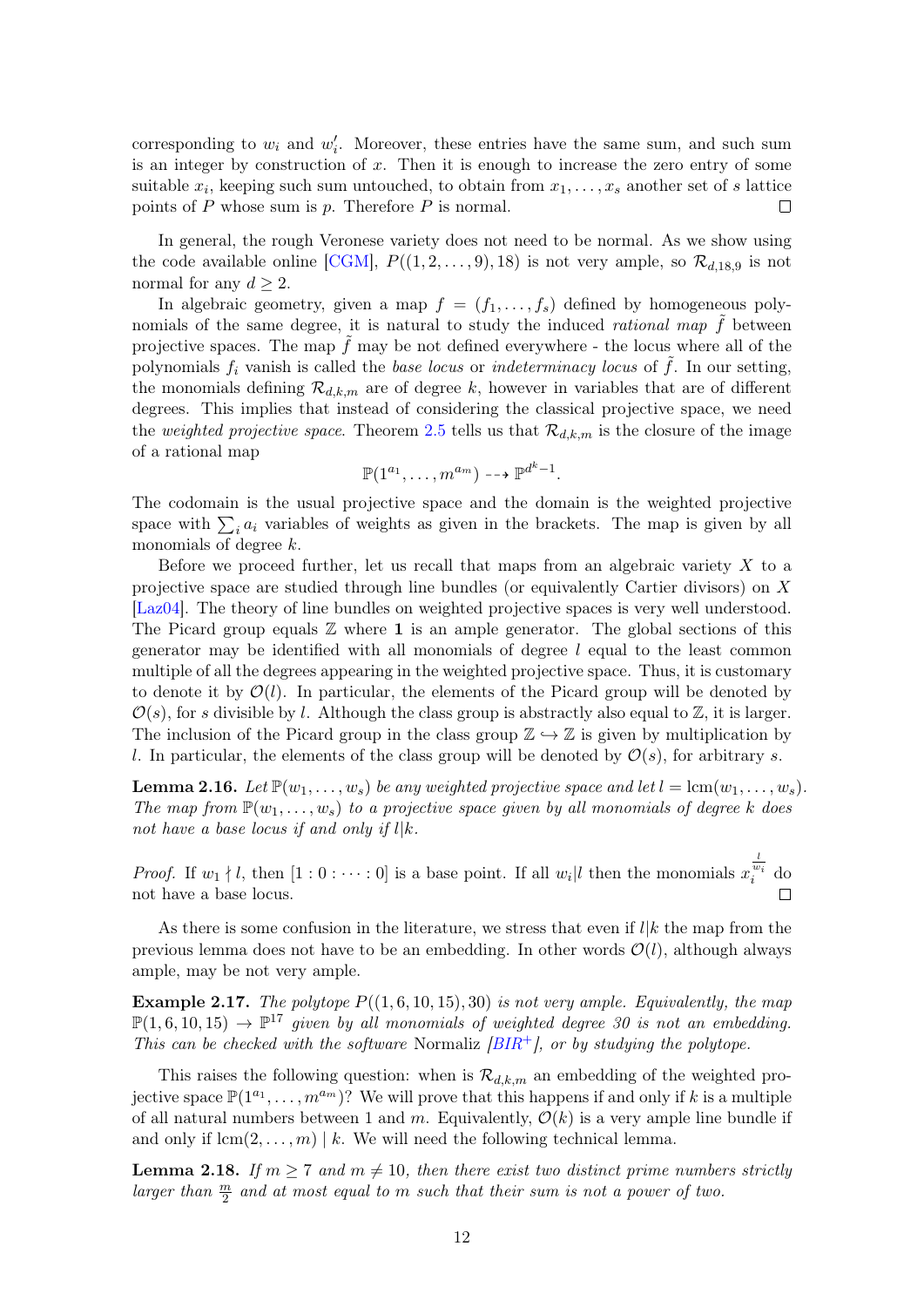*Proof.* If  $m \leq 56$ , we can easily find the required primes.

| $32 \le m \le 56$   29 and 31 |          |
|-------------------------------|----------|
| $20 \le m \le 31$   17 and 19 |          |
| $14 \le m \le 19$   11 and 13 |          |
| $11 \leq m \leq 13$           | 7 and 11 |
| $m \in \{7, 8, 9\}$           | 5 and 7  |

Assume then  $m \geq 57$ . For  $x \in \mathbb{N}$ , let  $\pi(x)$  be the number of prime numbers smaller or equal than x. In  $[RS62]$ , the authors show that

$$
\frac{x}{\log x} < \pi(x) < 1.3 \frac{x}{\log x}
$$

for every  $x \geq 17$ . Now,

$$
\pi(m) - \pi\left(\frac{m}{2}\right) \ge \frac{m}{\log m} - 1.3 \frac{m}{2\log\left(\frac{m}{2}\right)},
$$

and the latter is at least 3 for  $m \geq 57$ , so there are at least three prime numbers  $a < b < c$ between  $\frac{m}{2}$  and m. If  $b + c$  is not a power of 2, we are done. Otherwise we have  $b + c = 2^n$ . Then

$$
2^{n-1} = \frac{b+c}{2} \le m < a+b < b+c = 2^n,
$$

so  $a + b$  cannot be a power of 2.

<span id="page-14-0"></span>**Theorem 2.19.** If i | k for every  $i \in \{1, \ldots, m\}$ , then  $\mathcal{R}_{d,k,m}$  is projectively normal.

*Proof.* For  $m \leq 6$ , normality can be explicitly checked with the software *Polymake* [\[AGH](#page-29-14)<sup>+</sup>17], so we assume  $m \geq 7$ . By Lemmas [2.14](#page-12-1) and [2.15,](#page-12-2) we may assume that  $k = \text{lcm}(1, \ldots, m)$ and study the map

$$
\mathbb{P}(1,2,\ldots,m)\to\mathbb{P}^N
$$

defined by all monomials of weighted degree k. Let  $P := P((1, 2, \ldots, m), k)$  be the associated polytope. For  $s \in \mathbb{N}$ , consider the dilation sP of P. A lattice point of sP is of the form  $(a_1, \ldots, a_m) \in \mathbb{N}^m$  with  $a_1 + 2a_2 + \ldots + ma_m = sk$ . We can write it as a multiset

$$
M = \{1^{a_1}, \ldots, m^{a_m}\}.
$$

By induction on s, we only need to prove that there exists a submultiset  $S$  of  $M$  whose entries sum up to k. Let us modify M to M' in the following way. If there are  $i, j \in M$ such that  $i, j \leq \frac{m}{2}$  $\frac{m}{2}$ , then discard *i* and *j* and add *i* + *j*. Notice that *i* + *j*  $\leq$  *m*. If *S'* is a submultiset of  $\overline{M}$  whose entries sum up to k, then either S does not contain  $i + j$ , and therefore  $S = S'$  is a submultiset of M as well, or S' contains  $i + j$ , and we define S by replacing back  $i + j$  with i, j. By iterating this argument, we can assume that there is at most one  $i \in \{1, \ldots, m\}$  such that  $i \leq \frac{m}{2}$  $\frac{m}{2}$ .

The resulting multiset M' is of the form  $\left\{i_1^{b_{i_1}},\ldots,i_t^{b_{i_t}}\right\}$ . Let  $k'=\text{lcm}(i_1,\ldots,i_t)$  and consider the map

$$
\mathbb{P}(i_1, i_2, \dots, i_t) \to \mathbb{P}^T
$$

given by all the monomials of weighted degree  $k'$ . Its image is associated to the polytope  $P' := P((i_1, i_2, \ldots, i_t), k')$ . By construction, k' divides k and dim  $P' \leq t-1 \leq \frac{m}{2}$  $\frac{m}{2}$ . Observe that any point of P' has entries summing up to k'. Since the entries of M' sum up to sk, M' is a point in  $rP'$  for  $r = \frac{sk}{k'}$  $\frac{sk}{k'}$ . In fact,  $M' \in s\left(\frac{k}{k}\right)$  $\frac{k}{k'}P'$  and so, it is enough to prove that

 $\Box$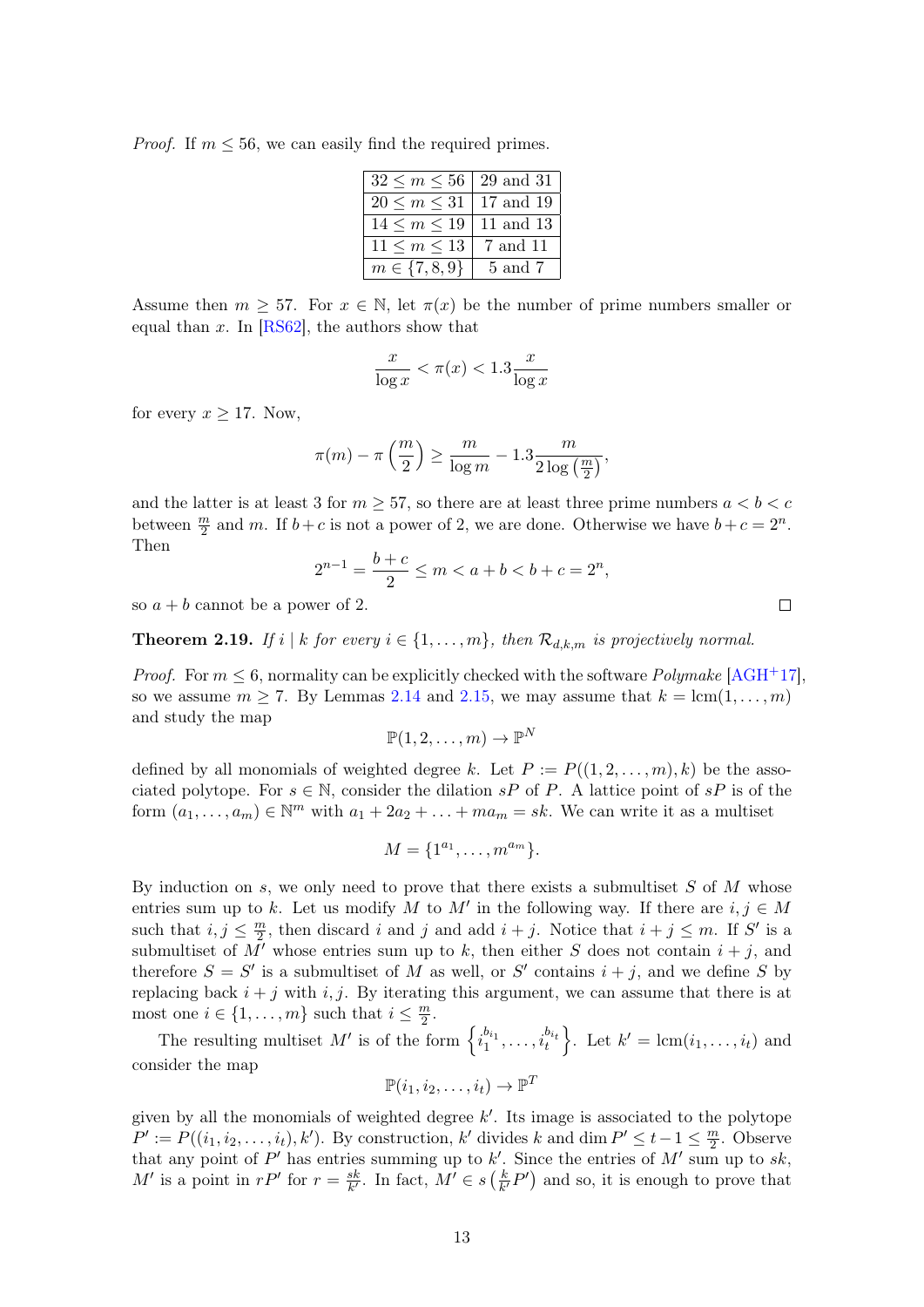k  $\frac{k}{k'}P'$  is normal. This will imply that M' is a sum of lattice points of  $\frac{k}{k'}P'$ , and therefore it admits the required submultiset  $S'$ .

If there exists a prime number  $\frac{m}{2} \leq p \leq m$  such that  $p \nmid k'$ , then  $p \mid \frac{k}{k}$  $\frac{k}{k'}$  and so k  $\frac{k}{k'} \ge p \ge \frac{m}{2} \ge \dim P'$ . In this case,  $\frac{k}{k'}P'$  is normal by [\[CLS11,](#page-29-10) Theorem 2.2.12]. This guarantees the existence of the desired S'. Otherwise, assume  $m \neq 10$ . By Lemma [2.18,](#page-13-0) there exist two prime numbers  $p_1, p_2$  between  $\frac{m}{2}$  and m such that  $p_1 + p_2$  is not a power of 2. Up to relabelling, we can assume that  $b_{p_1} \leq b_{p_2}$ .

Once more, we have to modify  $M'$  by making some replacements. For  $b_{p_1}$  times, discard an entry  $p_1$  and an entry  $p_2$  and add an entry  $p_1 + p_2$ . Denote by M'' the resulting multiset and by P'' the associated polytope, that satisfies dim  $P'' \n\t\leq \frac{m}{2}$  $\frac{m}{2}$ . As before, it is enough to find a submultiset  $S''$  of  $M''$  such that the entries of  $S''$  sum up to k. By construction, the entries of  $M''$  still sum up to sk and their least common multiple  $k''$  divides k. Indeed, the sum  $p_1 + p_2$  is even and not a power of two, thus all powers of prime numbers that divide it are smaller or equal to m. Notice that neither  $p_1$ , nor any of its multiples appear in  $M''$ . Therefore,  $p_1 \mid k$  and  $p_1 \nmid k''$ , which implies that  $p_1 \mid \frac{k}{k'}$  $\frac{k}{k''}$  and so  $\frac{k}{k''} \ge p_1 \ge \frac{m}{2} \ge \dim P''$ . By [\[CLS11,](#page-29-10) Theorem 2.2.12],  $\frac{k}{k''}P''$  is normal. This guarantees the existence of the desired  $S''$ .

The last case  $m = 10$  can be explicitly checked with the software Normaliz.

**Corollary 2.20.** The map  $\mathbb{P}(1^{a_1}, \ldots, n^{a_m}) \to \mathbb{P}^N$  given by all monomials of weighted degree k is an embedding if and only if i | k for every  $i \in \{1, \ldots, m\}$ . If so,  $\mathcal{R}_{d,k,m} \simeq$  $\mathbb{P}(1^{a_1}, \ldots, m^{a_m})$  is embedded as a projectively normal variety.

*Proof.* By Theroem [2.19,](#page-14-0) the polytope associated to  $\mathcal{R}_{d,k,m}$  is normal and thus very ample. This implies that the map is an embedding and the image is projective normal.  $\Box$ 

#### <span id="page-15-0"></span>2.4 Dimension and Degree of the rough Veronese variety

In this section we provide formulas for the dimension and degree of  $\mathcal{R}_{d,k,m}$ . We work under the assumption that  $k \geq m$ , as otherwise some variables do not appear at all in the parametrization and hence we can easily reduce to this case. Recall that the normalized *volume* of a polytope  $P \subset \mathbb{R}^n$ , denoted by vol P, is n! times its Lebesgue measure.

<span id="page-15-2"></span>**Proposition 2.21.** Let  $d, k, m \in \mathbb{N}$  with  $d \geq 2$  and  $k \geq m$ . Let  $W_{d,m}$  be the set of Lyndon words of length at most m in the alphabet with d letters.

- 1. The dimension of  $\mathcal{R}_{d,k,m}$  is  $\#(W_{d,m})-1$ .
- 2. Let  $l = \text{lcm}(1, 2, \ldots, m)$  and let  $\Delta$  be the convex hull of the integral points

$$
\left(\frac{l}{1},0,\ldots,0\right),\left(0,\frac{l}{1},0,\ldots,0\right),\ldots,\left(0,\ldots,0,\frac{l}{m}\right),\right)
$$

where the number of occurrences of  $\frac{l}{i}$  is the number of Lyndon words of length i. Then

<span id="page-15-1"></span>
$$
\deg \mathcal{R}_{d,k,m} \leq \text{vol}\left(\frac{k}{l}\Delta\right) \tag{2}
$$

 $\Box$ 

and

$$
\lim_{k \to \infty} \frac{\deg \mathcal R_{d,k,m}}{\operatorname{vol} \left( \frac{k}{l} \Delta \right)} = 1.
$$

Moreover, equality holds in  $(2)$  if and only if  $l|k$ .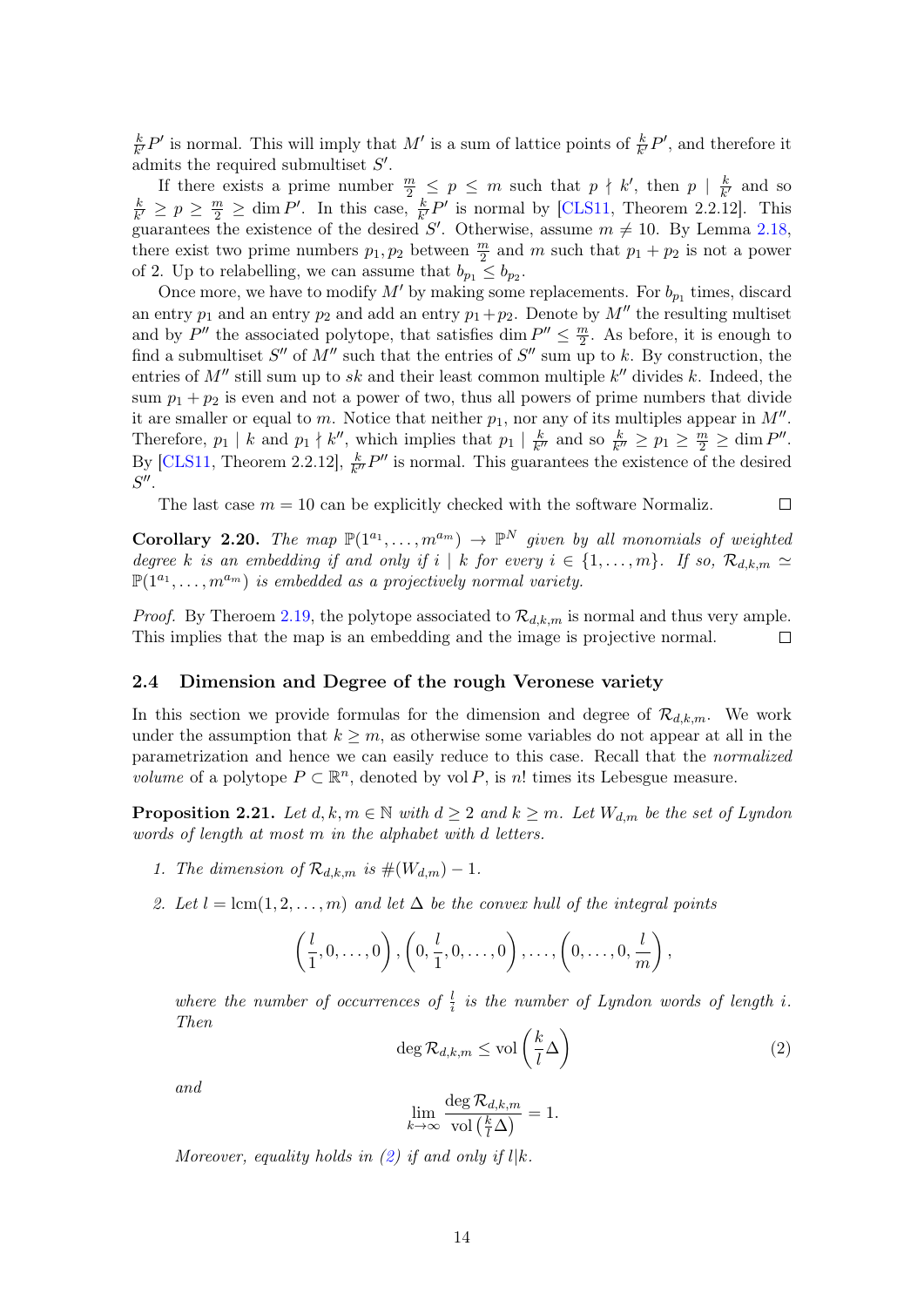*Proof.* Let  $a_i$  be the number of Lyndon words of length i. We know that  $\mathcal{R}_{d,k,m}$  is the toric variety associated to the polytope

$$
P := P((1^{a_1}, \ldots, m^{a_m}), k).
$$

1. The dimension of  $\mathcal{R}_{d,k,m}$  was already computed in [\[AFS18,](#page-29-5) Remark 6.5] by proving that the fibers of the map  $f_{d,k,m}$  have dimension 0. However, here we show a different proof based on toric techniques. Note that  $\dim \mathcal{R}_{d,k,m} \leq \dim \mathrm{Lie}^m(\mathbb{R}^d) - 1 =$  $#(W_{d,m}) - 1$ , as this is the dimension of the parameterizing weighted projective space. Thus, in order to prove the statement we only have to show that  $P$  has maximal possible dimension. In fact, we prove that the lattice points of  $P$  generate the lattice

$$
L = \left\{ (x_{1,1}, \ldots, x_{1,a_1}, x_{2,1}, \ldots, x_{m,a_m}) \in \mathbb{Z}^{\#W_{d,m}} \mid k \text{ divides } \sum_{i=1}^m \sum_{j=1}^{a_i} ix_{i,j} \right\}.
$$

If  $i \in \{1, \ldots, m\}, j \in \{1, \ldots, a_i\}$  and  $(i, j) \neq (1, 1)$ , then there exists a lattice point  $p \in P$  with  $x_{i,j} = 1$  and  $x_{i',j'} = 0$ , unless  $(i',j') = (i,j)$  or  $(i',j') = (1,1)$ . Take any  $z \in L$ . By adding and subtracting p of the above type, we can reduce to the situation when  $z$  has only the first coordinate nonzero. In such a case, the claim is obvious.

2. We note that P is the convex hull of lattice points in  $\frac{k}{l}\Delta$ . Thus,

$$
\deg \mathcal{R}_{d,k,m} = \text{vol}\,P \leq \text{vol}\,\frac{k}{l}\Delta.
$$

Now, equality holds if and only if  $P = \frac{k}{l} \Delta$ . However, the latter is a lattice polytope if and only if  $l|k$ . Finally, note that  $P((1^{a_1},...,m^{a_m}),k)$  is injected into  $P((1^{a_1},...,m^{a_m}),k+1)$  simply by adding  $(1,0,...,0)$ . Hence

$$
\text{vol}\left[\frac{k}{l}\right]\Delta \leq \text{vol}\,P = \text{deg}\,\mathcal{R}_{d,k,m} \leq \text{vol}\left[\frac{k}{l}\right]\Delta,
$$

which finishes the proof.

Many software-aided computations on the dimension, the degree and even the generators of the ideal of  $\mathcal{R}_{d,k,m}$  are presented in [\[Gal18\]](#page-30-2). We now want to use Proposition [2.21](#page-15-2) to deal with this numbers by using toric geometry.

**Example 2.22.** Fix  $d = m = 2$ . Since  $W_{2,2} = \{1, 2, 12\}$ , dim  $\mathcal{R}_{2,k,2} = 2$ . We now compute the degree for small values of k. Since  $\mathcal{R}_{2,k,2}$  is a surface, we will deal with 2-dimensional polytopes. Here,  $l = \text{lcm}(1, 2) = 2$  and we denote  $P := P((1^2, 2), k)$ .

 $(k = 2)$  As in Notation [2.4,](#page-8-2)  $R_{2,2} = \mathbb{C}[x^2, xy, y^2, a]$  and  $P = \Delta$  is the convex hull of the points  $(2, 0, 0), (0, 2, 0), (0, 0, 1).$  It is a triangle



of normalized area 2, hence deg  $\mathcal{R}_{2,2,2} = 2$ . As [\[Gal18,](#page-30-2) Example 14] shows,  $\mathcal{R}_{2,2,2}$  is the cone over a smooth conic in  $\mathbb{P}^3$ .

 $\Box$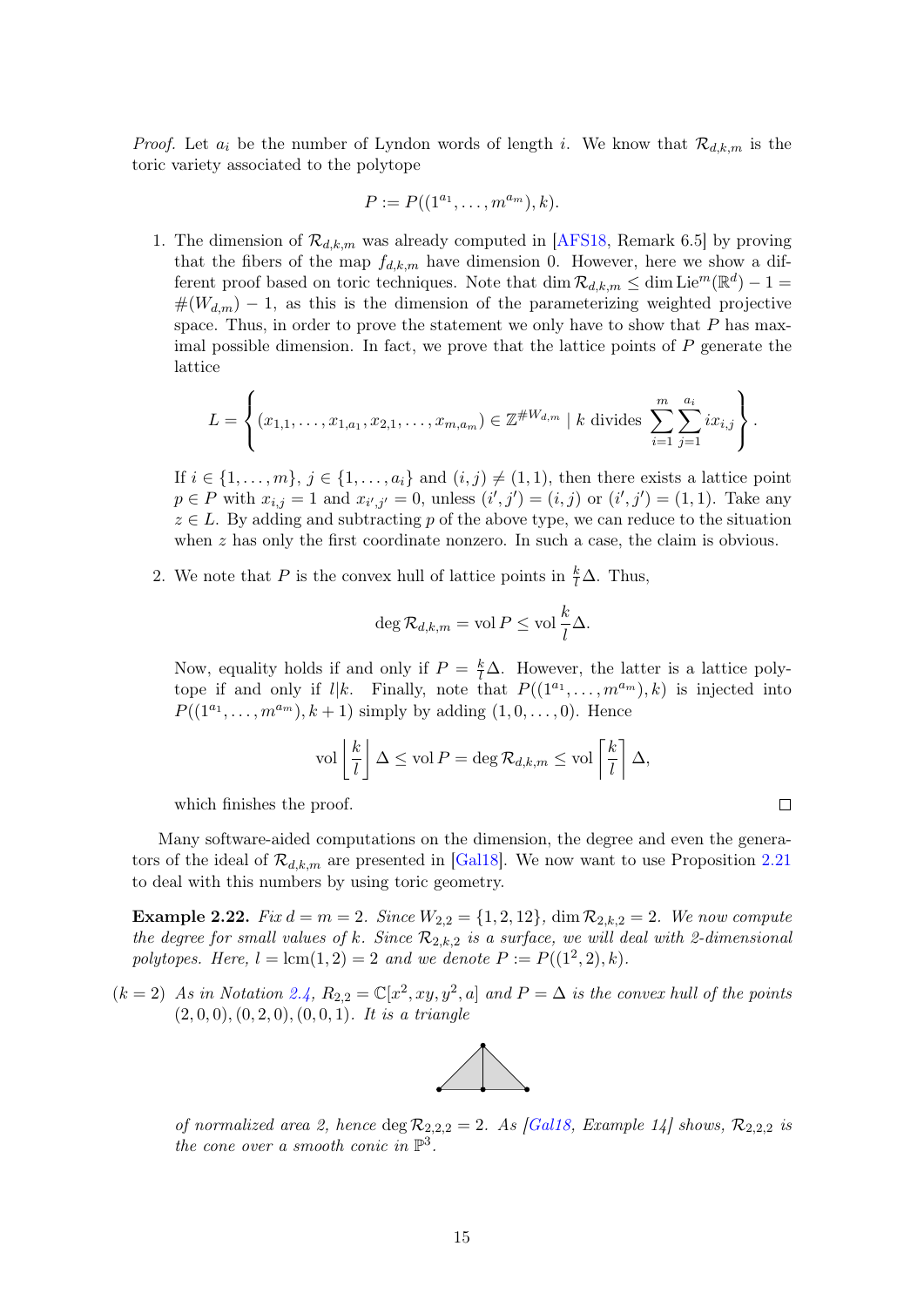$(k = 3)$  Since  $R_{2,3} = \mathbb{C}[x^3, x^2y, xy^2, y^3, xa, ya], \frac{3}{2}\Delta = \text{Conv}\{(3, 0, 0), (0, 3, 0), (0, 0, \frac{3}{2})\}$  $\frac{3}{2})\}, while$  $P = \text{Conv}\{(3, 0, 0), (0, 3, 0), (1, 0, 1), (0, 1, 1)\}.$ 



Therefore, deg  $\mathcal{R}_{2,3,2} = \text{vol } P = 4 < \frac{9}{2} = \text{vol } \frac{3}{2} \Delta$ .

 $(k = 4)$  In this case,  $R_{2,4} = \mathbb{C}[x^4, x^3y, x^2y^2, xy^3, y^4, x^2a, xya, y^2a, a^2]$ , and so,  $P = 2\Delta =$ Conv $\{(4, 0, 0), (0, 4, 0), (0, 0, 2)\}$  and deg  $\mathcal{R}_{2,4,2} = \text{vol } P = 8$ .



 $(k = 5)$  As in the case  $k = 3$ ,  $P \subsetneq \frac{5}{2}\Delta$ . More precisely,  $\frac{5}{2}\Delta = \text{Conv} \{(5, 0, 0), (0, 5, 0), (0, 0, \frac{5}{2})\}$  $\frac{5}{2}$   $\}$ , and  $P = \text{Conv}\{(5, 0, 0), (0, 5, 0), (1, 0, 2), (0, 1, 2)\}.$ 



Hence,  $\deg \mathcal{R}_{2,5,2} = \text{vol } P = 12 < \frac{25}{2} = \text{vol } \frac{5}{2} \Delta$ .

In this way, it is straightforward to see that, up to a linear isometry, the simplex  $\frac{k}{2}\Delta$  is the triangle with vertices  $(k,0,0), (0,k,0)$  and  $(0,0,\frac{k}{2})$  $\frac{k}{2}$ ). If k is even, then they are lattice points,  $P = \frac{k}{2}\Delta$ , and

$$
\deg R_{2,k,2} = \text{vol } P = \text{vol } \frac{k}{2} \Delta = \frac{k^2}{2}.
$$

If k is odd, then P is the trapezium with vertices  $(k, 0, 0), (0, k, 0), (1, 0, \frac{k-1}{2})$  $\frac{-1}{2}$ ) and  $(0, 1, \frac{k-1}{2})$  $\frac{-1}{2}$ ), implying that

$$
\deg R_{2,k,2} = \text{vol } P = \frac{k^2 - 1}{2} < \frac{k^2}{2} = \text{vol } \frac{k}{2} \Delta.
$$

# <span id="page-17-0"></span>3 Axis-parallel paths

Besides  $\mathcal{R}_{d,k,m}$ , the universal variety contains other interesting subvarieties. One of them is the signature variety  $\mathcal{L}_{d,k,m}$  of piecewise linear paths. Up to translation, a piecewise linear path  $X$  with  $m$  steps is the concatenation of  $m$  linear paths, each represented by a vector  $v_i$ . This decomposition is unique, provided that  $v_{i+1}$  is not a multiple of  $v_i$  for any i. In this section, we study the subfamily of *axis-parallel paths*.

**Definition 3.1.** Let  $\{e_1, \ldots, e_d\}$  be the standard basis for  $\mathbb{R}^d$ . A piecewise linear path  $X = v_1 \sqcup \ldots \sqcup v_m$  is an axis-parallel path (or simply an axis path) if there are  $a_1, \ldots, a_m \in \mathbb{R}$ such that  $v_i = a_i e_{\nu_i}$  for every i, where  $\nu_i \in \{1, ..., d\}.$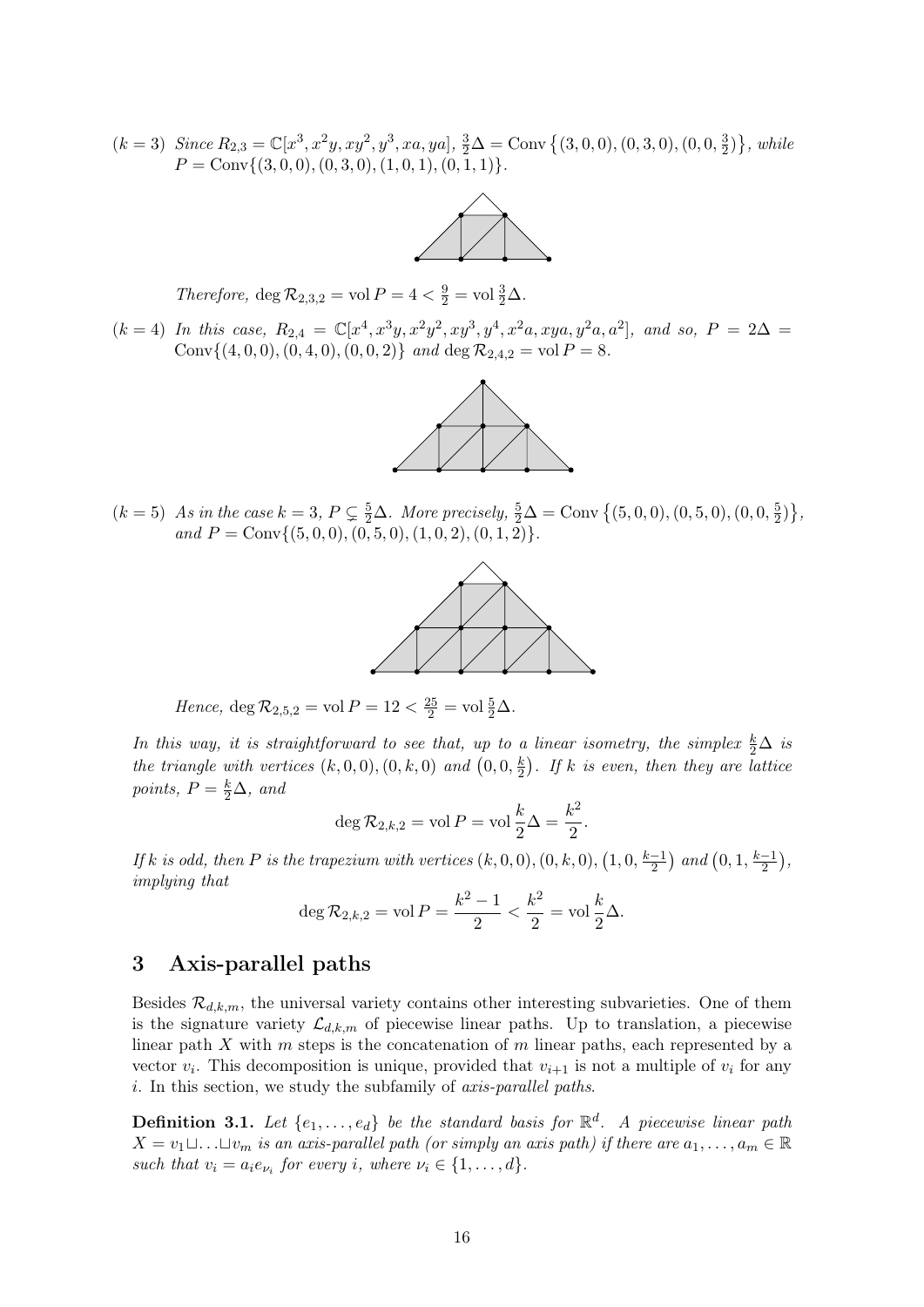In other words, each step is a multiple of a basis vector. Therefore, an axis-parallel path is characterized by two sequences. One of them is the sequence  $\nu = (\nu_1, \ldots, \nu_m)$ . called shape of X, that stores in each  $\nu_i \in \{1, 2, ..., d\}$  the direction of the *i*-th step. The other sequence,  $a = (a_1, \ldots, a_m) \in \mathbb{R}^m$ , stores the length of each step and we call it the sequence of lengths. Notice that  $\ell(\nu) = \ell(a) = m$ . When we study an axis-parallel path  $X: [0,1] \to \mathbb{R}^d$ , we may assume that the image is not contained in any hyperplane, that is, it is nondegenerate. This means that  $\{\nu_1, \ldots, \nu_m\} = \{1, \ldots, d\}.$ 

The k-th signature of an axis-parallel path  $X$  can be computed combinatorially in a very nice way. Recall that a *partition* of a set  $S$  is a collection of subsets (called blocks) such that their union is S. Now each sequence  $\nu$  induces a partition  $\pi_{\nu} = {\pi_1 | \pi_2 | \dots | \pi_d}$ of the set  $\{1,\ldots,m\}$ , defined by  $(\pi_{\nu})_i = \{j \in \{1,\ldots,m\} \mid \nu_j = i\}$ . For instance, if  $\nu = (1, 2, 1, 3, 3, 1)$  then  $\pi_{\nu} = \{1, 3, 6|2|4, 5\}$ . We will write  $\pi$  instead of  $\pi_{\nu}$  when there are no ambiguities. We can now introduce the main character of this section.

**Definition 3.2.** Fix  $\nu = (\nu_1, \ldots, \nu_m)$  and  $k \in \mathbb{N}$ . Let  $d = \max(\nu_1, \ldots, \nu_m)$ . For an axis parallel path  $X = a_1 e_{\nu_1} \sqcup \ldots \sqcup a_m e_{\nu_m}$ , let  $g_{\nu,k}(X) := \sigma^{(k)}(X)$  be its k-th signature. As we did in Definition [2.3,](#page-7-0) we pass to the complex projective space and we define the axis paths variety  $A_{\nu,k}$  to be closure of the image of the composition

$$
\mathbb{R}^m\xrightarrow{g_{\nu,k}}(\mathbb{R}^d)^{\otimes k}\to (\mathbb{R}^d)^{\otimes k}\otimes \mathbb{C}=(\mathbb{C}^d)^{\otimes k}\dashrightarrow \mathbb{P}^{d^k-1}.
$$

Instead of  $g_{\nu,k}$ , we can also consider

$$
G_{\nu,k}:\mathbb{R}^m\to\mathbb{R}^d\times(\mathbb{R}^d)^{\otimes 2}\times\ldots\times(\mathbb{R}^d)^{\otimes k}
$$

by sending  $a \mapsto (g_{\nu,1}(a), \ldots, g_{\nu,k}(a))$ . In this case we denote by  $\mathcal{A}_{\nu, \leq k} \subset \mathbb{C}^d \times (\mathbb{C}^d)^{\otimes 2} \times$  $\ldots \times (\mathbb{C}^d)^{\otimes k}$  the closure of the complexification of the image of  $G_{\nu,k}$ .

There is a nice way to write down the polynomials defining the map  $g_{\nu,k}$ . The following result is a consequence of [\[AFS18,](#page-29-5) Corollary 5.3].

<span id="page-18-0"></span>**Lemma 3.3.** Let X be the axis-parallel path of shape  $\nu$  and sequence of lengths a. Then the  $(i_1 \ldots i_k)$ -th entry of the k-th signature is

$$
\sigma(X)_{i_1...i_k} = \sum_{(j_1,...,j_k)} \frac{1}{s_1! s_2! \cdots s_m!} a_{j_1} a_{j_2} \cdots a_{j_k},
$$

where we sum over all the non-decreasing sequences  $(j_1, j_2, \ldots, j_k)$  such that  $j_l \in \pi_{i_l}$  for  $l \in \{1, \ldots, k\}$ , and  $s_l$  counts the number of times that l appears in  $(j_1, j_2, \ldots, j_k)$ .

Lemma [3.3](#page-18-0) allows us to find the k-th signature of an axis-parallel path and to explicitly write the map  $g_{\nu,k}$ . We implemented a Macaulay2 code to compute the ideal of  $\mathcal{A}_{\nu,k}$ . This code can be found in [\[CGM\]](#page-29-12).

**Example 3.4.** Let  $\sigma$  be the 4-th signature of an axis path of shape  $\nu = (1, 2, 1, 3, 2, 3, 1, 4)$ and sequence of lengths  $a = (a_1, \ldots, a_8)$ . Then  $\pi_{\nu} = \{1, 3, 7|2, 5|4, 6|8\}$ . By Lemma [3.3,](#page-18-0)

$$
\sigma_{1234} = a_1 a_2 a_4 a_8 + a_1 a_2 a_6 a_8 + a_1 a_5 a_6 a_8 + a_3 a_5 a_6 a_8,
$$
  
\n
$$
\sigma_{2314} = a_2 a_4 a_7 a_8 + a_2 a_6 a_7 a_8 + a_5 a_6 a_7 a_8,
$$
  
\n
$$
\sigma_{4123} = 0,
$$
  
\n
$$
\sigma_{1124} = \frac{1}{2} a_1^2 a_2 a_8 + \frac{1}{2} a_1^2 a_5 a_8 + a_1 a_3 a_5 a_8 + \frac{1}{2} a_3^2 a_5 a_8.
$$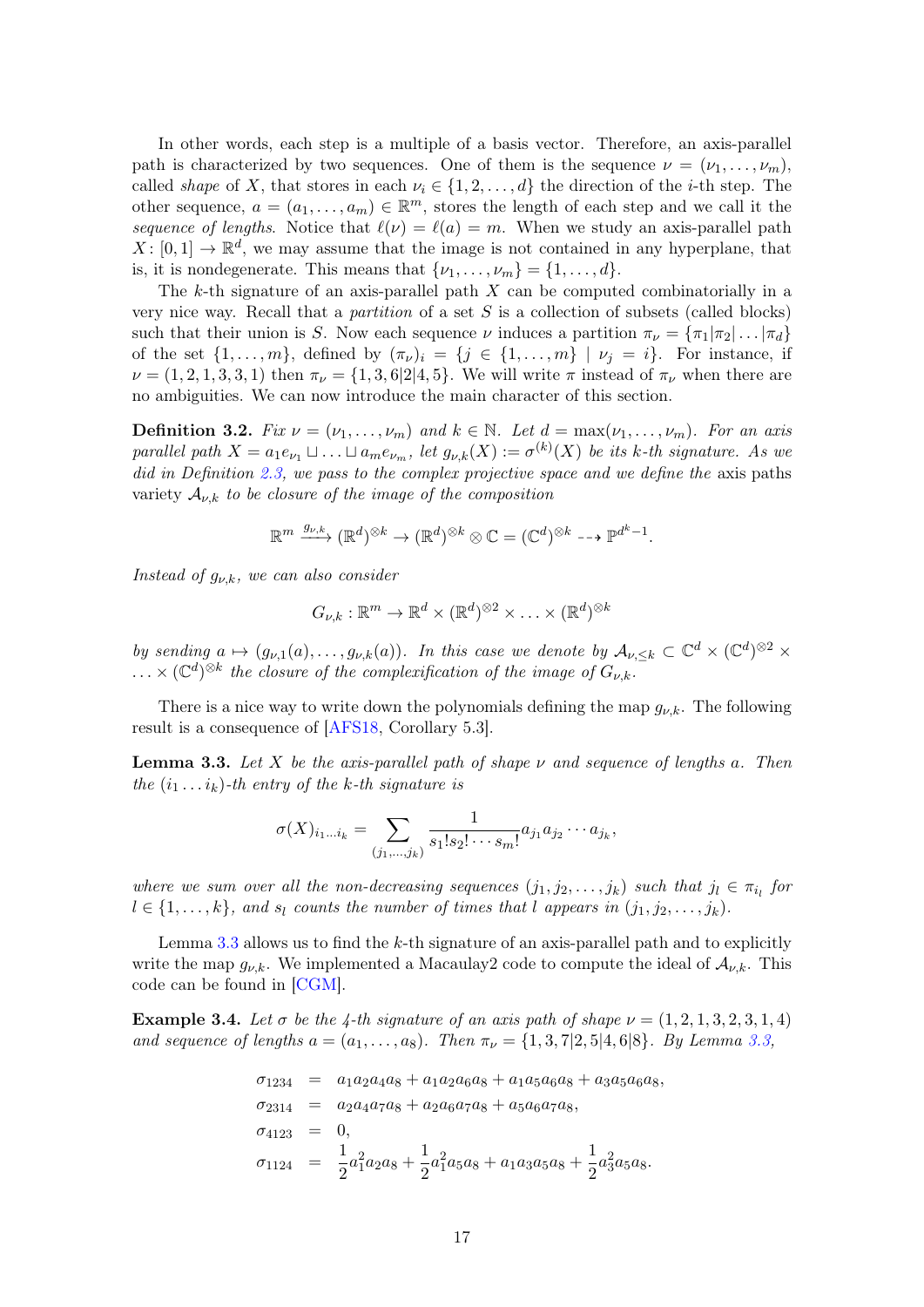<span id="page-19-1"></span>**Remark 3.5.** As any signature variety, the axis paths variety is contained in the universal variety. Namely,  $A_{\nu,k} \subset \mathcal{U}_{d,k}$  for every  $d \geq \max(\nu_1, \ldots, \nu_m)$ . It is known that  $\mathcal{L}_{d,k,m}$  coincides with  $\mathcal{U}_{d,k}$  for m large enough, because every piecewise smooth path can be approximated by using piecewise linear paths. Since every piecewise linear path can be approximated by an axis path, we deduce that for every d and k, there exists  $\nu$  such that  $\max(\nu_i) = d$  and  $\mathcal{A}_{\nu,k} = \mathcal{U}_{d,k}$ .

It is worth to write down what Chen's identity means for the axis paths signature variety.

<span id="page-19-2"></span>**Proposition 3.6.** Consider two sequences  $\nu_1$  and  $\nu_2$ . If  $X_1$  and  $X_2$  are axis-parallel paths of shape  $\nu_1$  and  $\nu_2$  respectively, then

$$
g_{\nu_1\nu_2,k}(X_1 \sqcup X_2) = \sum_{a+b=k} g_{\nu_1,a}(X_1) \otimes g_{\nu_2,b}(X_2).
$$

In particular,  $A_{\nu_1\nu_2,\leq k}$  is a projection of the Segre product  $A_{\nu_1,\leq k}\times A_{\nu_2,\leq k}$ .

In Section [2](#page-6-1) we saw how important it is for a variety to be toric, so it is natural to ask whether  $\mathcal{A}_{\nu,k}$  enjoys such property.

#### <span id="page-19-0"></span>3.1 Toricness of  $A_{\nu,k}$

It is not difficult to find instances when the axis paths variety is toric. As an example we can take  $\mathcal{A}_{\nu,1} = \mathbb{R}^d$ , or consider  $\nu = (1, 2, \dots, d)$  and obtain the Veronese variety  $V_{d,k} = A_{\nu,k}$ . A less trivial example is given by Remark [3.5.](#page-19-1) Thanks to Lemma [3.3,](#page-18-0) we are able to perform efficient computations and check that many other occurrences of  $\mathcal{A}_{\nu,k}$  are toric, and even find their polytopes.

**Example 3.7.** In [\[CGM\]](#page-29-12) we compute the ideal of  $A_{(1,2,1),3}$  and we check that it is toric. Further computations on the ideal allow us to determine its polytope P. Indeed,  $A_{(1,2,1),3}$ is a degree 6 surface in  $\mathbb{P}^6$ , so P is a two-dimensional lattice polytope of normalized area 6 that contains exactly 7 lattice points. By checking the Hilbert and Erhart polynomials and the Betti table, we see that there are only two possible polytopes.



By looking at the intersections of the tangent spaces at singular points with the variety, we see that the correct one is the one on the right.

In [\[Gal18\]](#page-30-2) the second author presents a change of coordinates, based on the exponential description of the tensor signature, for which the universal variety  $\mathcal{U}_{d,k}$  is the image of a monomial map, and therefore it is toric. However, such change of coordinates fails to make every  $\mathcal{A}_{\nu,k}$  toric as well. For instance, it does not turn  $\mathcal{A}_{(1,2,1),3}$  into a variety defined by binomials. One could still hope to find another change of coordinates that makes both ideals of  $\mathcal{A}_{\nu,k}$  and  $\mathcal{U}_{d,k}$  binomial. Unfortunately, this is not true.

**Example 3.8.** No change of coordinates in  $\mathbb{P}^7$  can make the ideals of both  $\mathcal{A}_{(1,2,1),3}$  and  $U_{3,3}$  toric. The polytopes P and Q of  $U_{3,3}$  and  $\mathcal{A}_{(1,2,1),3}$  are

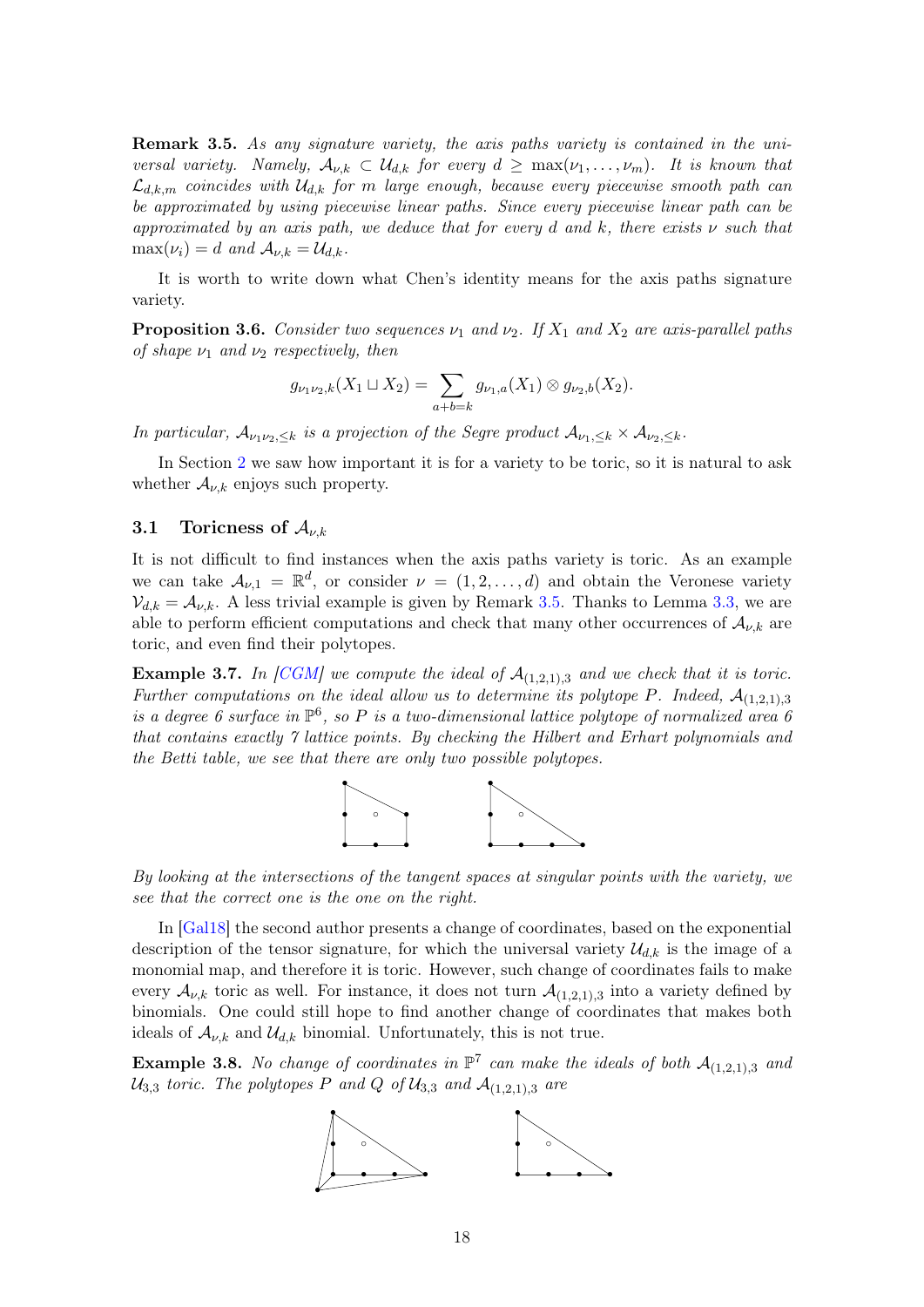There are two cases how  $\mathcal{A}_{(1,2,1),3}$  could be a toric subvariety of  $\mathcal{U}_{3,3}$ . Either it is a toric divisor or the inclusion is a toric morphism. A careful technical analysis shows that neither is possible.

Despite previous Example, the axis paths variety turns out to be toric in many cases.

**Proposition 3.9.** Let  $d = \max(\nu_1, \ldots, \nu_m)$ . Then

- 1.  $A_{\nu,3}$  is toric for every  $d \leq 2$ .
- 2.  $A_{\nu,2}$  is toric for every  $d \leq 3$ .
- 3.  $A_{(1,2,...,d,j),2}$ , with  $1 \leq j < d$ , is toric.

Proof. It is not difficult to check all possible cases for the first two items. The computation can be found in [\[CGM\]](#page-29-12). For the third item, we have  $m = d + 1$ . Let us apply the change of coordinates

$$
\begin{cases} \tilde{a}_j = a_j + a_{d+1} \\ \tilde{a}_i = a_i \text{ for } i \neq j \end{cases}
$$

on the domain  $\mathbb{R}^{d+1}$ . By Lemma [3.3,](#page-18-0) we know that the entries of  $\sigma^{(2)}(X)$  are

$$
\sigma^{(2)}(X)_{il} = \begin{cases}\na_i a_l = \tilde{a}_i \tilde{a}_l & \text{for } i, l \neq j \\
a_i (a_j + a_{d+1}) = \tilde{a}_i \tilde{a}_j & \text{for } i < l = j \\
(a_j + a_{d+1})^2 = (\tilde{a}_j)^2 & \text{for } i = l = j \\
a_i a_{d+1} = \tilde{a}_i \tilde{a}_{d+1} & \text{for } i > l = j \\
0 & \text{for } i = j < l \\
a_j a_i & \text{for } i = j > l.\n\end{cases}
$$

Finally, if we perform the change of coordinates  $\sigma^{(2)}(X)_{jd} \mapsto \sigma^{(2)}(X)_{jd} + \sigma^{(2)}(X)_{j,d+1}$ , the map becomes monomial.  $\Box$ 

There are further cases in which we can prove that the axis paths variety is toric.

**Lemma 3.10.** If the ideal of  $A_{\nu,\leq k}$  is binomial after a linear change of coordinates, then the same holds for the ideal of  $\mathcal{A}_{\nu(d+1),k}$ .

*Proof.* Let X be an axis path of shape  $\nu$  and sequence of length  $(a_1, \ldots, a_m)$ . Since  $d+1$ does not appear in  $\nu$ , in the set partition  $\pi_{\nu(d+1)}$  the  $(d+1)$ -st block only contains the entry  $a_{m+1}$ . Therefore, by Lemma [3.3,](#page-18-0)

$$
\sigma(X)_{i_1\ldots i_{\tilde{k}}(d+1)^{k-\tilde{k}}} = \begin{cases} \frac{1}{(k-\tilde{k})!} (a_{m+1})^{k-\tilde{k}} \sigma(X)_{i_1\ldots i_{\tilde{k}}} & \text{if } d+1 \text{ does not appear in } (i_1,\ldots,i_{\tilde{k}}) \\ 0 & \text{otherwise.} \end{cases}
$$

Hence,  $\mathcal{A}_{\nu(d+1),k}$ , up to diagonal change of coordinates, is equal to the projectivization of  $\mathcal{A}_{\nu,.$  $\Box$ 

We finish this section with the following natural question.

#### **Question.** Is every variety  $A_{\nu,k}$  toric?

Our results provide a positive answer in all relatively small cases. However, since we found no general technique, we expect that the answer may be negative. The main obstacle to provide a nontoric example is that a first potential candidate is already too large to be dealt with, either with ad hoc geometric arguments or general computational methods [\[KMM17\]](#page-30-11).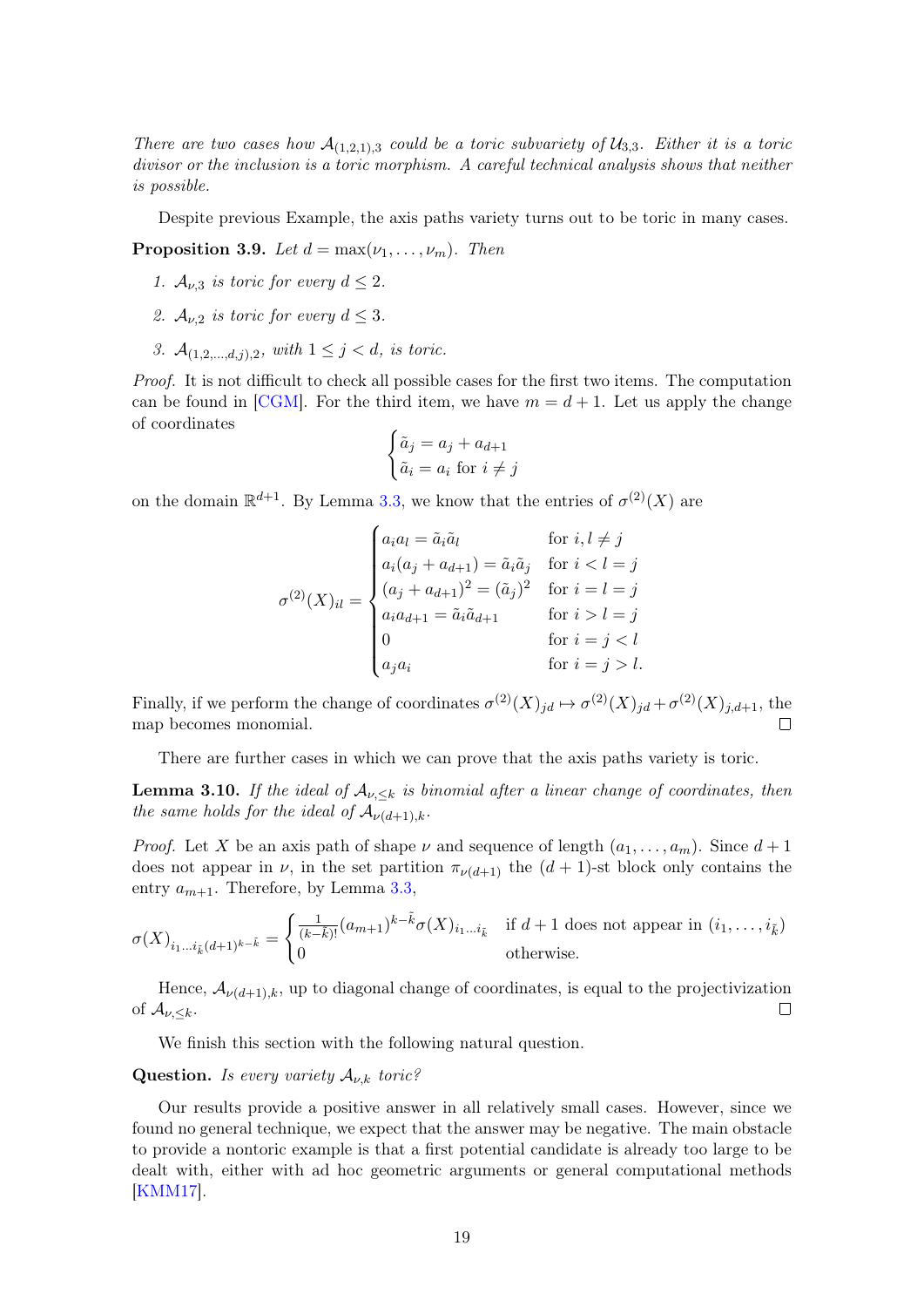#### <span id="page-21-0"></span>3.2 Dimension of  $\mathcal{A}_{\nu,k}$

As we stressed in the introduction, a fundamental problem when we deal with signatures is to determine whether it is possible to recover the path from the signature. The best case scenario is injectivity, when we can uniquely reconstruct the path. In general this is too much to hope, so we focus on a weaker property, and we want to know when  $g_{\nu,k}$  is generically finite. Therefore we are interested in the dimension of the fibers, or equivalently in dim  $A_{\nu,k}$ . Since  $A_{\nu,k} \subset \mathcal{U}_{d,k}$  is the image of  $\mathbb{R}^{\ell(\nu)}$  under a polynomial map, we have

 $\dim \mathcal{A}_{\nu,k} \leq \min\{\ell(\nu), \dim(\mathcal{U}_{d,k})\}.$ 

In general, the inequality can be strict. For instance, the dimension of  $\mathcal{A}_{(1,2,1,2,3),3}$  is 4, while  $\ell(\nu) = 5$  and  $\dim(\mathcal{U}_{3,3}) = 7$ . In order to better study the dimension of our axisparallel signature variety, we introduce the following definition.

**Definition 3.11.** For  $d, k \in \mathbb{N}$ , we define the set

 $N_{d,k} := \{ \nu \mid \max(\nu) \leq d \text{ and } G_{\nu,k} \text{ is not generically finite} \}.$ 

We say that  $\mathcal{A}_{\nu,k}$  is defective if  $\nu \in N_{d,k}$  for  $d \geq \max(\nu)$ . Otherwise, we say that  $\mathcal{A}_{\nu,k}$  has the expected dimension.

It may seem that we made a choice in using  $G_{\nu,k}$  instead of  $g_{\nu,k}$  in the previous definition. However, the k-th signature of a generic piecewise smooth path  $X$  defines all the previous signatures up to finitely many choices (see [\[AFS18,](#page-29-5) Section 6]). Therefore,

 $N_{d,k} = \{ \nu \mid \max(\nu) \leq d \text{ and } g_{\nu,k} \text{ is not generically finite} \}.$ 

For the same reason,  $N_{d,k+1} \subset N_{d,k}$  for every k. Each  $N_{d,k}$  is a language, i.e. a set of words. It would be very interesting to completely characterise it - cf. Conjecture [3.15.](#page-22-0) First, we prove that  $N_{d,k}$  is absorbing with respect to concatenation.

**Lemma 3.12.** Let  $\nu_1, \nu_2$  be two shapes, let  $\nu_1\nu_2$  be their concatenation and let d = max( $\nu_1\nu_2$ ). If  $\nu_1 \in N_{d,k}$ , then both  $\nu_1\nu_2$  and  $\nu_2\nu_1$  belong to  $N_{d,k}$ .

*Proof.* Take a general point of  $\mathcal{A}_{\nu_1\nu_2,\leq k}$ . It is of the form  $\sigma^{\leq k}(X)$  for some general axisparallel path X. Since X has shape  $\nu_1\nu_2$ , we can write it as a concatenation  $X_1X_2$ , for general paths  $X_1$  of shape  $\nu_1$  and  $X_2$  of shape  $\nu_2$ . By hypothesis,  $\nu_1 \in N_{d,k}$ , and so there exist infinitely many paths Y of shape  $\nu_1$  such that  $g_{\nu_1,a}(Y) = g_{\nu_1,a}(X_1)$  for every  $a \leq k$ . By Proposition [3.6,](#page-19-2)

$$
g_{\nu_1\nu_2,k}(YX_2)=\sum_{a+b=k}g_{\nu_1,a}(Y)\otimes g_{\nu_2,b}(X_2)=\sum_{a+b=k}g_{\nu_1,a}(X_1)\otimes g_{\nu_2,b}(X_2)=g_{\nu_1\nu_2,k}(X),
$$

hence the fiber containing X is not finite and therefore  $\nu_1\nu_2 \in N_{d,k}$ . In the same way it is possible to prove that  $\nu_2 \nu_1 \in N_{d,k}$ .  $\Box$ 

On the other hand, if  $\mathcal{A}_{\nu,k}$  is not defective, then we can add a new letter at any point in  $\nu$  and the resulting variety is still of expected dimension.

**Lemma 3.13.** Let  $\nu \notin N_{d,k}$  and let  $d = \max(\nu)$ . If we write  $\nu = \nu_1 \nu_2$  and we take a new letter  $l > d$ , then  $\nu_1 \cdot l \cdot \nu_2 \notin N_{l,k}$ .

*Proof.* Let us pick a general element in the affine cone over  $\mathcal{A}_{\nu_1\cdot l\cdot \nu_2,k}$ . First we know that, up to finite number of choices, we can identify the parameter a associated to l, as  $\sigma_{(l^k)} = \frac{a^k}{k!}$  $\frac{a^{\kappa}}{k!}$ . We may also identify the other parameters as the signatures indexed by numbers from one to d are the same for  $\nu$  and  $\nu_1 \cdot l \cdot \nu_2$ .  $\Box$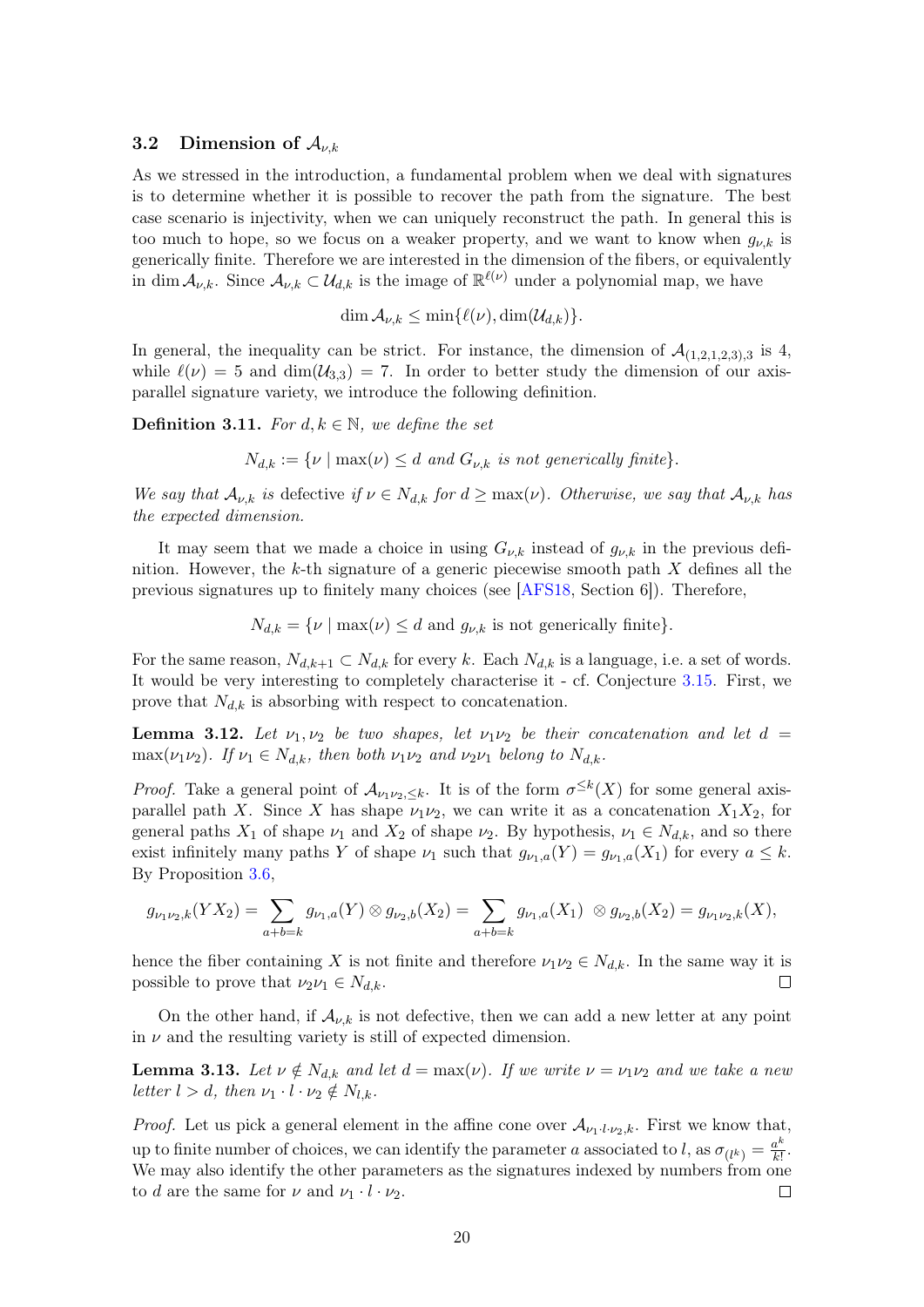We noticed several times that the universal variety can be obtained as  $A_{\nu,k}$  for sufficiently long  $\nu$ . Now we want to prove that this can be done in an efficient way, namely by using a sequence with as many entries as  $\dim \mathcal{U}_{d,k}$ .

<span id="page-22-1"></span>**Lemma 3.14.** For every d and k, there is a shape v such that  $\max(\nu) = d$ ,  $\mathcal{A}_{\nu,k} = \mathcal{U}_{d,k}$ and  $\ell(\nu) = \dim \mathcal{U}_{d,k}$ .

*Proof.* By Remark [3.5,](#page-19-1) there is a  $\nu'$  satisfying the first two properties. We build  $\nu$  as a subsequence of  $\nu'$  by deleting those entries that do not increase the dimension of the variety in the following way. If  $\nu'$  satisfies the last requirement too, we are done. Suppose then that  $\nu' = (\nu_1, \ldots, \nu_s)$  for  $s > \dim \mathcal{U}_{d,k}$ . By construction, there is an index  $i \in \{1, \ldots, s-1\}$ such that  $\mathcal{A}_{(\nu_1,...,\nu_i),k} = \mathcal{A}_{(\nu_1,...,\nu_{i+1}),k}$ . If  $i = s - 1$ , take  $\nu' := (\nu_1,...,\nu_{s-1})$  and proceed by induction on the length  $\nu'$ . Otherwise, let  $\nu := (\nu_1, \ldots, \widehat{\nu_{i+1}}, \ldots, \nu_s)$ , where the entry with the hat is omitted. Consider the sequences

$$
\alpha := (\nu_1, ..., \nu_i), \quad \alpha' := (\nu_1, ..., \nu_{i+1}), \quad \beta := (\nu_{i+2}, ..., \nu_s),
$$

so that  $\nu' = \alpha' \beta$  and  $\nu = \alpha \beta$ . By Proposition [3.6,](#page-19-2) the map

$$
\sigma^{\leq k} \colon \mathbb{R}^{\ell(\nu')} \to \mathcal{A}_{\nu',\leq k}
$$

factors as

$$
\mathbb{R}^{\ell(\nu')} \to \mathcal{A}_{\alpha',\leq k} \times \mathcal{A}_{\beta,\leq k} \xrightarrow{\text{Segre}} \mathcal{A}_{\nu',\leq k}.
$$

We also have another map

$$
\mathbb{R}^{\ell(\nu)} \to \mathcal{A}_{\alpha,\leq k} \times \mathcal{A}_{\beta,\leq k} \xrightarrow{\text{Segre}} \mathcal{A}_{\nu,\leq k}.
$$

Since  $\mathcal{A}_{\alpha,\leq k} = \mathcal{A}_{\alpha',\leq k}$ , we conclude that  $\mathcal{A}_{\nu,\leq k} = \mathcal{A}_{\nu',\leq k}$ . We continue the process until there is no such index *i*. The resulting subsequence of  $\nu'$  satisfies the requirements of the  $\Box$ statement.

As an easy consequence, we notice that if  $d = 2$  there is only one possible shape  $(1, 2, 1, 2, \ldots)$ . Since it is unique, it satisfies the properties of Lemma [3.14](#page-22-1) and therefore  $\mathcal{A}_{\nu,k}$  has always the expected dimension.

Now, we look back to our first defective example. The reason why  $\mathcal{A}_{(1,2,1,2,3),3}$  is defective is that there is a subsequence  $(1, 2, 1, 2)$  such that  $\mathcal{A}_{(1,2,1,2),3} = \mathcal{U}_{2,3}$  but  $\dim(\mathcal{U}_{2,3}) = 3$ . This means that we are filling a 3-dimensional universal variety with a sequence of length four. We conjecture that this behavior is the only obstruction to having the expected dimension.

<span id="page-22-0"></span>Conjecture 3.15. Let  $\nu = (\nu_1, \ldots, \nu_m)$  be a sequence with  $d = \max(\nu)$ . Then  $\mathcal{A}_{\nu,k}$  is defective if and only if there is a subsequence  $\nu' = (\nu_i, \dots, \nu_{i+r})$  of  $\nu$  with  $d' = \max(\nu')$ , such that  $\mathcal{A}_{\nu',k} = \mathcal{U}_{d',k}$  but  $r + 1 > \dim(\mathcal{U}_{d',k})$ .

#### 3.3 Determinant of axis-parallel signatures

Let us start with an observation about the entries of the k-th signature for a special family of axis-parallel paths.

**Lemma 3.16.** Let  $k \in \mathbb{N}$  and let X be an axis-parallel path with shape v and sequence of length  $(a_1, \ldots, a_m)$ . If an entry  $\nu_i$  of  $\nu$  appears only once in the j-th block of  $\pi$ , then  $a_i$  divides all the entries of each j-th slice of  $\sigma^{(k)}(X)$ . If moreover  $k = 2$ , then  $a_i^2$  $\det(\sigma^{(2)}(X)).$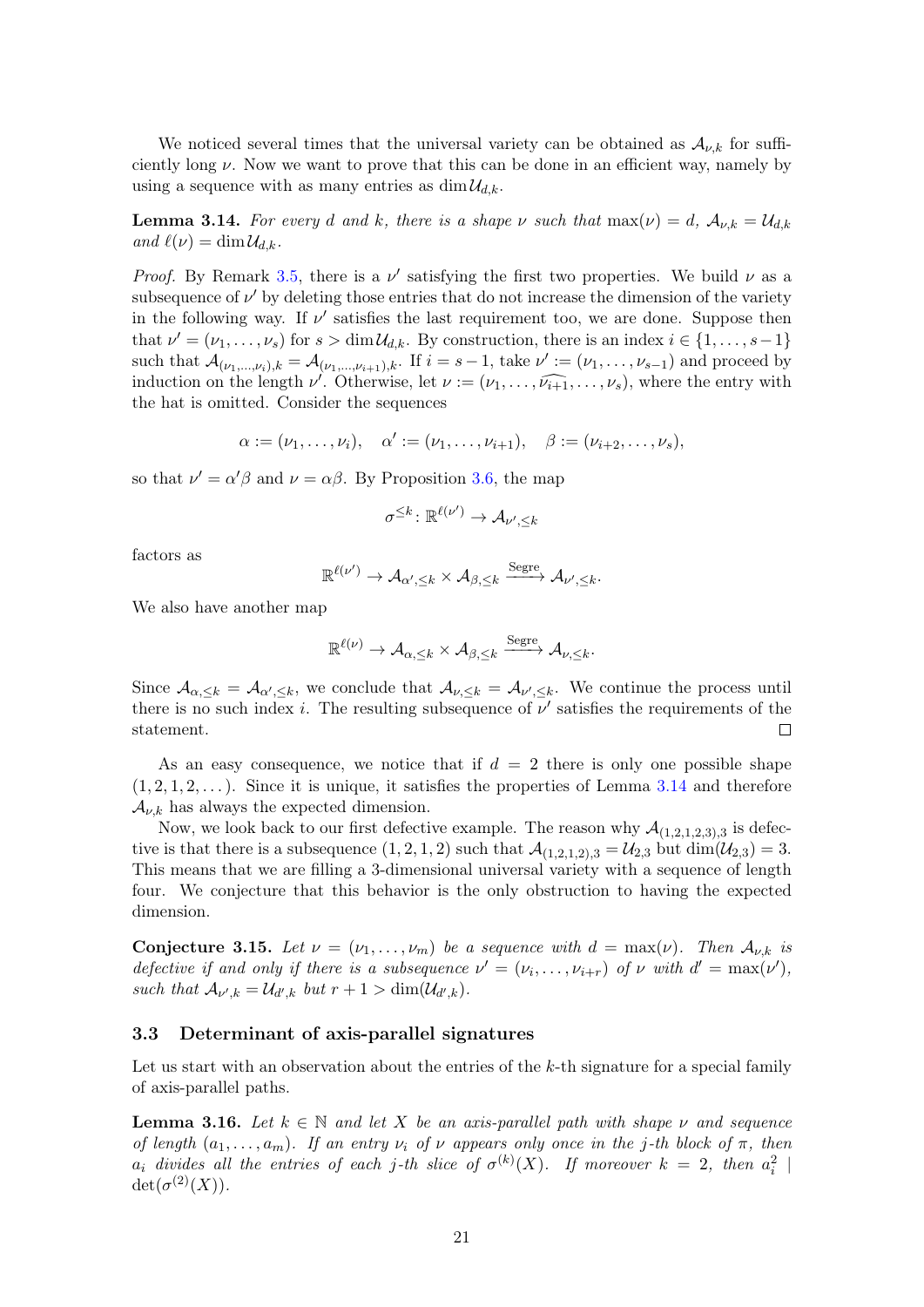*Proof.* If we look at one of the j-th slices, we are fixing one of the indices of  $\sigma^{(k)}(X)$  to be j. By Lemma [3.3,](#page-18-0) every monomial of the sum is a multiple of  $a_i$ . When  $k = 2$ , we are dealing with a square matrix in which both the j-th row and the j-th column of  $\sigma^{(2)}(X)$ are multiples of  $a_i$ . In order to conclude that  $a_i^2 | \det(\sigma^{(2)}(X))$ , it is enough to check that  $a_i^2$  divides the diagonal entry  $\sigma^{(2)}(X)_{jj}$ , and this follows from Lemma [3.3.](#page-18-0)  $\Box$ 

This is just a special case of a much more general phenomenon, corroborated by many experiments with Sage [\[The18\]](#page-30-12) and the code included in [\[CGM\]](#page-29-12). The determinant of the second signature of an axis-parallel path is always the square of a polynomial in  $a_1, \ldots, a_m$ . This subsection is devoted to explaining this result and its consequences. In order to correctly state it, we need some definitions.

**Definition 3.17.** For any shape  $\nu = (\nu_1, \dots, \nu_m)$  with  $d = \max \nu$ , we say that a subsequence  $\mu = (\nu_{i_1}, \dots, \nu_{i_d})$  is a good subshape if  $i_1 < \dots < i_d$  and  $\{\nu_{i_1}, \dots, \nu_{i_d}\} = \{1, \dots, d\}.$ Moreover, we define the sign of a good subshape,  $\operatorname{sgn} \mu$ , as the sign of the permutation  $(\nu_{i_1}, \ldots, \nu_{i_d}) \in S_d.$ 

Without loss of generality we assumed that  $\{1, \ldots, d\} = \{\nu_1, \ldots, \nu_m\}$ , so good subshapes always exist.

<span id="page-23-1"></span>**Definition 3.18.** Let X be an axis path of shape  $\nu$  and let  $a_i$  be the parameter associated to  $\nu_i$ . We define the degree d homogeneus polynomial  $P(a) \in \mathbb{C}[a_1, \ldots, a_m]$  by

$$
P(a) := \sum_{\mu = (\nu_{i_1}, \dots, \nu_{i_d})} (\operatorname{sgn} \mu) \prod_{j=1}^d a_{i_j},
$$

where the sum is taken over all good subshapes  $\mu$  of  $\nu$ . Moreover, we denote by  $\det_2 \nu \in$  $\mathbb{C}[a_1,\ldots,a_m]$  the determinant  $\det(\sigma^{(2)}(X))$ . By Lemma [3.3,](#page-18-0) it is homogeneous of degree 2d.

<span id="page-23-0"></span>Theorem 3.19. With the notation from Definition [3.18,](#page-23-1) we have

$$
2^d \det \left( \sigma^{(2)}(X) \right) = P(a)^2.
$$

The proof we found is quite technical and we present it in Appendix [A.](#page-25-0) However, Theorem [3.19](#page-23-0) has several interesting consequences. Since we can write  $\mathcal{U}_{d,2}$  as an axis paths variety, we now know that the determinant of the signature matrix of any path is a square. In particular, if X is any path, then  $\det \sigma^{(2)}(X) \geq 0$ , hence the real part of  $\mathcal{U}_{d,2}$  lies in the semialgebraic set  $\{M \in \mathbb{R}^{d \times d} \mid \det M \geq 0\}$ . In other words, real points of  $\mathcal{U}_{d,2}$  with negative determinant are not signature matrices of paths, but rather they come from taking the Zariski closure. It is even more interesting to think in terms of the shuffle identity.

**Example 3.20.** Let  $X: [0,1] \to \mathbb{R}^2$  be any path. By Lemma [1.5,](#page-4-0)

$$
det(\sigma^{(2)}(X)) = det\begin{pmatrix} \langle \sigma(X), 11 \rangle & \langle \sigma(X), 12 \rangle \\ \langle \sigma(X), 21 \rangle & \langle \sigma(X), 22 \rangle \end{pmatrix}
$$
  
=  $\langle \sigma(X), 11 \rangle \cdot \langle \sigma(X), 22 \rangle - \langle \sigma(X), 12 \rangle \cdot \langle \sigma(X), 21 \rangle$   
=  $\langle \sigma(X), 11 \sqcup 22 - 12 \sqcup 21 \rangle$   
=  $\frac{1}{4} \langle \sigma(X), (12 - 21)^{\sqcup 2} \rangle$ .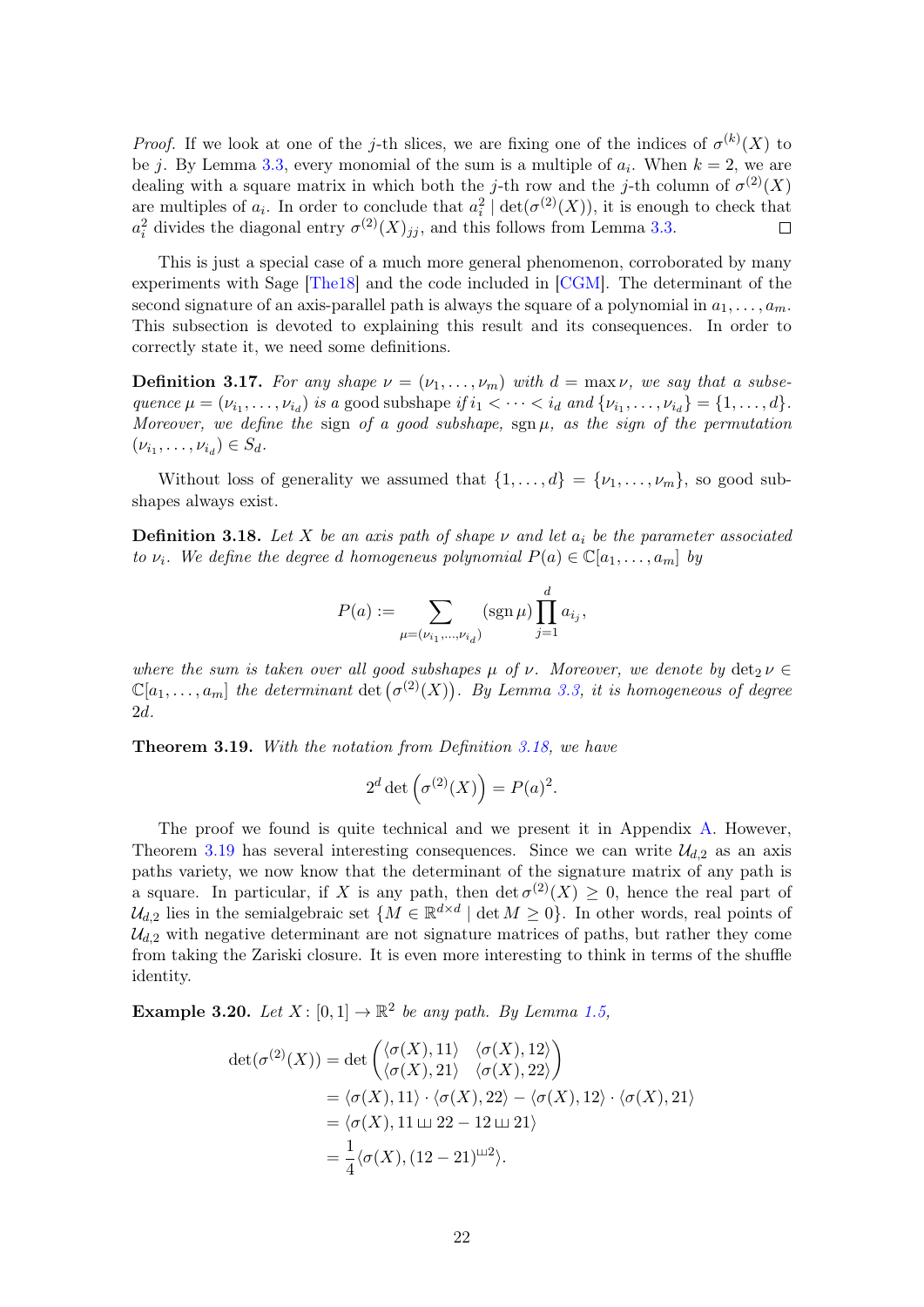In this case it was not too difficult to realize that  $4(11 \sqcup 22-12 \sqcup 21) = (12-21)^{2}$  and therefore that  $\det(\sigma^{(2)}(X))$  is a square. Note that  $12-21$  is twice the Lévy area defined by the path. This is a general behavior.

**Definition 3.21.** Let  $S_d$  be the symmetric group in d elements. Define

$$
inv_d = \sum_{\rho \in S_d} sgn(\rho)\rho(1)\dots \rho(d) \in T(\mathbb{R}^d).
$$

It is the sum of d! words of length d, so it is a degree d element of the shuffle algebra.

On one hand, this has a geometric meaning: as illustrated in [\[DR18,](#page-29-15) Section 3.2],  $inv_d$ has an interpretation in terms of the *signed volume* of the convex hull of the path. On the other hand, there is a relation with signatures.

<span id="page-24-1"></span>**Lemma 3.22.** Let  $a = (a_1, \ldots, a_m) \in \mathbb{R}^m$  and let  $X : [0,1] \to \mathbb{R}^d$  be the axis path corresponding to the sequence of lengths a and shape  $\nu$ . Then  $P(a) = \langle \sigma(X), inv_d \rangle$ .

*Proof.* By Lemma [3.3,](#page-18-0) if  $i_1, \ldots, i_d$  are pairwise disjoint then  $\langle \sigma(X), i_1 \ldots i_d \rangle$  equals the sum of products  $\prod_{l=1}^d a_{j_l}$  where  $\nu_{j_l} = i_l$  and  $j_1 < \cdots < j_d$ . In particular, it is a subsum in the definition of  $P(a)$  corresponding to the good subshapes associated to the permutation  $(i_1, \ldots, i_d)$ . Summing up over all possible permutations  $(i_1, \ldots, i_d)$  with signs we obtain the statement of the lemma.  $\Box$ 

It follows that Theorem [3.19](#page-23-0) has an important consequence on the shuffle algebra.

<span id="page-24-0"></span>Corollary 3.23. Consider the matrix

$$
A = \begin{pmatrix} 11 & 12 & \dots & 1d \\ 21 & 22 & \dots & 2d \\ \vdots & \vdots & \ddots & \vdots \\ d1 & d2 & \dots & d d \end{pmatrix}
$$

with coefficients in the shuffle algebra  $(T(\mathbb{R}^d), \sqcup, e)$ . Let  $\det_{\sqcup}(\overline{A})$  be its determinant, where the product is the shuffle. Then  $2^d \det(\mathcal{A}) = (\text{inv}_d)^{\mathfrak{U}2}$ .

*Proof.* It is enough to prove that  $\langle T, (\text{inv}_d)^{\perp 2} \rangle = 2^d \langle T, \text{det}_{\perp}(\mathcal{A}) \rangle$  for every  $T \in T((\mathbb{R}^d))$ . Since the linear span of  $\mathcal{G}(\mathbb{R}^d)$  is the whole  $T((\mathbb{R}^d))$ , by linearity we just have to show that such equality holds when  $T \in \mathcal{G}(\mathbb{R}^d)$ . Let us pick then  $T \in \mathcal{G}(\mathbb{R}^d)$ . Then there is an axis path X, corresponding to the sequence of lengths  $a \in \mathbb{R}^m$ , such that  $\langle T, (\text{inv}_d)^{\sqcup 2} \rangle =$  $\langle \sigma(X),(\text{inv}_d)^{\perp 2} \rangle$  and  $\langle T,\det_{\text{Lil}}(A) \rangle = \langle \sigma(X),\det_{\text{Lil}}(A) \rangle$ . By Theorem [3.19](#page-23-0) and Lemma [3.22,](#page-24-1)

$$
2^d \langle \sigma(X), \det_{\mathfrak{U}}(A) \rangle = 2^d \det(\sigma^{(2)}(X)) = P(a)^2 = \langle \sigma(X), (\mathrm{inv}_d)^{\mathfrak{U}2} \rangle.
$$

Even though the techniques we use are based on the combinatorics of  $\mathcal{A}_{\nu,k}$ , Corollary [3.23](#page-24-0) has nothing to do with axis paths, nor with signatures at all. It would be very interesting to find a generalization for  $k > 2$ . In our opinion, this can give new insight on the properties of the shuffle algebra.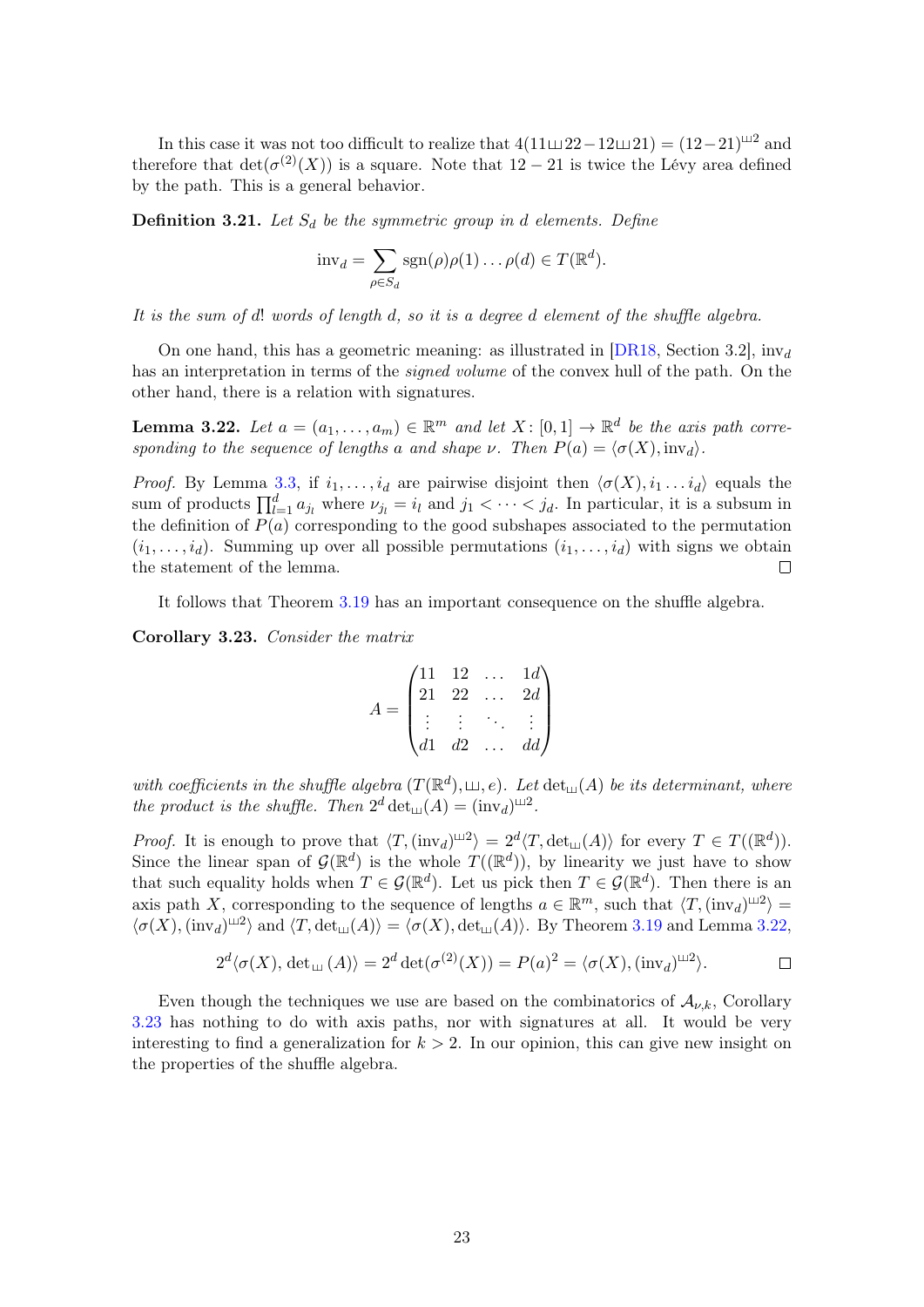# <span id="page-25-0"></span>A Proof of Theorem [3.19](#page-23-0)

For this proof we fix an axis path X with shape  $\nu \in \mathbb{R}^m$  and sequence of lengths  $a \in \mathbb{R}^m$ . The first step will be to reduce the problem to the case in which every entry of  $\nu$  appears at most twice. Let us start with an observation.

<span id="page-25-1"></span>**Remark A.1.** The symmetric group  $S_d$  acts on  $\mathbb{R}^d$  by permuting the basis elements. In the same way, it acts on the sequence  $\nu$ , on the path X and thus on the polynomials P and  $\det_2 \nu$ . The determinant is invariant, while the sign of P changes according to the sign of the permutation. However,  $P^2$  is invariant. This means that we are allowed to relabel the entries of v. In other words, we can always pick  $\sigma \in S_d$  and replace  $(\nu_1, \ldots, \nu_m)$  with  $(\sigma(\nu_1), \ldots, \sigma(\nu_m)).$ 

In order to prove that two polynomials are equal, it is enough to prove that they have the same coefficient on each monomial.

**Notation A.2.** For a polynomial Q and a monomial M let  $Q_{|M}$  be the coefficient of Q corresponding to M.

Since both  $P^2$  and  $\det_2 \nu$  are homogeneous of degree 2d, we only have to take care of degree 2d monomials.

<span id="page-25-2"></span>**Lemma A.3.** Suppose that there are three (not necessarily distinct) indices  $i, j, l \in \{1, \ldots, m\}$ such that  $\nu_i = \nu_j = \nu_l$ .

- 1. Let  $M \in \mathbb{C}[a_1,\ldots,a_m]_{2d}$  be such a monomial that  $a_ia_ja_l \mid M$ . Then  $P^2_{|M} = (\det_2 \nu)_{|M} =$  $\Omega$ .
- 2. Let  $\nu'$  be the sequence obtained from  $\nu$  by removing  $\nu_l$  and let  $P'$  be the associated polynomial. If  $M \in \mathbb{C}[a_1,\ldots,\hat{a_l},\ldots,a_m]_{2d}$  is a monomial, then  $P'_{|M} = P_{|M}$  and  $\det_2 \nu_{|M} = \det_2 \nu'_{|M}.$

*Proof.* Thanks to remark [A.1,](#page-25-1) we may assume  $\nu_i = \nu_j = \nu_l = 1$ . By Lemma [3.3,](#page-18-0) the variables  $a_i, a_j, a_l$  only appear in the first row and in the first column of the signature matrix. Furthermore, among the monomials of the diagonal entry  $\sigma(X)_{11}$  there are degree at most 2 monomials in the variables  $a_i, a_j, a_l$ , while away from the diagonal all monomials contain only one of these variables, with exponent 1. Therefore  $a_i a_j a_l$  does not divide any monomial appearing in det<sub>2</sub>  $\nu$ . On the other hand, every good subshape  $\mu$  of  $\nu$  contains the entry 1 exactly once, so each monomial of P contains at most one among  $a_i, a_j, a_l$ , and with exponent 1. In  $P^2$  there can be monomials containing the product of two among  $a_i, a_j, a_l$ , but not containing all three of them. The second statement follows from the definitions of P and det<sub>2</sub>  $\nu$ .  $\Box$ 

Thanks to Lemma [A.3,](#page-25-2) from now on we can restrict our attention to sequences  $\nu$  with no triple entries. Now we want to take care of the case in which an entry appears only once. We find it useful to focus on a particular monomial.

**Definition A.4.** Assume that  $\nu$  has no triple entries. If  $\mu = (\nu_{i_1}, \ldots, \nu_{i_\ell})$  is a subsequence of  $\nu$ , we set

$$
e(i_j) = \begin{cases} 1 & if \ v_{i_j} \text{ appears twice in } \mu \\ 2 & if \ v_{i_j} \text{ appears once in } \mu \end{cases}
$$

and we define the monomial

$$
M_{\mu} = \prod_{j=1}^{\ell} a_{i_j}^{e(i_j)} \in \mathbb{C}[a_1, \ldots, a_m].
$$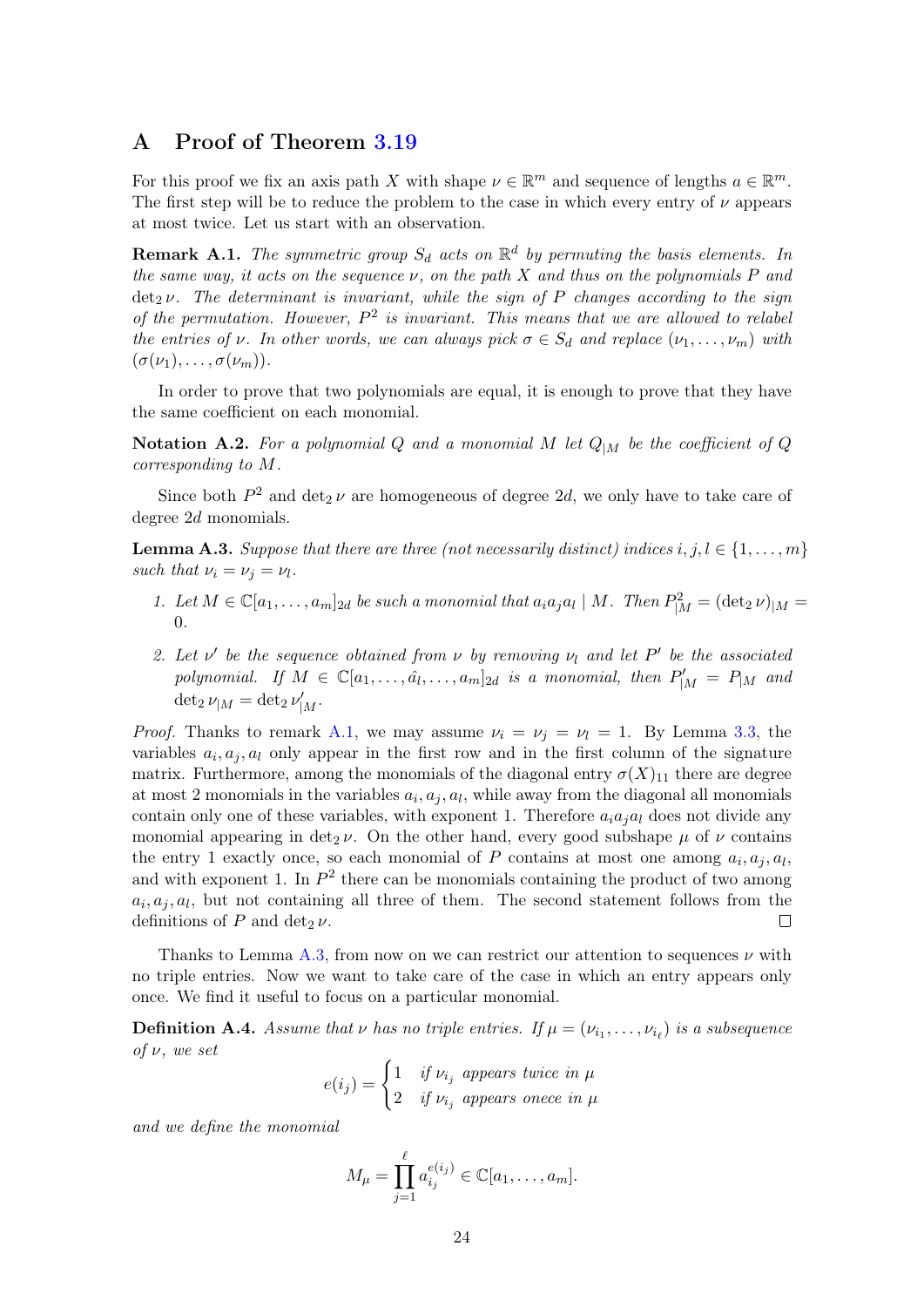Since we are assuming that  $\nu$  has no triple entries, deg( $M_{\nu}$ ) = 2d.

<span id="page-26-1"></span>**Lemma A.5.** If a monomial M appears in either  $P^2$  or  $\det_2 \nu$  and it is divisible by all variables  $a_1, \ldots, a_m$ , then  $M = M_{\nu}$ .

*Proof.* Let M be such a monomial. By Lemma [A.3,](#page-25-2)  $M \mid M_{\nu}$ . Indeed, if  $\nu_i$  appears in  $\nu$  at most once, then  $a_i^3 \nmid M$ . If  $\nu_i = \nu_j$  appears exactly twice then  $a_i a_j \mid M$ , but  $a_i^2, a_j^2 \nmid M$ . As the degrees are the same, equality follows.  $\overline{\phantom{a}}$ 

The next results will explain what happens to the coefficient of  $M_{\nu}$  when  $\nu$  has a non-repeated entry.

<span id="page-26-0"></span>**Lemma A.6.** Assume  $\nu$  contains at least one non-repeated entry. Suppose that the last one occurs in  $\nu_{m-l}$ . Let  $\nu_0$  be the sequence obtained from  $\nu$  by discarding  $\nu_{m-l}$  and let  $P_0$ be the associated polynomial. Then

$$
(P(a)^2)_{|M_{\nu}} = (-1)^l (P_0(a)^2)_{|M_{\nu_0}}.
$$

*Proof.* By Remark [A.1,](#page-25-1) we can assume that  $\nu_{m-l} = d$ . Since  $M_{\nu}$  is a monomial of  $P^2$ , to compute  $P_{|M_{\nu}}^2$  we have to consider the contribution of all pairs  $(\alpha, \beta)$  of good subshapes of v. Let  $(\alpha, \beta)$  be a pair contributing to  $M_{\nu}$ . The variable of any non-repeated entry including d - has to appear in both  $\alpha$  and  $\beta$ . On the other hand, the variable of an entry that appears twice appears once in  $\alpha$  and once in  $\beta$ . Therefore there is a bijection between pairs  $(\alpha, \beta)$  of good subshapes of  $\nu$  contributing to  $M_{\nu}$  and pairs  $(\alpha_0, \beta_0)$  of good subshapes of  $\nu_0$  contributing to  $M_{\nu_0}$ , where  $\alpha_0$  is the sequence obtained from  $\alpha$  by removing d, and  $β_0$  is defined in a similar way from  $β$ . If we set now a (resp. b) to be the number of entries of  $\alpha$  (resp  $\beta$ ) after the discarded one, then

$$
(P(a)^2)_{|M_{\nu}} = \sum_{(\alpha,\beta)} \text{sgn}(\alpha) \text{sgn}(\beta) = \sum_{(\alpha_0,\beta_0)} (-1)^a \text{sgn}(\alpha_0) (-1)^b \text{sgn}(\beta_0)
$$

$$
= (-1)^l \sum_{(\alpha_0,\beta_0)} \text{sgn}(\alpha_0) \text{sgn}(\beta_0) = (-1)^l (P_0(a)^2)_{|M_{\nu_0}}.
$$

Before we prove the analogous statement for the polynomial  $\det_2 \nu$ , we introduce a combinatorial interpretation of the coefficient  $\det_2(\nu)|_{M_{\nu}}$ . By Laplace expansion, the contributions to  $\det_2(\nu)|_{M_{\nu}}$  come from directed graphs (with possible loops) with vertices corresponding to symbols in  $\nu$  and:

- if a symbol i appears twice in  $\nu$  then precisely one such vertex is outgoing and one is incoming;
- if a symbol i appears once in  $\nu$  then it has degree two and has one incoming and one outgoing edge - this is the only case where a vertex can be a loop;
- all edges are from left to right.

Each such graph contributes  $\pm \frac{1}{2^m}$  where m is the number of loops and the sign is the sign of the corresponding permutation.

**Example A.7.** Let  $\nu = (1, 2, 1)$ . We have two possible graphs. One with edges  $(1, 2)$  and  $(2, 1)$ . It encodes the transposition  $(1, 2)$  and contributes with  $-1$ . The other one has an edge  $(1, 1)$  and a loop over two. It encodes the identity permutation and contributes  $\frac{1}{2}$ .

<span id="page-26-2"></span>**Lemma A.8.** With the same hypothesis as in Lemma  $A.\,6$ ,

$$
\det_2(\nu)_{|M_{\nu}} = \frac{(-1)^l}{2} \cdot \det_2(\nu_0)_{|M_{\nu_0}}.
$$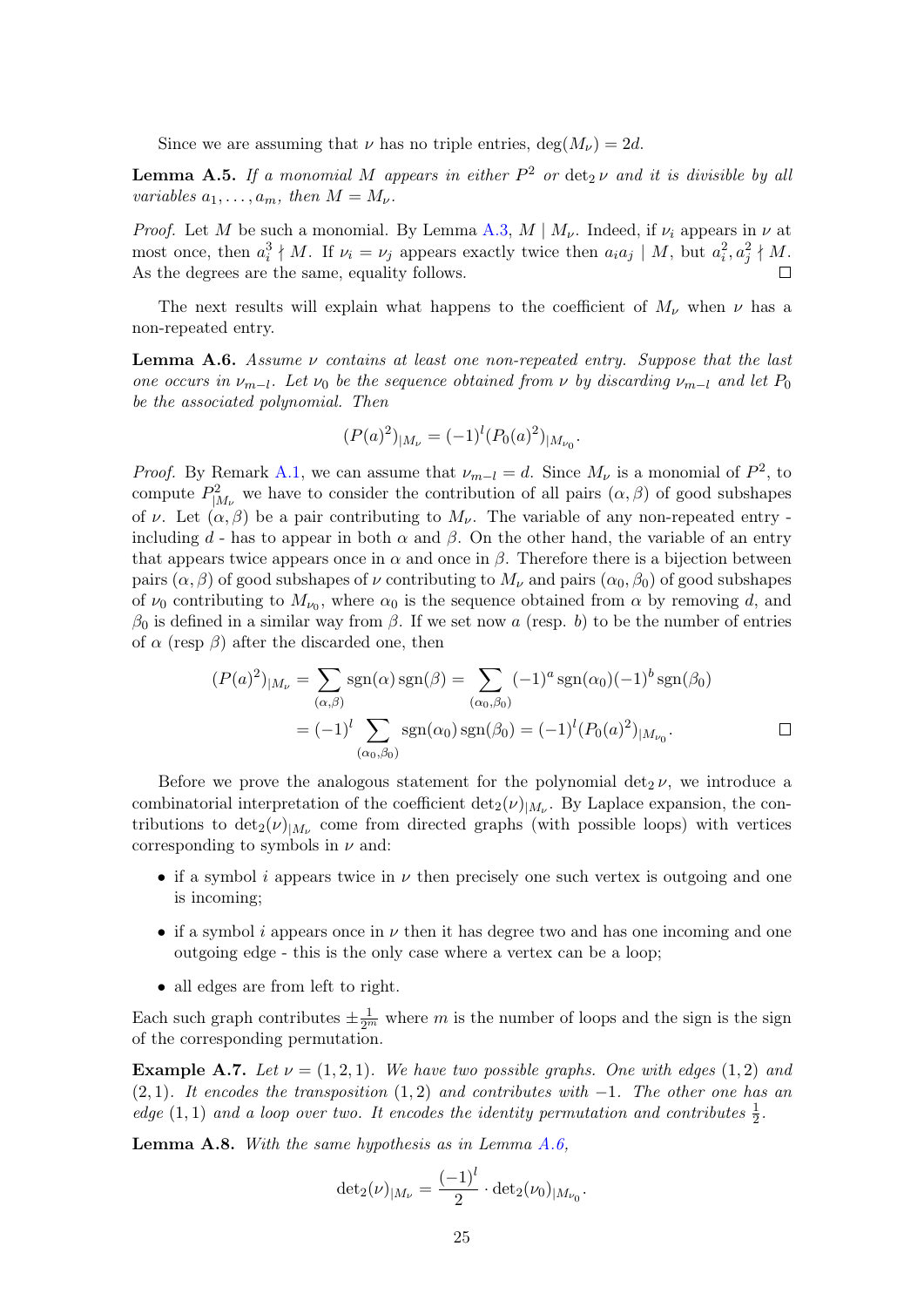Proof. We look at the possible cases for the position of d.

If  $d$  is the last symbol then the  $d$ -th column of the second signature matrix has only one nonzero entry, which equals  $\frac{1}{2}$  times the square of the variable associated to d. Applying Laplace expansion we obtain the formula in this case.

We now assume that  $d$  is the last but one entry. The contributing graphs are of two types.

If d is a loop then (by forgetting the loop) we obtain graphs on  $\nu_0$ . Hence, the contribution of those graphs is  $\frac{1}{2}(\det_2(\nu_0))_{|M_{\nu_0}}$ .

If d is not a loop, it must have an incoming edge, say  $(a, d)$  and an outgoing edge  $(d, b)$ , where b must be the last symbol in  $\nu$ . We may replace this by an edge  $(a, b)$ . In the cycle presentation of the permutation we removed  $d$  from one cycle, i.e. changed the sign of the permutation. As we did not change the number of loops the contribution equals  $-(\det_2(\nu_0))_{|M_{\nu_0}}$ . Summing the two contributions we obtain the result in this case.

We may now assume that d is the last letter in  $\nu$  that appears once and further there are at least two symbols after it, i.e.  $\nu = \dots da b \dots$  Let  $\nu' = \dots abd$  be  $\nu$  with d moved two places forward. We will prove that  $(\det_2(\nu))_{|M_{\nu}} = (\det_2(\nu'))_{|M_{\nu'}}$ . By induction this will finish the proof of the lemma.

We may identify graphs contributing to  $(\det_2(\nu))_{|M_{\nu}}$  with those contributing to  $(\det_2(\nu'))_{|M_{\nu'}}$ with the exception of graphs for which there is an edge from  $d$  either to  $a$  or  $b$ . Further, if there is an edge  $(d, a)$  and the considered b is an outgoing vertex, the encoded permutation is  $x \to d \to a$ ,  $b \to c$  for some x and c. We may associate to it a graph on  $\nu'$  with edges  $(x, a), (b, d), (d, c)$ . This does not change the sign of permutation. We proceed in the same way if there is an edge  $(d, b)$  and a is outgoing. The remaining graphs are those where there is an edge from  $d$  to  $a$  or  $b$  and the other vertex is incoming. We will prove that the sum of contributions of such graphs equals zero.

Consider a graph with edges  $(d, a)$ ,  $(c, b)$  for some c. We associate to it a graph with edges  $(c, a)$ ,  $(d, b)$ . In the cycle decomposition of the permutation this operation either joins two cycles or decomposes one cycle into two, i.e. changes the sign of the permutation. In particular, the contribution of each pair equals zero.

We also see that we obtain all graphs on  $\nu'$ , apart from those for which there is an edge from a or b to d and the other vertex is outgoing. Just as above one can show that the contribution of such graphs equals zero.  $\Box$ 

We can now reduce to the case in which every entry of  $\nu$  appears exactly twice.

<span id="page-27-0"></span>Corollary A.9. Assume Theorem [3.19](#page-23-0) holds for sequences in which every entry appears exactly twice. Then it holds for every sequence.

*Proof.* We compare the coefficients of monomials in both polynomials. If a monomial is different from  $M_{\nu}$ , then it does not contain one of the variables. In this case Lemma [A.5](#page-26-1) allows us to consider a subsequence of  $\nu$  and conclude by induction on  $\ell(\nu)$ . Consider then  $M_{\nu}$ . By repeatedly applying Lemmas [A.6](#page-26-0) and [A.8,](#page-26-2) we can discard all non-repeated entries and conclude by hypothesis.  $\Box$ 

From now on we may assume that each of the letters  $1, \ldots, d$  appears exactly twice in  $\nu$ . In particular,  $d = 2m$ . As in the proof of Corollary [A.9,](#page-27-0) we can assume, by induction on  $\ell(\nu)$ , that  $P_{|M}^2 = \det_2 \nu_{|M}$  for every monomial  $M \neq M_{\nu}$ . In order to prove that the two polynomials coincide, it is enough to find a point  $q \in \mathbb{R}^{2m}$  such that  $M_{\nu}(q) \neq 0$  and  $P^2(q) = \det_2 \nu(q)$ . Since we suppose that every entry of  $\nu$  appears exactly twice, we can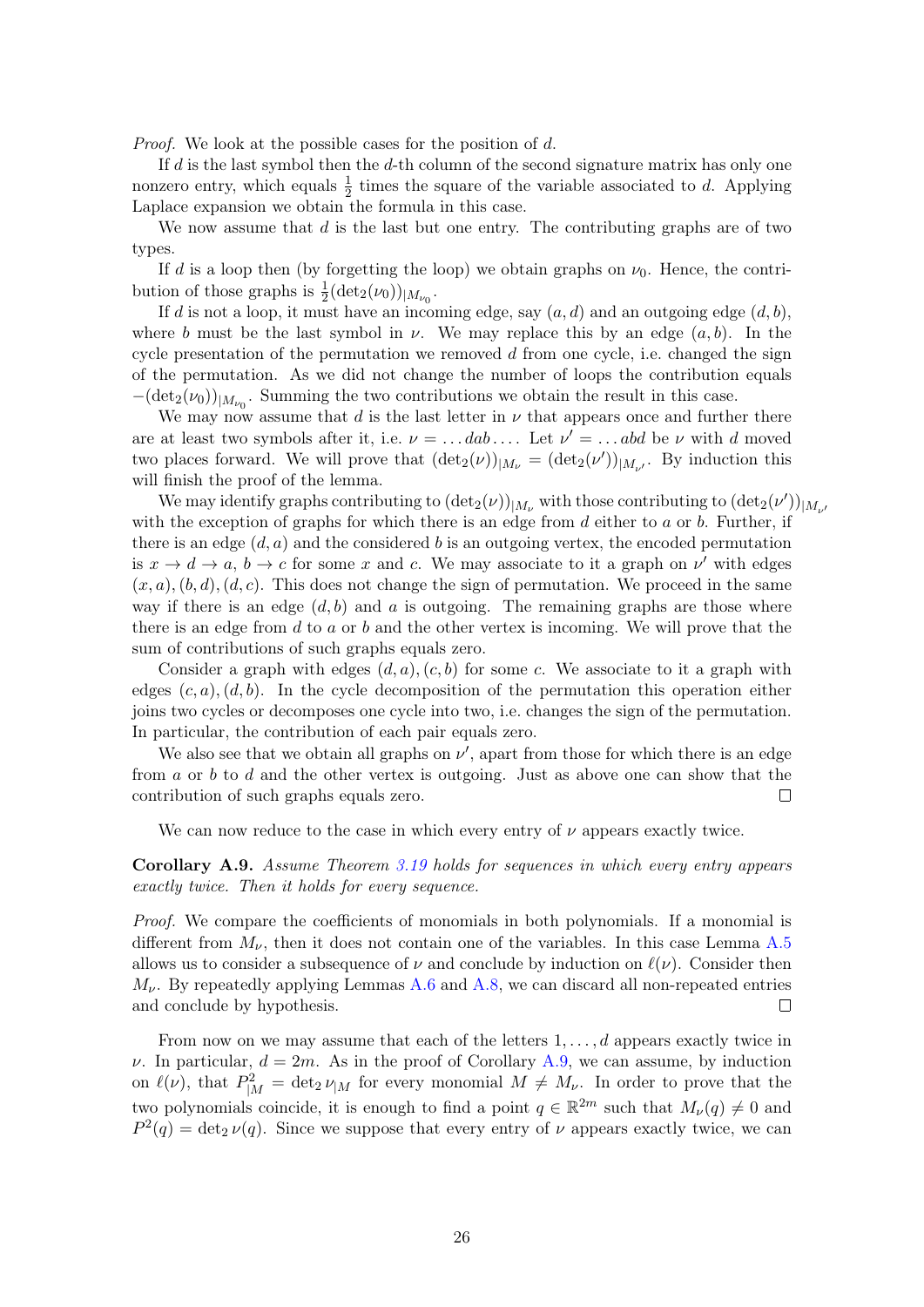define  $q \in \mathbb{R}^{2m}$  by

 $q_i =$  $\int 1$  if  $\nu_i$  appears for the first time in the *i*-th entry of  $\nu$ ,  $-1$  if  $\nu_i$  appears for the second time in the *i*-th entry of  $\nu$ .

The following is a straightforward consequence of Lemma [3.3.](#page-18-0)

**Lemma A.10.** The matrix  $\sigma^{(2)}(q)$  is skew-symmetric. If  $i \neq j$ , then

$$
\sigma^{(2)}(q)_{ij} = \begin{cases}\n-1 & \text{if the subsequence of } \nu \text{ with the symbols } i \text{ and } j \text{ is } jiji, \\
1 & \text{if the subsequence of } \nu \text{ with the symbols } i \text{ and } j \text{ is } ijij, \\
0 & \text{otherwise.} \n\end{cases}
$$

To finish the proof it is enough to show that  $P(q)^2 = 2^d \det_2(\nu)(q)$ . As the second signature matrix is skew-symmetric, it is enough to prove that  $P(q) = 2^{d/2} P f_2(\nu)(q)$ . where Pf is the Pfaffian. We note that when  $\nu = (1, 1, 2, 2, \ldots, d, d)$  the claim is easy as both sides equal zero. The following two lemmas allow to reduce any  $\nu$  to this case, finishing the proof.

Let  $\nu_i, \nu_{i+1}$  be two consecutive entries in  $\nu$ . Let  $\nu'$  be the sequence obtained from  $\nu$  by switching  $\nu_i$  and  $\nu_{i+1}$ , and let  $q' \in \mathbb{R}^{2m}$  be the corresponding point, defined in the same way we defined q. Let  $\nu''$  be the sequence obtained from  $\nu$  by removing both occurrences of the symbol  $\nu_i$  and both occurrences of the symbol  $\nu_{i+1}$ . In a similar fashion we define  $q'' \in \mathbb{R}^{2m-4}$ . By Remark [A.1,](#page-25-1) we may assume without loss of generality that  $\nu_i = d - 1$ and  $\nu_{i+1} = d$ .

Lemma A.11. Let

$$
e(d) = \begin{cases} 1 & \text{if } d \text{ appears for the first time in the } (i+1)\text{-}st \text{ entry of } \nu \\ -1 & \text{if } d \text{ appears for the second time in the } (i+1)\text{-}st \text{ entry of } \nu. \end{cases}
$$

In a similar way we define  $e(d-1)$ . Then

1.  $Pf_2(\nu)(q) = Pf_2(\nu')(q) + e(d-1)e(d) Pf_2(\nu'')(q'')$  and

2. 
$$
P_{\nu}(q) = P_{\nu'}(q) + 2e(d-1)e(d)P_{\nu''}(q').
$$

- *Proof.* 1. The change from  $\nu$  to  $\nu'$  changes the second signature matrix by replacing the lower right  $2 \times 2$  submatrix either from  $\begin{pmatrix} 0 & 0 \\ 0 & 0 \end{pmatrix}$  to  $\pm \begin{pmatrix} 0 & 1 \\ -1 & 0 \end{pmatrix}$  or the other way round. The formula follows from the standard Laplace expansion for Pfaffians.
	- 2. The good underlinings that involve at most one of the exchanged  $d-1$  and d provide the same contribution both to  $\nu$  and  $\nu'$ . It remains to investigate the contribution of good underlinings containing both  $d-1$  and d. These contribute to  $\nu$  and  $\nu'$  with opposite signs and are exactly the contributions of  $P_{\nu''}(q')$ . The sign depends only on the property if the underlined variables we forget are taken with plus or minus.  $\Box$

We conclude by induction on the number of permutations needed to transform  $\nu$  to  $1122 \ldots dd$  and the length of  $\nu$ .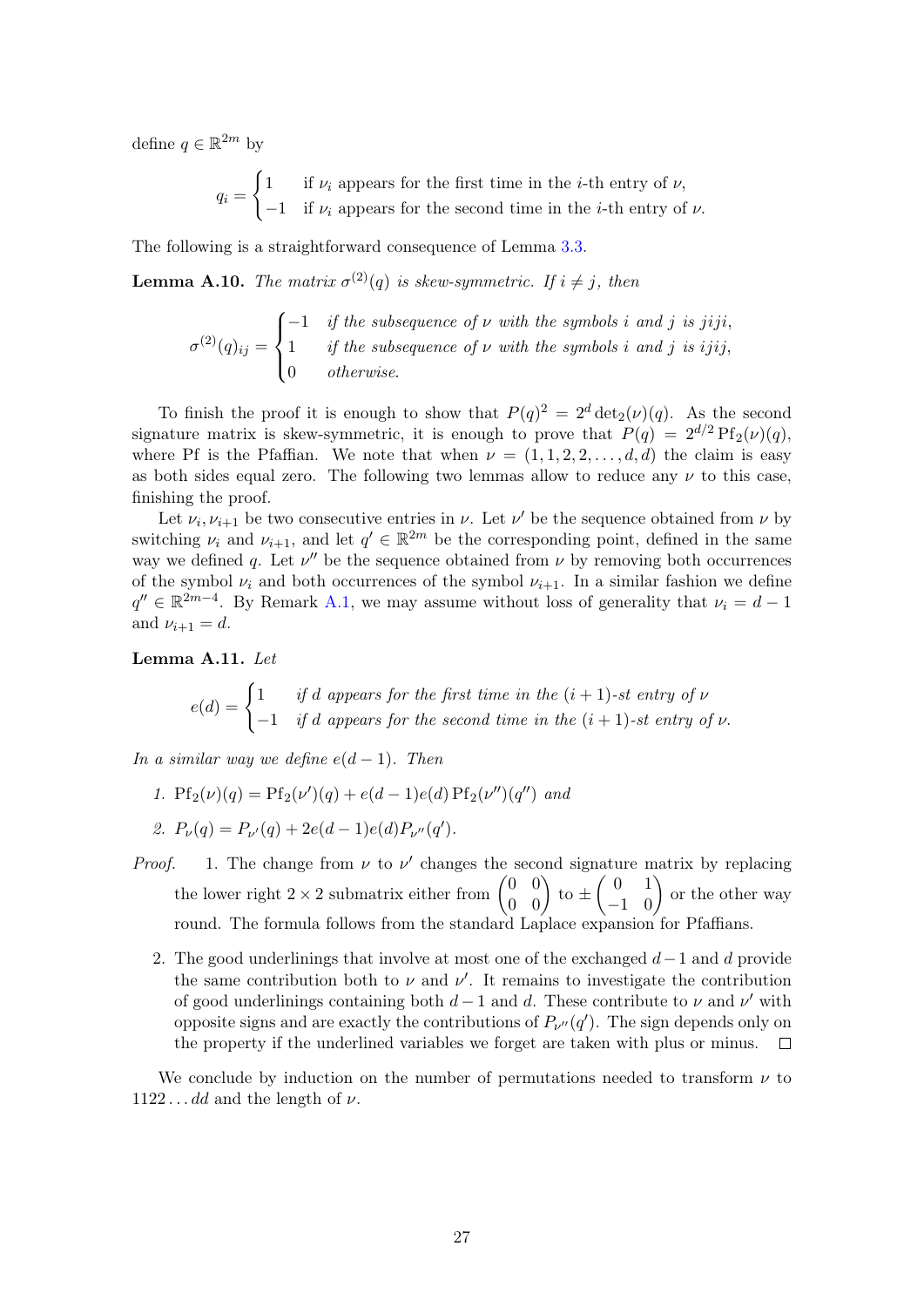# References

- <span id="page-29-5"></span>[AFS18] Carlos Améndola, Peter Friz, and Bernd Sturmfels. Varieties of signature tensors, 2018.
- <span id="page-29-14"></span>[AGH+17] Benjamin Assarf, Ewgenij Gawrilow, Katrin Herr, Michael Joswig, Benjamin Lorenz, Andreas Paffenholz, and Thomas Rehn. Computing convex hulls and counting integer points with polymake. Math. Program. Comput.,  $9(1)$ :1–38, 2017. <https://polymake.org/doku.php>.
- <span id="page-29-13"></span>[BIR+] W. Bruns, B. Ichim, T. Römer, R. Sieg, and C. Söger. Normaliz. algorithms for rational cones and affine monoids. Available at [https://www.normaliz.](https://www.normaliz.uni-osnabrueck.de) [uni-osnabrueck.de](https://www.normaliz.uni-osnabrueck.de).
- <span id="page-29-12"></span>[CGM] Laura Colmenarejo, Francesco Galuppi, and Mateusz Michałek. Code available at L. Colmenarejo's webpage. [https://sites.google.com/view/](https://sites.google.com/view/l-colmenarejo/publications) [l-colmenarejo/publications](https://sites.google.com/view/l-colmenarejo/publications).
- <span id="page-29-0"></span>[Che54] Kuo-Tsai Chen. Iterated integrals and exponential homomorphism. Proceedings of London Mathematical Society, 4:502–512, 1954.
- <span id="page-29-6"></span>[Che57] Kuo-Tsai Chen. Integration of paths, geometric invariants and a generalized Baker-Hausdorff formula. Ann. of Math. (2), 65:163–178, 1957.
- <span id="page-29-1"></span>[Che58] Kuo-Tsai Chen. Integration of paths - a faithful representation of paths by noncommutative formal power series. Transactions Amer. Math. Soc., 89:95– 407, 1958.
- <span id="page-29-2"></span>[CK16] Ilya Chevyrev and Andrey Kormilitzin. A primer on the signature method in machine learning, 2016.
- <span id="page-29-10"></span>[CLS11] David A. Cox, John B. Little, and Henry K. Schenck. Toric varieties, volume 124 of Graduate Studies in Mathematics. American Mathematical Society, Providence, RI, 2011.
- <span id="page-29-3"></span>[CNO18] Ilya Chevyrev, Vidit Nanda, and Harald Oberhauser. Persistence paths and signature features in topological data analysis, 2018.
- <span id="page-29-4"></span>[CO18] Ilya Chevyrev and Harald Oberhauser. Signature moments to characterize laws of stochastic processes, 2018.
- <span id="page-29-7"></span>[CP18] Laura Colmenarejo and Rosa Preiß. Signatures of paths transformed by polynomial maps, 2018.
- <span id="page-29-15"></span>[DR18] Joscha Diehl and Jeremy Reizenstein. Invariants of multidimensional time series based on their iterated-integral signature. CoRR, abs/1801.06104, 2018.
- <span id="page-29-8"></span>[FGL15] Peter Friz, Paul Gassiat, and Terry Lyons. Physical Brownian motion in a magnetic field as a rough path. Trans. Amer. Math. Soc., 367(11):7939–7955, 2015.
- <span id="page-29-9"></span>[FH14] Peter Friz and Martin Hairer. A course on rough paths. Springer, 2014.
- <span id="page-29-11"></span>[Ful93] William Fulton. Introduction to toric varieties, volume 131 of Annals of Mathematics Studies. Princeton University Press, Princeton, NJ, 1993. The William H. Roever Lectures in Geometry.